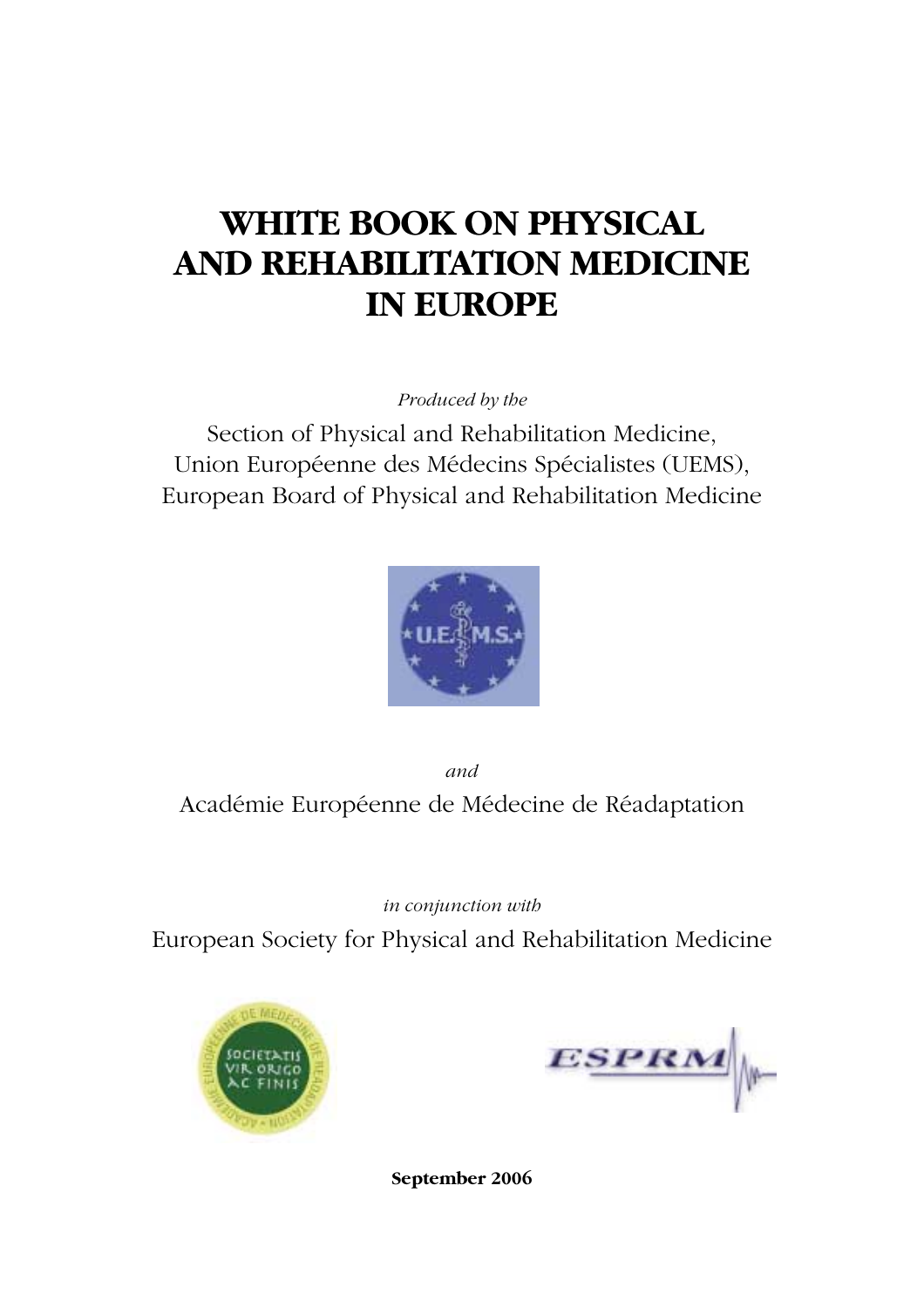# **Editors:**

# **Christoph Gutenbrunner**

Chairman, Professional Practice Committee, UEMS Section of Physical and Rehabilitation Medicine

# **Anthony B. Ward**

President, UEMS Section of Physical and Rehabilitation Medicine

# **M. Anne Chamberlain**

President, Académie Européenne de Médecine de Réadaptation

## *Contributors:*

Prof. André Bardot (F) Prof. Michel Barat (F) Dr. Laurent Bensoussan (F) Prof. Mihai Berteanu (Ro) Dr. Pedro Cantista (P) Prof. Anne Chamberlain (UK) Dr. Nicolas Christodoulou (Cy) Dr. Alarcos Cieza (D) Prof. Alain Delarque (F) Prof. Jean-Pierre Didier (F) Prof. Veronika Fialka-Moser (A) Prof. Franco Franchignoni (I) Prof. Alessandro Giustini (I) Prof. Christoph Gutenbrunner (D) Prof. Gustaaf Lankhorst (NL) Prof. Lindsay McLellan (UK) Dr. Fernando Parada (P) Prof. João Páscoa Pinheiro (P) Prof. Michael Quittan (A) Prof. Bengt Sjölund (S) Prof. Henk Stam (NL) Prof. Gerold Stucki (D) Prof. Guy Vanderstraeten (B) Dr. Jiri Votava (Cz) Prof. Jean-Michel Viton (F) Dr. Anthony Ward (UK)

Copyright© 2006 by Section of Physical and Rehabilitation Medicine and European Board of Physical and Rehabilitation Medicine, Union Européenne des Médecins Spécialistes (UEMS) and Académie Européenne de Médecine de Réadaptation.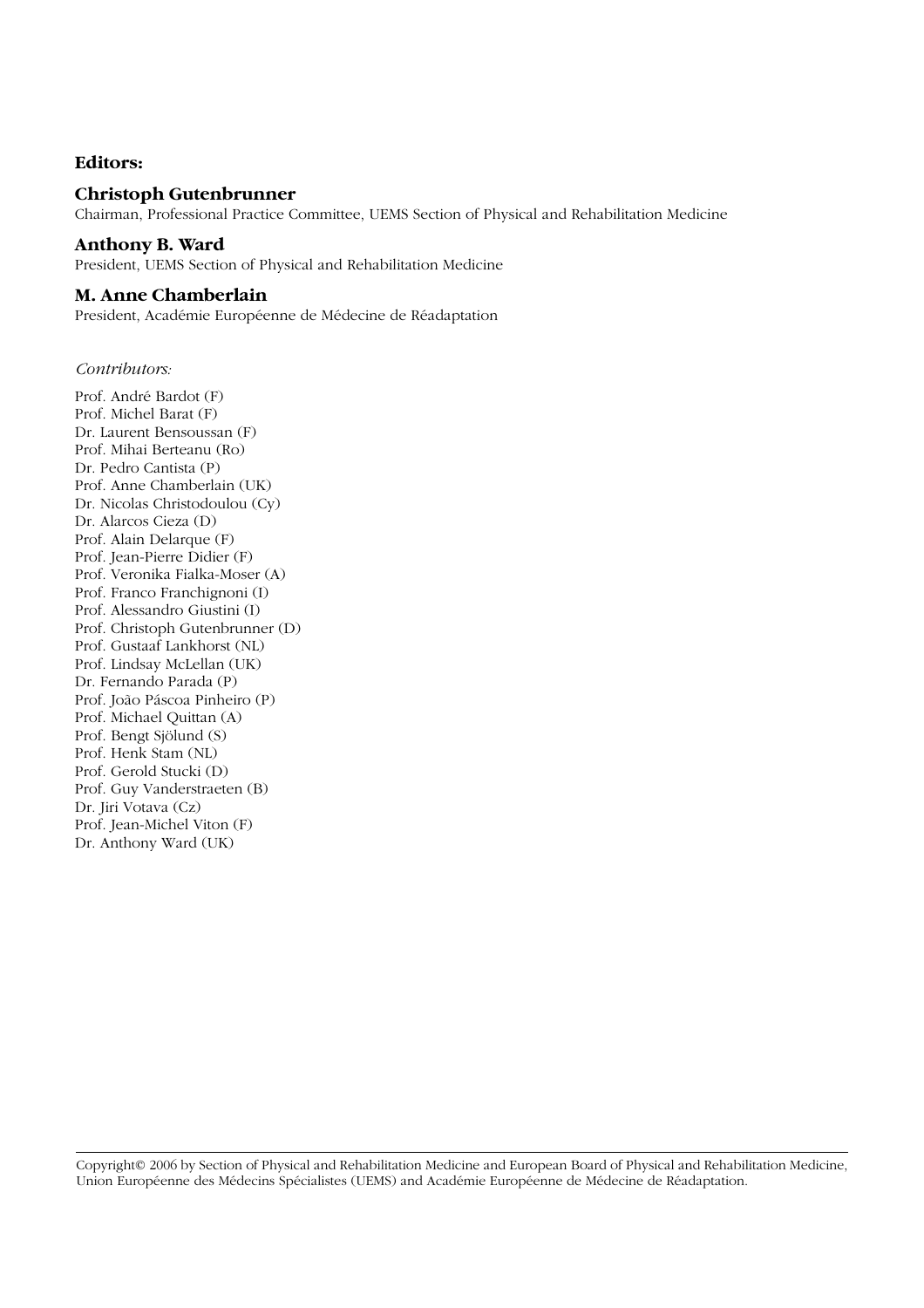# **Foreword**

 $\overline{T}$  his book sets out the position of Physical and Rehabilitation Medicine (PRM) in Europe. It defines the specialty, its work, the competencies of its practitioners and its relationships to other medical disciplines *professions allied to health. It also aims to ensure that PRM is seen as a European specialty, where high quality practitioners working to good standards of care can practise in accordance with the evidence-base and within the context of their differing national practices. In doing so, the book describes training and skills of PRM specialists in detail. It also gives the underlying principles of specialised rehabilitation, which will allow policy makers, health planners, medical and paramedical colleagues to identify how PRM works and how it can assist the process of allowing people with disabilities to participate fully in Society.* 

*The Book has been produced by the UEMS Section of Physical and Rehabilitation Medicine under the authorship of its President and Chairman of the Professional Practice Committee and the President of the Académie Européenne de Médecine de Réadaptation. It has been adopted by the three bodies representing the specialty in Europe as a whole, the Section for Physical and Rehabilitation Medicine of the Union Européenne des Médecins Spécialistes, the Académie Européenne de Médecine de Réadaptation and the European Society of Physical and Rehabilitation Medicine, whose participation give it its authority.* 

*We, the editors have been assisted by the contributions from across Europe, but have developed the text in the interests of ensuring a uniform presentation and consistent approach. Considerable thought has gone into producing a document, which fits into the systems across Europe in the light of some of the national differences. In particular, we would like to thank those who have contributed for their considerable effort to produce a truly pan-European work: The names have been listed in alphabetical order above.*

*The White Book is available via Section's website on www.euro-prm.org or through the General Secretariat of the UEMS Section.*

ANTHONY B WARD **CHRISTOPH GUTENBRUNNER** M. ANNE CHAMBERLAIN President, UEMS Section Chairman, President, Académie Professional Practice Committee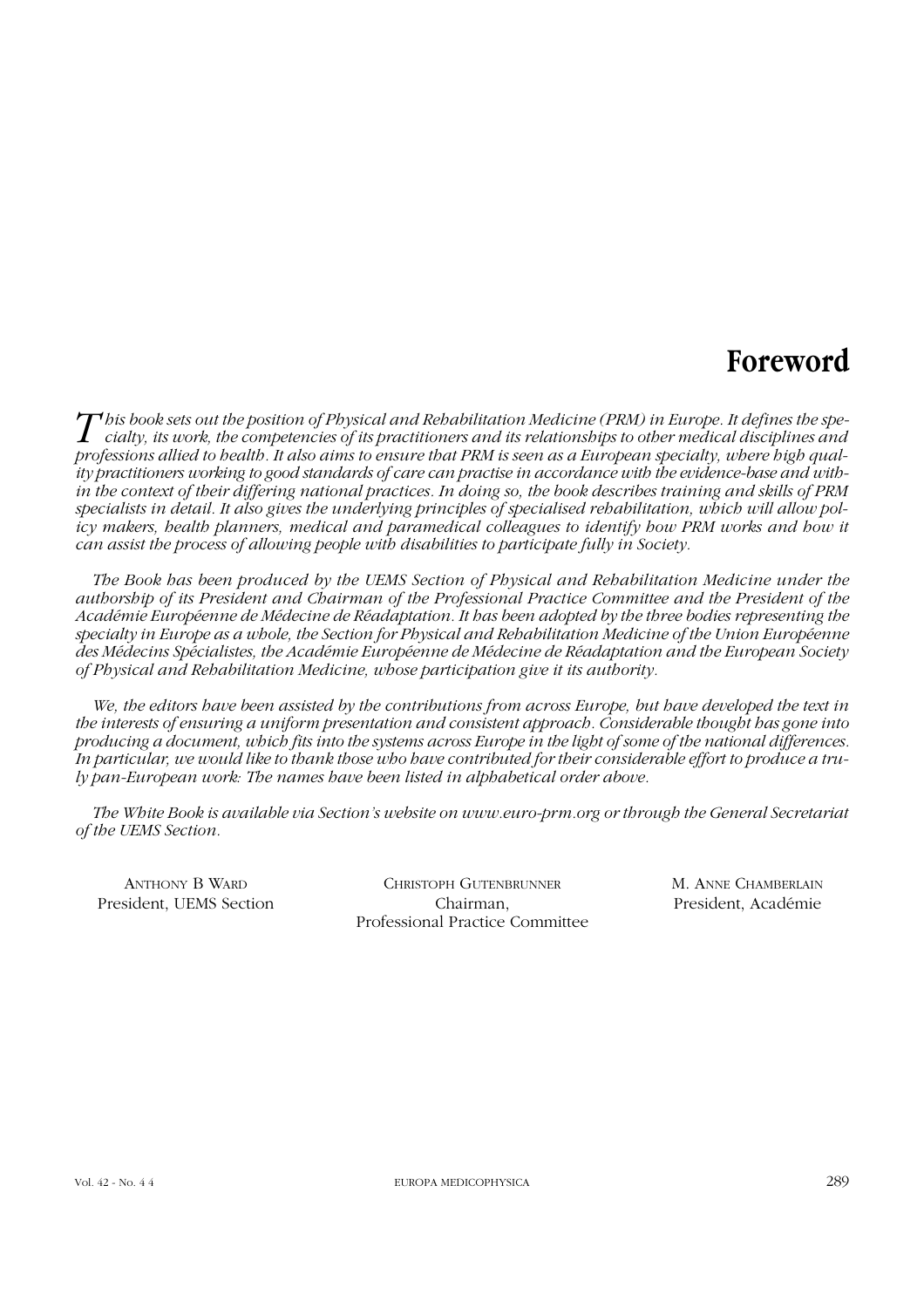# **CONTENTS**

|                                                                                                                                              | Page       |
|----------------------------------------------------------------------------------------------------------------------------------------------|------------|
| Executive Summary                                                                                                                            | 292        |
| 1. Introduction                                                                                                                              | 295        |
| 2. Definitions                                                                                                                               | 295        |
| 2.1 Rehabilitation                                                                                                                           | 295        |
| 2.2 Physical and Rehabilitation Medicine                                                                                                     |            |
| 3. Relevance of rebabilitation for people with disabling conditions and to society                                                           | 296<br>296 |
| 3.1 Epidemiological aspects<br>3.2 The World Health Organisation Model of Functioning, Disability and Health in Rehabilitation               | 297        |
| 3.3 Ethical aspects and human rights                                                                                                         | 299        |
| 3.4 Rehabilitation and Health Systems                                                                                                        | 301        |
| 3.5 Aims and outcomes of rehabilitation                                                                                                      | 302        |
| 4. Principles of Physical and Rehabilitation Medicine<br>4.1 Learning processes as a basic principle of Physical and Rehabilitation Medicine | 302<br>302 |
| 4.2 Aims of Physical and Rehabilitation Medicine                                                                                             | 303        |
| 4.3 The rehabilitation team                                                                                                                  | 303        |
| 4.4 Physical and Rehabilitation Medicine in different phases of the rehabilitation process                                                   | 304        |
| 4.5 Effects of lack of rehabilitation<br>4.6 Prevention                                                                                      | 305<br>306 |
| 5. The Speciality of Physical and Rehabilitation Medicine                                                                                    | 307        |
| 5.1 Contribution of the Specialist in Physical and Rehabilitation Medicine to the rehabilitation                                             | 307        |
| process                                                                                                                                      |            |
| 5.2 The Specialty of Physical and Rehabilitation Medicine in Europe                                                                          | 307        |
| 5.3 Pathologies and conditions in Physical and Rehabilitation Medicine practice<br>5.4 Diagnostics, assessment and evaluation                | 308<br>308 |
| 5.5 Rehabilitation plan                                                                                                                      | 309        |
| 5.6 Interventions in Physical and Rehabilitation Medicine                                                                                    | 309        |
| 5.7 Physical and Rehabilitation Medicine practice - Clinical activities and settings                                                         | 310        |
| 6. Standards in Physical and Rehabilitation Medicine<br>6.1 Education and training                                                           | 311<br>311 |
| 6.2 Clinical Governance and competencies                                                                                                     | 313        |
| 6.3 Continuing Professional Development and Medical Education                                                                                | 314        |
| 6.4 The Section of Physical and Rehabilitation Medicine of the Union Européenne des Médecins                                                 | 314        |
| Spécialistes<br>6.5 The Académie Européenne de Médecine de Réadaptation                                                                      | 316        |
| 6.6 The European Society of Physical and Rehabilitation Medicine                                                                             | 317        |
| 7. Research in Physical and Rehabilitation Medicine                                                                                          | 317        |
| 7.1 Importance of research in establishing needs and the value of both current and new approa-                                               | 317        |
| ches<br>7.2 Research facilities and resources                                                                                                | 318        |
| 7.3 Research training                                                                                                                        | 318        |
| 7.4 Publication of research findings                                                                                                         | 319        |
| 8. Future developments                                                                                                                       | 319        |
| 8.1 Philosophy<br>8.2 Goals                                                                                                                  | 319        |
| 9. References                                                                                                                                | 319        |
|                                                                                                                                              | 320        |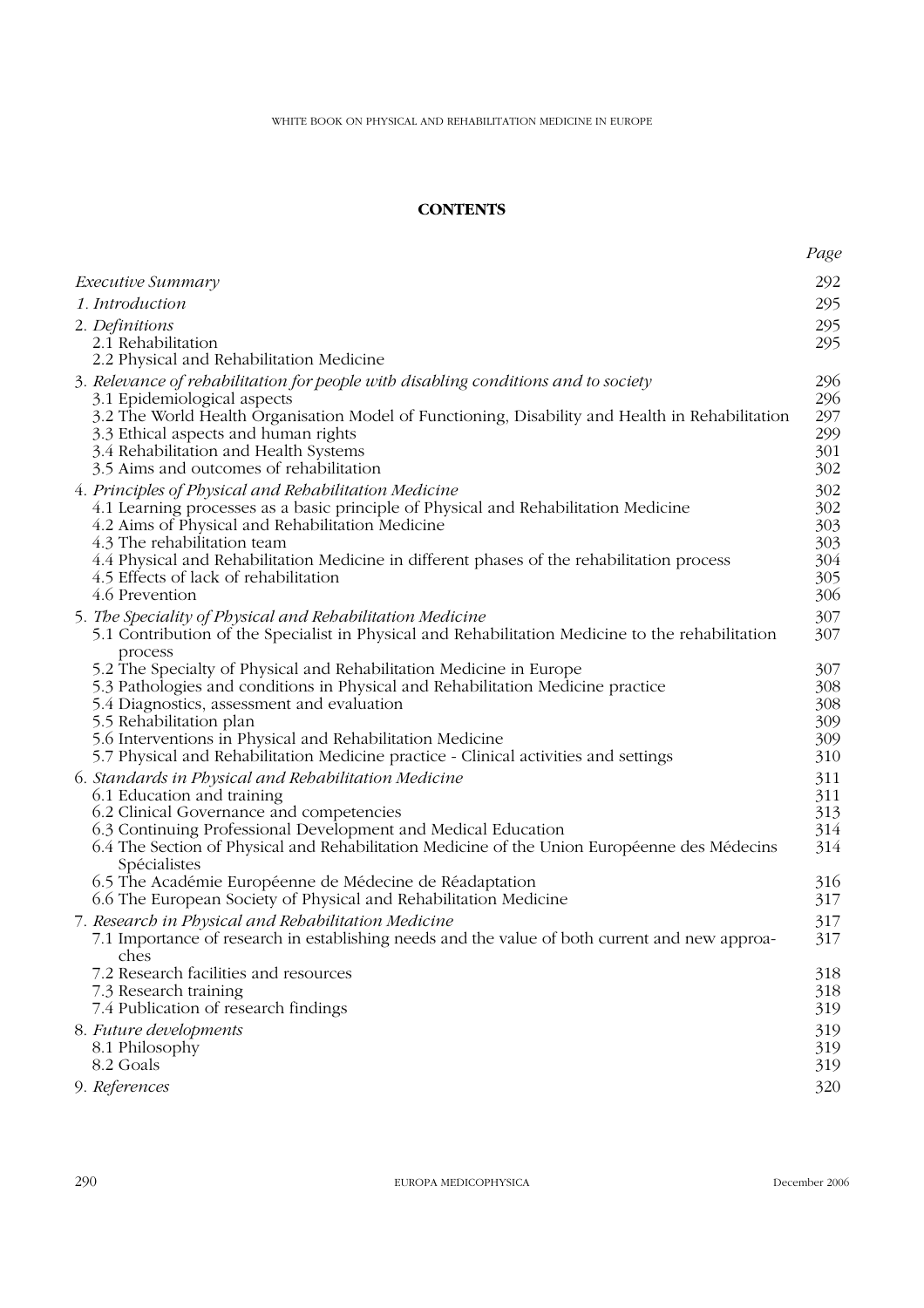| Appendix Ia.  | Proposal for a new definition based on the ICF-Model                                                    | 322 |
|---------------|---------------------------------------------------------------------------------------------------------|-----|
| Appendix Ib.  | Description of the Specialty of Physical Rehabilitation Medicine                                        | 322 |
| Appendix II.  | Examples of disabling conditions commonly encountered by PRM Specia-<br><i>lists</i>                    | 323 |
| Appendix III. | PRM Specialists in Europe by UEMS Member States                                                         | 324 |
| Appendix IV.  | Diagnostic tools and assessments in Physical and Rehabilitation Medicine                                | 325 |
| Appendix V.   | Curriculum of studies and theoretical knowledge for the European Board<br>Diploma in PRM (Version 2005) | 326 |
| Appendix VI.  | Rules for Continuing Medical Education and Continuing Professional<br>Development of PRM Specialists    | 330 |

Delegates and members in the three organisations 331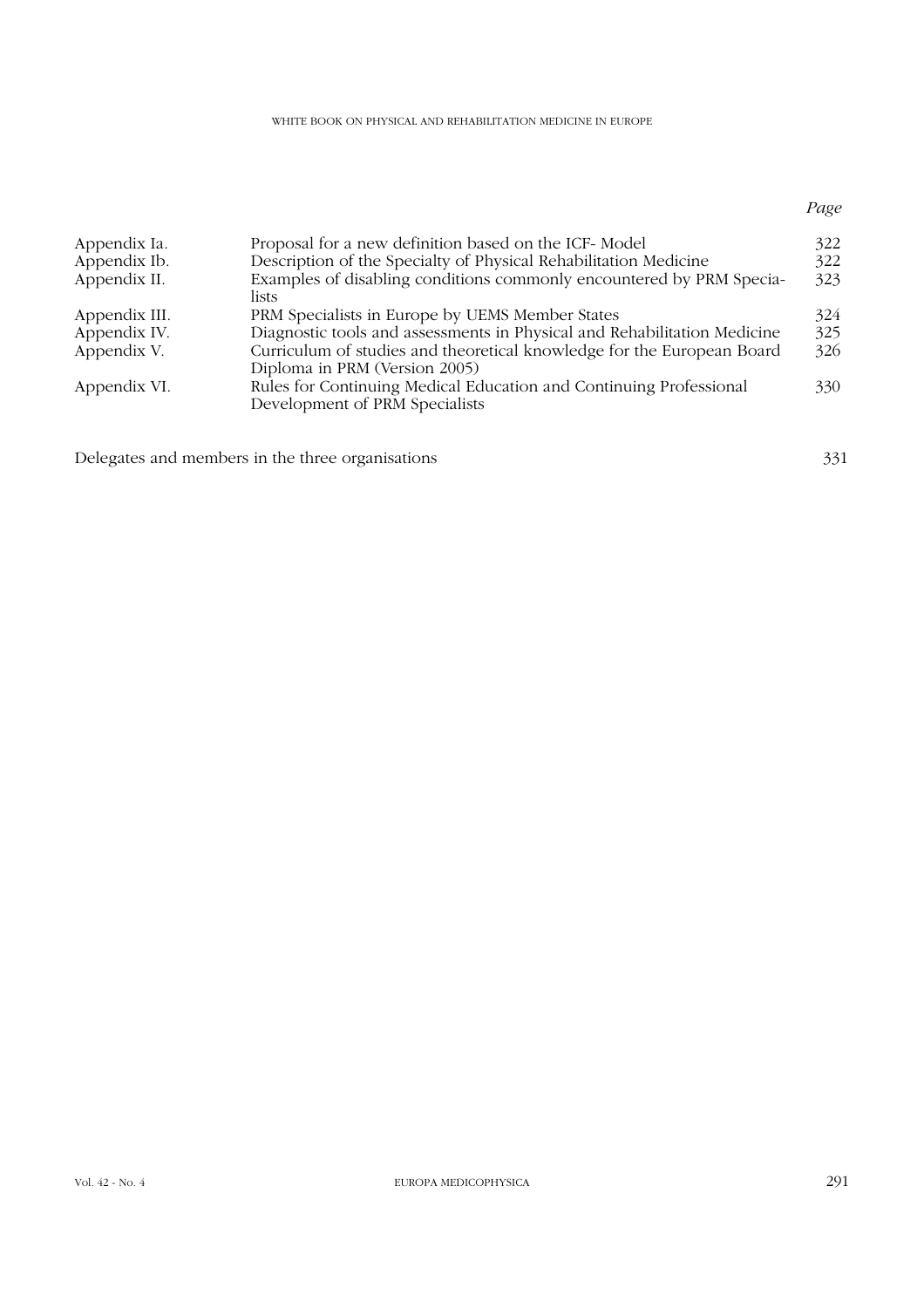## **EXECUTIVE SUMMARY**

## **1. Introduction**

1.1. This book has been written for:

**1.** — Policy makers in health care concerned with rehabilitation and disability.

**1.** — The general public and, in particular, people with disability and representatives of their organisations.

**1.** — Health care professionals in other medical specialties and professions allied to medicine.

**1.** 1.2. It sets out the nature, area of work and parameters of Physical and Rehabilitation Medicine (PRM), the competencies of the speciality and of its specialists, the clinical content of the work of the specialty and the nature of the education and training of specialists in this field. The Greater European Space has been enlarged recently and this book seeks to promote the harmonisation of specialised PRM activity to help ensure that the public and especially those experiencing disability are well served irrespective of their location.

#### **2. Definitions**

**1.** 2.1. The World Health Organisation's (WHO) definition of rehabilitation is: 'The use of all means aimed at reducing the impact of disabling and handicapping conditions and at enabling people with disabilities to achieve optimal social integration"

**1.** 2.2. The definition of PRM by the Union Européenne des Médecins Spécialistes (UEMS) Section of PRM is "an independent medical specialty concerned with the promotion of physical and cognitive functioning, activities (including behaviour), participation (including quality of life) and modifying personal and environmental factors. It is thus responsible for the prevention, diagnosis, treatments and rehabilitation management of people with disabling medical conditions and co-morbidity across all ages."

#### **3. Relevance of rehabilitation for people with disabling conditions and to society**

**1.** 3.1. The prevalence of disability is accepted in most European countries as around 10%. Populations are ageing and this brings increasing levels of disability. This is reflected in an increased burden of care for individuals and, for society, with increased costs for health and social care. Survival from serious disease and trauma is improving but may leave an increasing number of people with often complex functional problems. Additionally, the people of Europe have increasing expectations of maintaining good health

Rehabilitation is effective in reducing the burden of disability and in enhancing opportunities for people with disabilities. Its cost is frequently no greater than would have otherwise been incurred by health services, had such services not been provided. Preventing the complications of immobility, brain injury and pain (for which there is good evidence) leads to many benefits both qualitatively for the individual and quantitatively in terms of the financial implications.

**1.** 3.2. The Bio-Psycho-Social Model of Disability. PRM is guided by a bio-psycho-social approach to rehabilitation. This was developed in cooperation with user organisations and adopts the WHO´s International Classification of Functioning Disability and Health (ICF), which was approved by the World Health Assembly as recently as May 2001. The framework is aetiologically neutral and adopts a terminology that is accepted worldwide to delineate functioning both at individual and population levels. This framework is useful for managing the individual nature of any rehabilitation programme and intervention. It identifies the underlying pathology, the problems at the level of organ functioning and the potential for restoring/optimising personal function or preventing further limitation of activity. In addition, it considers the ability to participate in society, which depends not only on personal functioning, but also on contextual factors affecting the individual's life and environment.

**1.** 3.3. Ethical aspects and human rights. Access to Rehabilitation is a basic human right, which is supported by the United Nations Charter through its standards (1993) by the European Year for People with Disabilities, 2003 and the 58th Resolution of the World Health Assembly (2005). In addition, many European states have anti-discrimination laws, which can be used to support people with disabilities ad their families and assistants. PRM specialists are routinely involved in discussions on ethical and legal dilemmas during the care of their patients.

Equity of access to rehabilitation and social participation without any kind of discrimination are fundamental to the provision and practice of rehabilitation. PRM specialists are aware of the pressures put on individuals by differences in race, culture, religion and sexual orientation. Rehabilitation has the aim of supporting peoples' independent living and their autonomy and takes a holistic approach to facilitate this.

PRM is important to all sections of society across Europe. It supports the confirmation by both the International Year for Disabled People (1981) and the European Year for People with Disabilities (2003) that access to rehabilitation after injury or illness is a fundamental human right.

**1.** 3.4. People with disabilities should be active participants in the creation and development of rehabilitation services. Good practice in rehabilitation makes sure that the person with disabilities is at the centre of a multi-professional approach and able to make informed choices of treatment. If appropriate, the family is involved in the rehabilitation process too.

**1.** 3.5. Aims and outcomes of rehabilitation. The overall aim of rehabilitation is to enable people with disabilities to lead the life that they would wish, given any restriction imposed on their activities by impairments resulting from illness or injury as well as from their personal context. In practice, this is often best achieved by a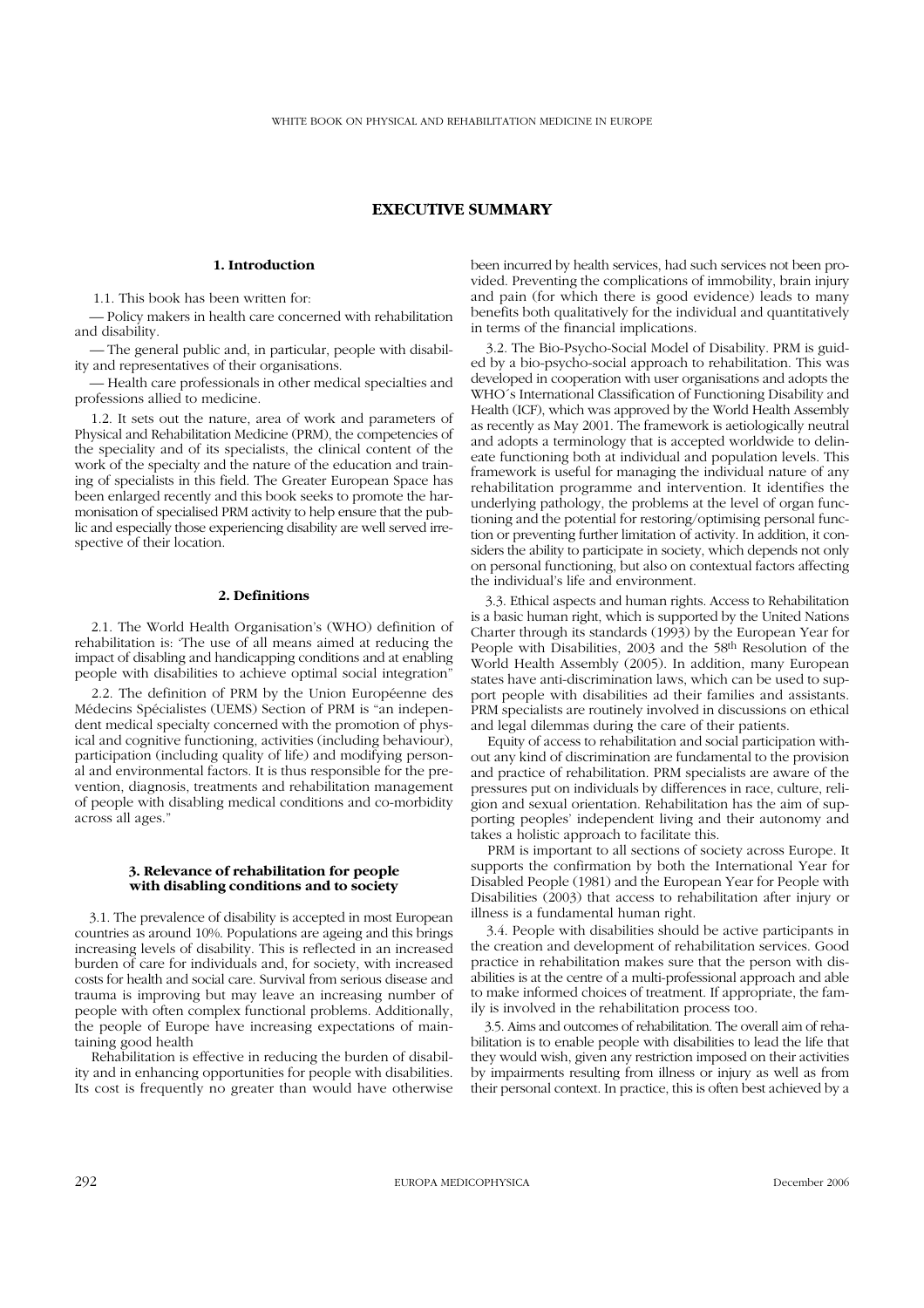combination of measures to overcome or to work around their impairments and to remove or reduce the barriers to participation in the person's chosen environments. Such a process will optimise both activity and participation. The two fundamental outcomes of rehabilitation that have to be demonstrated are the person's well-being and their social and vocational participation.

#### **4. Principles of Physical and Rehabilitation Medicine**

**1.** 4.1. Learning is a modern and the most important part of the rehabilitation process. The PRM specialist is a teacher, especially when new concepts of plasticity and motor learning have to support rehabilitation programmes. PRM specialists have to know the principles of adaptation and plasticity and to understand the theoretical background of the principles of teaching and learning.

**1.** 4.2. Physical and Rehabilitation Medicine aims at reducing the impairment caused by disease where possible in preventing complications, in improving functioning and activity and enabling participation. All these activities have to take into account the individual's personal, cultural and environmental context. Practice is in various facilities from acute care units to community settings. PRM specialists use specific diagnostic assessment tools and carry out many types of treatments, including pharmacological, physical, technical, educational and vocational interventions. Rehabilitation is a continuous and coordinated process, which starts with the onset of an illness or injury and goes on right through to the individual achieving a role in society consistent with his or her lifelong aspirations and wishes.

**1.** 4.3. Teams of health care professionals working closely together in multi-professional teams deliver rehabilitation in an organised goal-oriented, patient centred manner. PRM specialists are usually the leaders of these teams and are responsible for their patients' care in specialised PRM facilities. They also work closely with other medical disciplines and, where rehabilitation becomes the main focus of clinical activity, will lead this multi-disciplinary cooperation.

**1.** 4.4. Physical and Rehabilitation Medicine in different phases of the rehabilitation process. Rehabilitation can be provided in a number of settings, which range from specialised rehabilitation centres and departments in acute hospitals to outpatient and community settings. Acute rehabilitation is important in order to utilise plasticity as effectively and as early as possible and to reduce the potential for complications. This requires not only a peripatetic team of rehabilitation professionals able to give advice to all wards in a hospital, including intensive care, but also dedicated rehabilitation beds, with both under the responsibility of a PRM specialist. Patients also require rehabilitation in dedicated rehabilitation facilities directed by PRM specialists and those with longstanding, often progressive disabilities and disorders, will need it in the community to ensure that their fitness, health and abilities are maintained and their independence is promoted.

#### **5. The Specialty of Physical and Rehabilitation Medicine**

The role of the specialist in PRM, the conditions treated, the diagnostic tools, assessments and the interventions frequently used are discussed in detail in Chapter 5 and Appendix IV.

#### **6. Standards in Physical and Rehabilitation Medicine**

**1.** 6.1. PRM is an independent medical specialty in all European countries except Denmark and Malta The duration of training is usually at least 4 years. There are variations in the training and content of work across Europe but the European Board of PRM has developed a comprehensive system of post-graduate education, which includes a *curriculum*, logbook and examinations. In addition trainers are accredited and rehabilitation facilities are accredited. There is continuing medical education with the purpose of ten-yearly revalidation. Details can be found on the Board's website www.euro-prm.org. PRM specialists are active in providing undergraduate education, for the principles of rehabilitation should be taught to all medical undergraduates to ensure the better care of all people with disabilities.

**1.** 6.2. Specialists in PRM have a holistic approach to people with acute and chronic conditions. Their work is most frequently in the management of the rehabilitation of conditions, such as musculo-skeletal and neurological disorders, trauma, amputations, pelvic organ dysfunction, cardio-respiratory insufficiency and the disability due to chronic pain and cancer.

**1.** 6.3. The competencies of PRM specialists include, amongst others:

— Medical assessment in determining the underlying diagnosis.

— Assessment of functional capacity and the ability to change. — Assessment of activity and participation as well as contextual factors.

— Devising a rehabilitation plan.

— Knowledge, experience and application of medical and physical treatments.

— Evaluation and measurement of outcome.

— Prevention and management of complications.

— Prognostication of disease/condition and rehabilitation outcomes.

— Knowledge of rehabilitations technology.

— Team dynamics and leadership skills.

— Teaching skills.

— Knowledge of social system and legislation on disablement. PRM specialists promote undergraduate medical education in the principles of rehabilitation. This should be taught to all medical students to better care for all those with disabilities.

They are also available to help in the planning of services and the promulgation of policies, which relate to their patients. All these matters relate to the needs of the population and to clinical governance of the services provided. There should be regular audit of these services and regular feed back from users.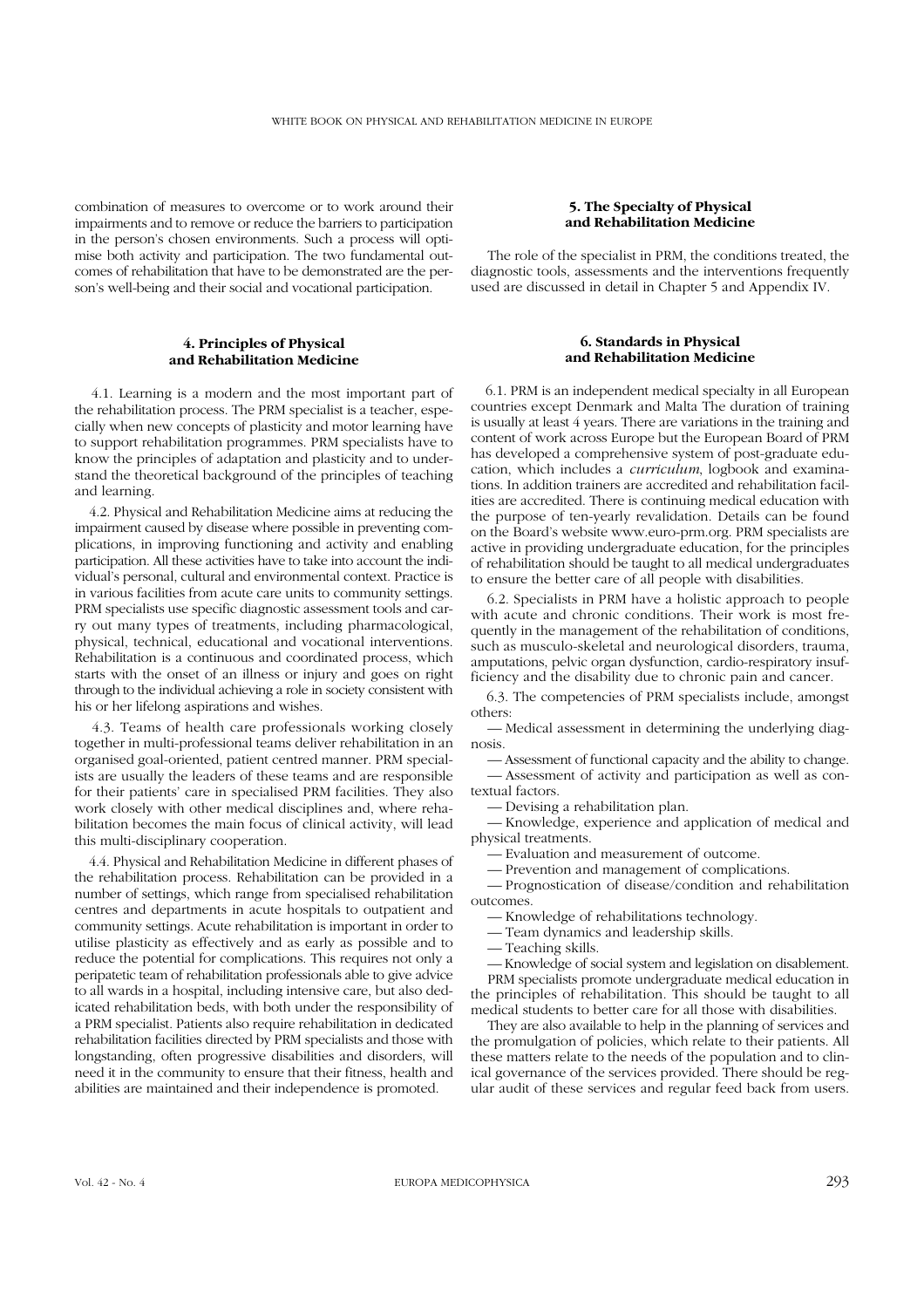#### **7. Research in Physical and Rehabilitation Medicine**

PRM has fully endorsed the principles of evidence-based medicine and promotes an active research programme aiming to understand the basic processes of rehabilitation and identify the determinants both of recovery and of peoples' capacity to acquire new skills and learn. To continue to provide this evidence requires that such research be better funded.

## **8. Future Developments for Physical and Rehabilitation Medicine**

**1.** 8.1. The future goals for the specialty cover the development of a "culture of rehabilitation" as a fundamental right for people with disabilities and one of the roles of PRM specialists is to realise that. This can only be achieved if comprehensive facilities are ensured and that PRM specialists play a central role in establishing these to gain equity of access for all people in Europe, who require them. The specialty of PRM is well equipped to ensure excellent clinical standards through evidence-based practice and through the utilisation of newer research technologies. Its benefit has been demonstrated by scientific research and especially the rapidly increasing knowledge of medicine. The role of this book is to promote greater awareness of the benefits of rehabilitation and of PRM's contribution to the lives of people with disabilities

**1.** 8.2. One of the most important aims of the specialty must be to work with others to the position where people in all countries of Europe have access to a full range of rehabilitation services of the highest calibre. This the specialty regards as a fundamental human right. It is hoped that this book will provide readers with the information to engage with the specialty to achieve this end.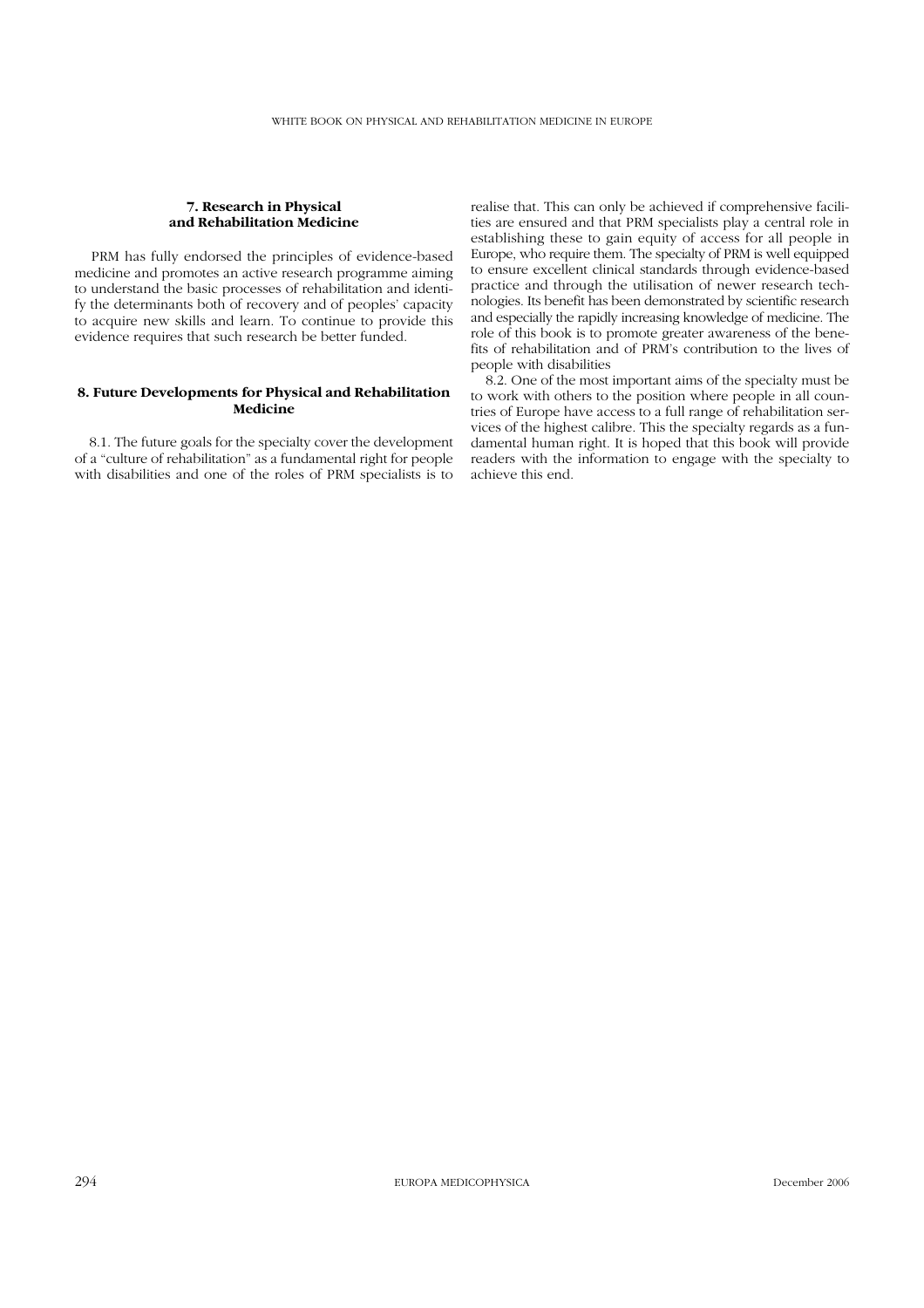# WHITE BOOK ON PHYSICAL AND REHABILITATION MEDICINE IN EUROPE

# **1. Introduction**

1.1. This book sets out the nature, area of work and parameters of Physical and Rehabilitation Medicine (PRM) in Europe. Definitions of the specialty and the competencies expected of fully trained specialists in the field are given. It describes the clinical context of the work and the nature of education and specialist training. The book builds on the original White Book, which appeared in 1989.1 This was important in the development of the specialty throughout Europe and was translated into many languages for local use. Twenty years on, the enlargement of the European Union makes it an opportune time to update information about the specialty across Europe, as the specialty assumes greater importance and advances in medicine and technology occur.

1.2. The book is primarily aimed at three groups: — policy makers in healthcare, rehabilitation and disability issues;

— the general public and, in particular, people with disabilities and representatives of their organisations;

— health care professionals in other medical specialties and professions allied to medicine.

1.3. The medical community in Europe has recently been strengthened by the enlargement of the European Union, offering further opportunities and challenges. This publication seeks to assist the process of harmonisation of specialist PRM activity to help ensure that people with disabilities are well served by the specialty irrespective of where they live in our enlarged community.

1.4. Health care is undergoing great changes both at European and at national levels. There are increasing expectations of medical care from the general public, which mirror the philosophical debate about human rights and responsibilities across society particularly in relation to the full participation of people with disabilities. Medical practice is continually evolving, with the raising of clinical standards and the need for excellence through continuing professional development, revalidation and enhancement of specialist training. As the need for greater competency increases, it is important for PRM to redefine what it is, what it can offer, how it can best provide its services and expertise, and what standards of training should be demanded from entrants into the specialty. This book aims to respond to these requirements.

## **2. Definitions**

#### 2.1. *Rehabilitation*

Rehabilitation has been defined by the WHO as "The use of all means aimed at reducing the impact of disabling and handicapping conditions and at enabling people with disabilities to achieve optimal social integration".2

This definition incorporates clinical rehabilitation but also, importantly, endorses the concept of social participation as requiring a matching of the social environment to the needs of people with disabilities, so as to remove societal barriers to participation, be they social or vocational.

Within a health context, rehabilitation specifically has been defined as "a process of active change by which a person who has become disabled acquires the knowledge and skills needed for optimal physical, psychological and social function".3 This definition provides a more explicit indication of the process that is undertaken by people with disabilities in developing their own capacities, which is the area most effectively promoted by medical rehabilitation.

## 2.2. *Physical and Rehabilitation Medicine*

Physical and Rehabilitation Medicine in Europe is a single medical specialty and has been defined by the UEMS Section of PRM as follows:

— PRM is an independent medical specialty concerned with the promotion of physical and cognitive functioning, activities (including behaviour), participation (including quality of life) and modifying personal and environmental factors. It is thus responsible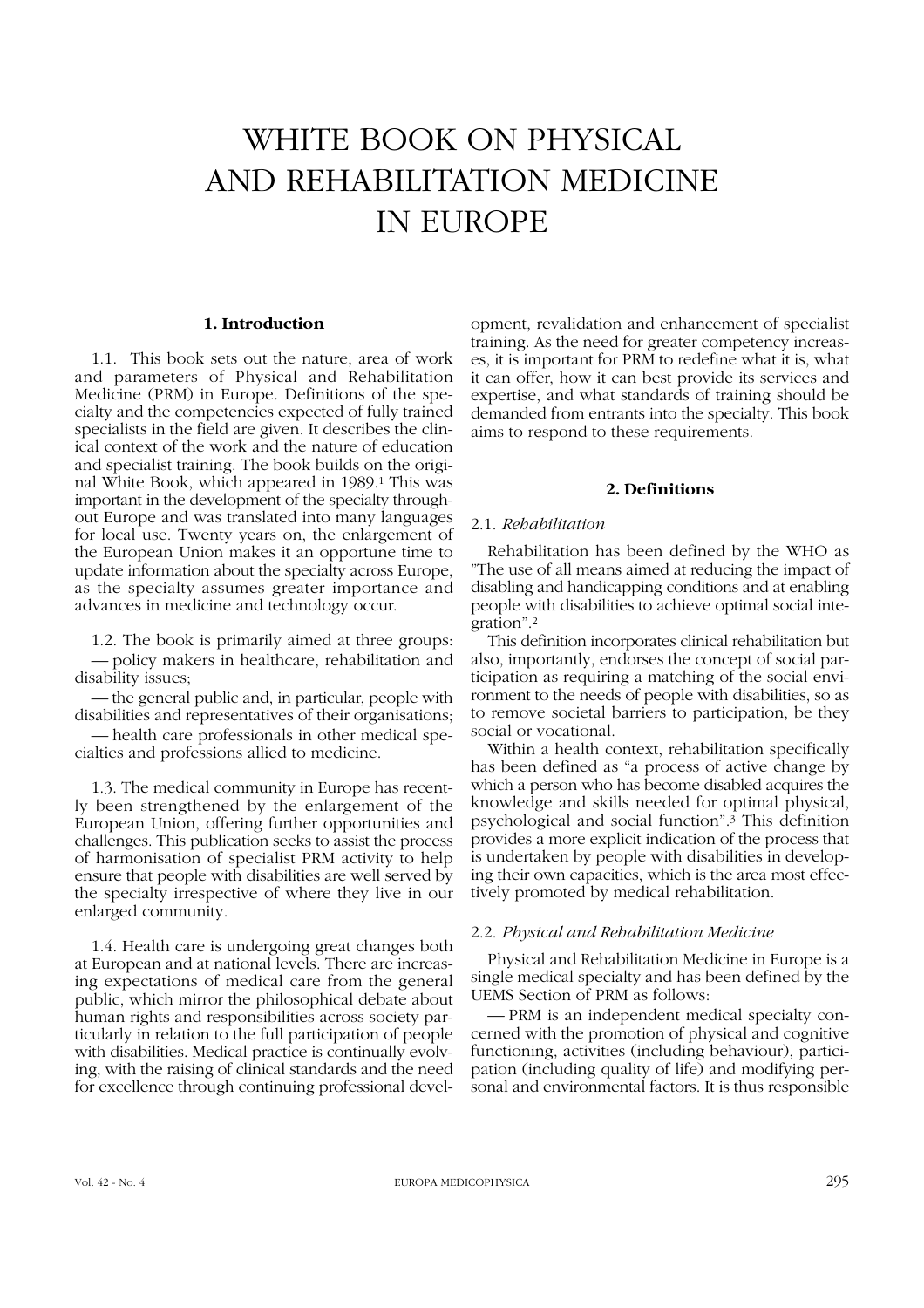for the prevention, diagnosis, treatment and rehabilitation management of people with disabling medical conditions and co-morbidity across all ages.

— Specialists in PRM have a holistic approach to people with acute and chronic conditions, examples of which are musculoskeletal and neurological disorders, amputations, pelvic organ dysfunction, cardio-respiratory insufficiency and the disability due to chronic pain and cancer.

— PRM specialists work in various facilities from acute care units to community settings. They use specific diagnostic assessment tools and carry out treatments including pharmacological, physical, technical, educational and vocational interventions. Because of their comprehensive training, they are best placed to be responsible for the activities of multi-professional teams in order to achieve optimal outcomes.4

— A comprehensive modular description of Physical and Rehabilitation Medicine within the framework of the ICF is in the discussion phase at an international level and is described in Appendix Ia.

An explanation of the two parts of the name of the specialty for Physical and Rehabilitation Medicine can be found in Appendix Ib.

## **3. Relevance of rehabilitation for people with disabling conditions and to society**

#### 3.1. *Epidemiological aspects*

## 3.1.1. DEMOGRAPHIC CHANGE IN EUROPE

About 10% of Western Europe's population experience a disability, as described in a British survey.5, 6 Life expectancy is increasing among Europe's 700 million inhabitants, of whom 450 million live in European Union countries. For instance, life expectancy in Germany rose by almost 3 years between 1990 and 2000, but by 2030, one person in four will be aged 65 or over.7, 8

As populations age, there is an increased level of disability, which is reflected by an increased burden of care, increased costs for health and social care and the impact of co-morbidities. Two important factors have to be considered:

— survival from serious disease and trauma leaves an increasing number of people with complex problems and functional deficits. Many of these people are young at the time of their event/injury and will survive for many decades. Examples are numerous, *e.g.* stroke, traumatic brain injury, polytrauma and childhood cancer, where better-organised acute care and rehabilitation have led to greater survival and better outcomes;9-18

— there is also an expectation of good health in Europe. This places further demands on all health care, including PRM specialists.

Dealing with the consequence of disease and trauma, such as spasticity following an insult to the brain or spinal cord, means that not only do patients' lives improve, but there is also a benefit to the health economy by reducing the expenditure of treating these complications. This will have a direct effect on care provision, working lives and pensions.15-17 In particular, problems, such as immobility, pain, nutrition, incontinence, communication disorders, mood and behavioural disturbance become important in addition to systemic illness and the complications of the predisposing disabling conditions.

Rehabilitation is effective in reducing the burden of disability and in enhancing opportunities for people with disabilities. There is evidence that it may be less expensive than providing no such service.14 Certainly, preventing complications of immobility (*e.g.* pressure sores and contractures), of brain injury (*e.g.* behavioural problems) and of pain (*e.g.* mood changes) can lead to many benefits, for which there is good evidence.19

#### 3.1.2. EPIDEMIOLOGY OF FUNCTIONING AND DISABILITY

Epidemiological studies have traditionally based their methodology on aetiological diagnoses. They have now started to address chronic disease as an entity, but have not yet properly tackled the concepts of functioning, participation and quality of life among people with disabilities as a population.

A modern approach is to deal with these problems by focusing on Healthy Life Expectancy (HALE) and Disability-Adjusted Life-Years (DALYs). These are summary measures of population health that combine information on mortality and non-fatal health outcomes to represent population health in a single number.

In addition to the incidence and prevalence of the most frequent pathologies in the field (strokes, spinal cord lesions, traumatic brain injuries, amputations, rheumatic diseases, other neurological or musculoskeletal conditions, chronic pain, etc.), epidemiology in PRM should consider the: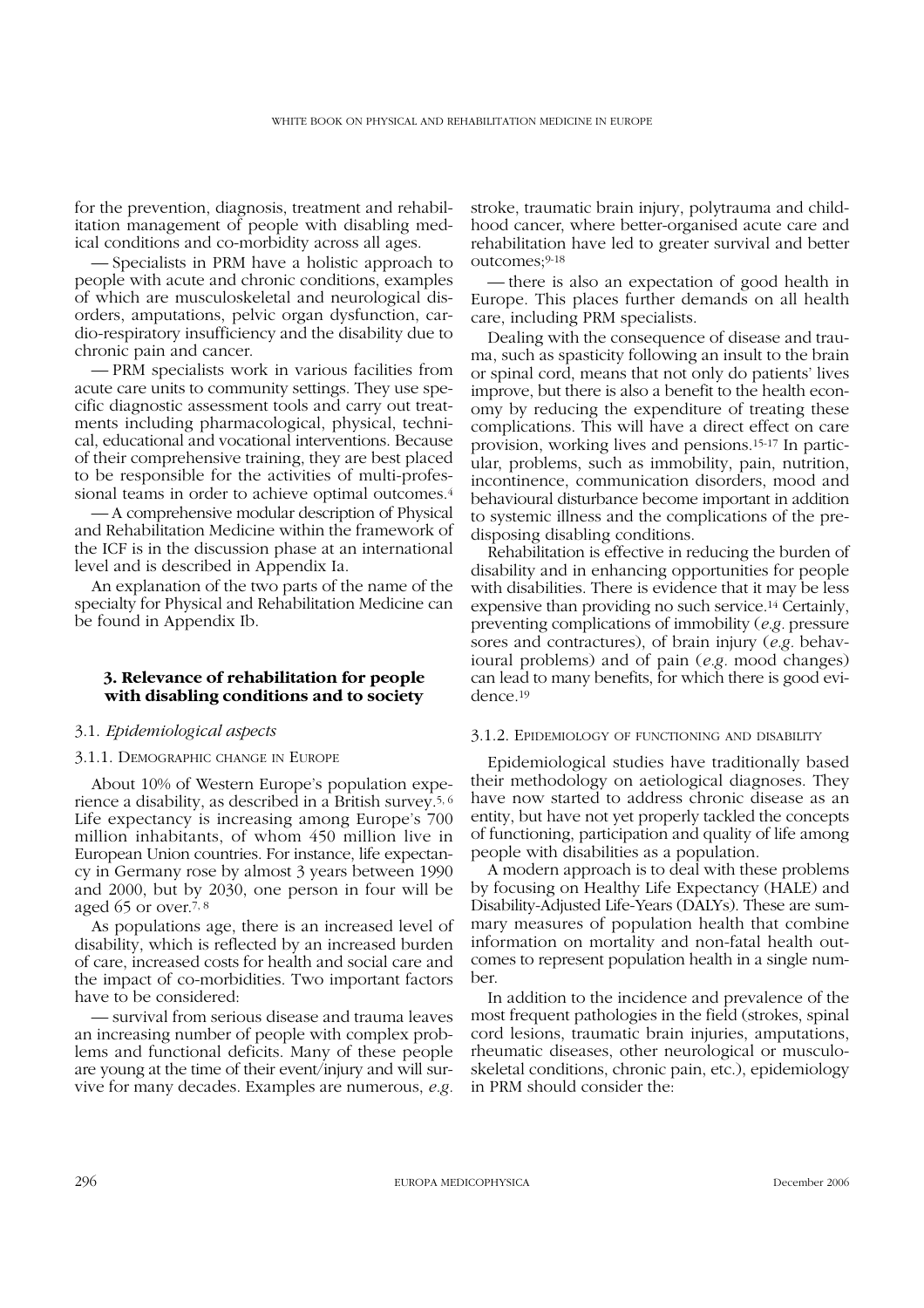— resultant loss of functioning in terms of the ICF parameters;

— natural history of functions, activity and participation;

— need for and access to resources for use in rehabilitation (human resources, facilities, equipment, materials);

— access to the available PRM resources.

Such information aids the planning and prioritisation of regional, national and European services, in the funding of research and in the development of training by giving information on the effectiveness and cost-effectiveness of PRM interventions.

There are many reports giving the incidence and prevalence of the major disabling conditions seen in PRM practice. Some examples are given in Appendix II. PRM is particularly concerned with their impact and a recent survey in Portugal reported that 0.7% of the entire population is restricted to bed; 0.4% are restricted to sitting (require wheelchairs); 1.9% do not live in their own homes; 9% do not walk or have a significant limitation in walking; 8.5% are limited in transferring to and from bed; 6.2% cannot use the toilet without help; 8.6% need help dressing or undressing; 3.6% of men and 5.3% of women have urinary incontinence; around 2.3% have speech difficulties. The overall prevalence of all disabilities in the community is 10%.2

In summary, the epidemiological data support the need for rehabilitation in Europe. Therefore the medical specialty of PRM has a significant contribution to make in the reduction of the burden of disease and to the empowerment of people with disabilities.

## 3.2. *The World Health Organization Model of Functioning, Disability and Health in Rehabilitation*

The WHO published its International Classification of Functioning, Disability and Health in 2001.20 This has been fundamental to the better analysis of the consequences of disease and to the practice of Physical and Rehabilitation Medicine.

The assessment of the impact of a disease on an individual differs when viewed from the medical or from the rehabilitation perspective. From the medical or disease perspective, patients' functioning, disability and health are seen primarily as the consequences or the impact of a disease or health condition. Medical interventions are targeted towards the disease process and the ultimate goal of these interventions is to avoid the consequences on the individual. Both functioning and health must be measured to



Figure 1.—The current framework of functioning and disability - the WHO International Classification of Functioning, Disability and Health  $(ICF)$ <sup>20</sup>

evaluate the patient-relevant outcomes of an intervention.21

From the PRM perspective, patients' functioning and health is seen as associated with and not merely a consequence of a health condition or disease. In addition, functioning represents not only an outcome, but also the starting point of the clinical assessment and the intervention. It is also important for quality management. Moreover, functioning has to be seen as having a close interaction with the person's characteristics and environment.22 Thus, the rehabilitative process targets functioning, the environment, and modifiable personal factors.11 Rehabilitation, therefore, begins with an in-depth understanding of the determinants of functioning and of its interactions with personal and environmental factors regardless of the health condition. The components of the biopsychosocial model of functioning and disability 23, 24 as well as the understanding of the interactions between them can be seen in Figure 1.

A useful basis for this understanding is the bio-psycho-social model of functioning, disability and health of the World Health Organisation (WHO).20 Based on this model, functioning with its components, *Body Functions* and *Structures* and *Activities and Participation*, is seen in relation to the health condition under consideration, as well as *personal* and *environmental factors* (Figure 1).25, 26 "Functioning" is more positive than "disability" in describing the interaction between an individual with a health condition and the contextual factors (environment and personal factors) of that individual. Disability is often used as an umbrella term for impairments, limitations in activ-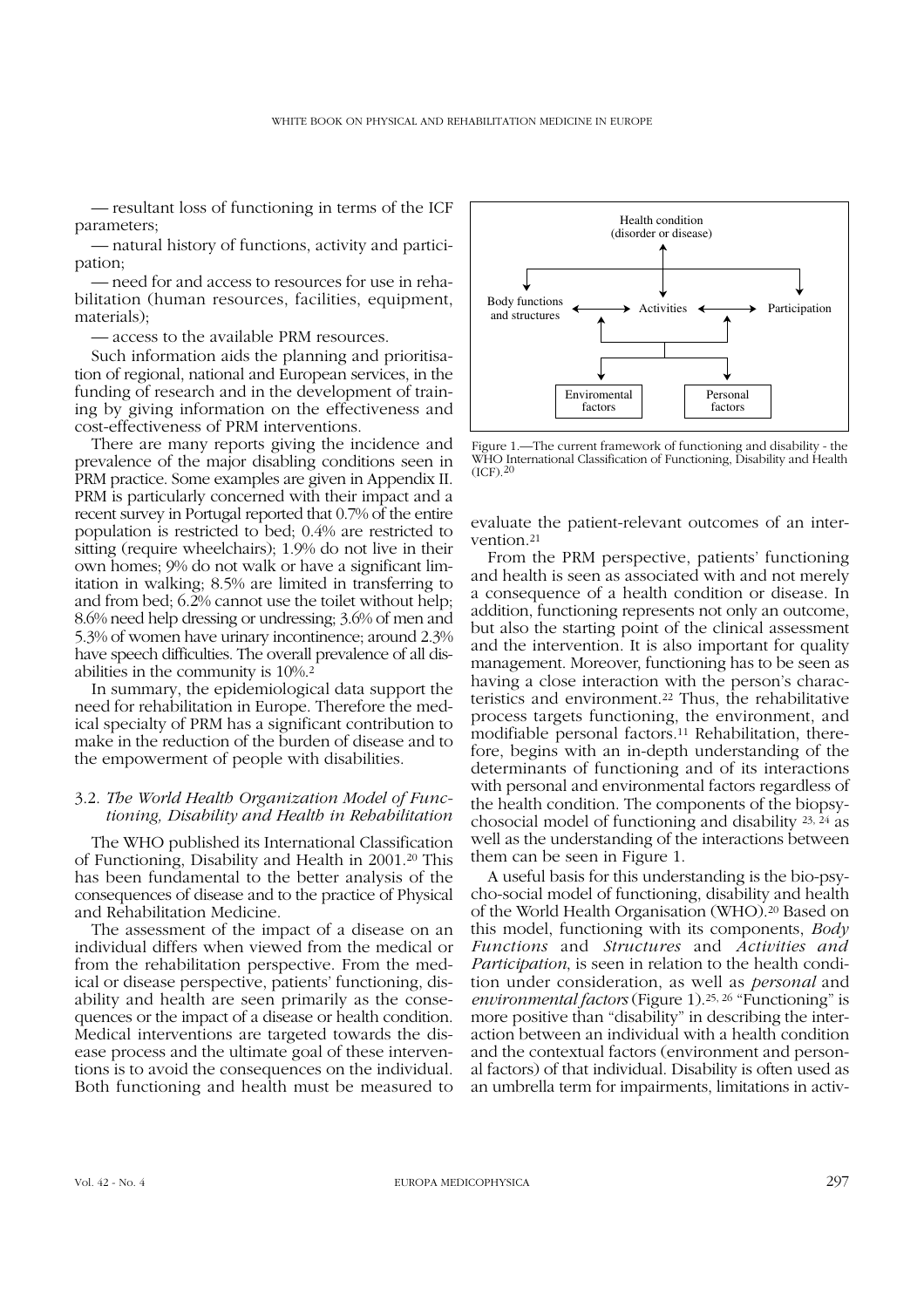

Figure 2.—Example for Applying the ICF-Model in Musculoskeletal Conditions.

ities and restrictions in participation. Recognising this can help when reading the literature. From the biopsycho-social perspective presented here, functioning is implicitly addressed when disability is studied and *vice versa*. (An example for patients with musculoskeletal conditions is given in Figure 2).

— A health condition is an umbrella term for disease, disorder, injury or trauma and may also include other circumstances, such as ageing, stress, congenital anomaly, or genetic predisposition. It may also include information about pathogenesis and/ or aetiology. There are possible interactions with all components of functioning, body functions and structures, activity and participation.

— Body functions are defined as the physiological functions of body systems, including mental, cognitive and psychological functions. Body structures are the anatomical parts of the body, such as organs, limbs and their components. Abnormalities of function, as well as abnormalities of structure, are referred to as impairments, which are defined as a significant deviation or loss (*e.g.* deformity) of structures (*e.g.* joints) or/and functions (*e.g.* reduced range of motion, muscle weakness, pain and fatigue).

— Activity is the execution of a task or action by an individual and represents the individual perspective of functioning.

— Participation refers to the involvement of an individual in a life situation and represents the societal perspective of functioning. Difficulties at the activity level are referred to as activity limitation (*e.g.* limitations in mobility such as walking, climbing steps, grasping or carrying). Problems an individual may experience in his/her involvement in life situations are denoted as participation restriction (*e.g.* restrictions in community life, recreation and leisure, but may be in walking too, if walking is an aspect of participation in terms of life situation).

— Environmental factors represent the complete background of an individual's life and living situation. Within the contextual factors, the environmental factors make up the physical, social and attitudinal environment, in which people live and conduct their lives. These factors are external to individuals and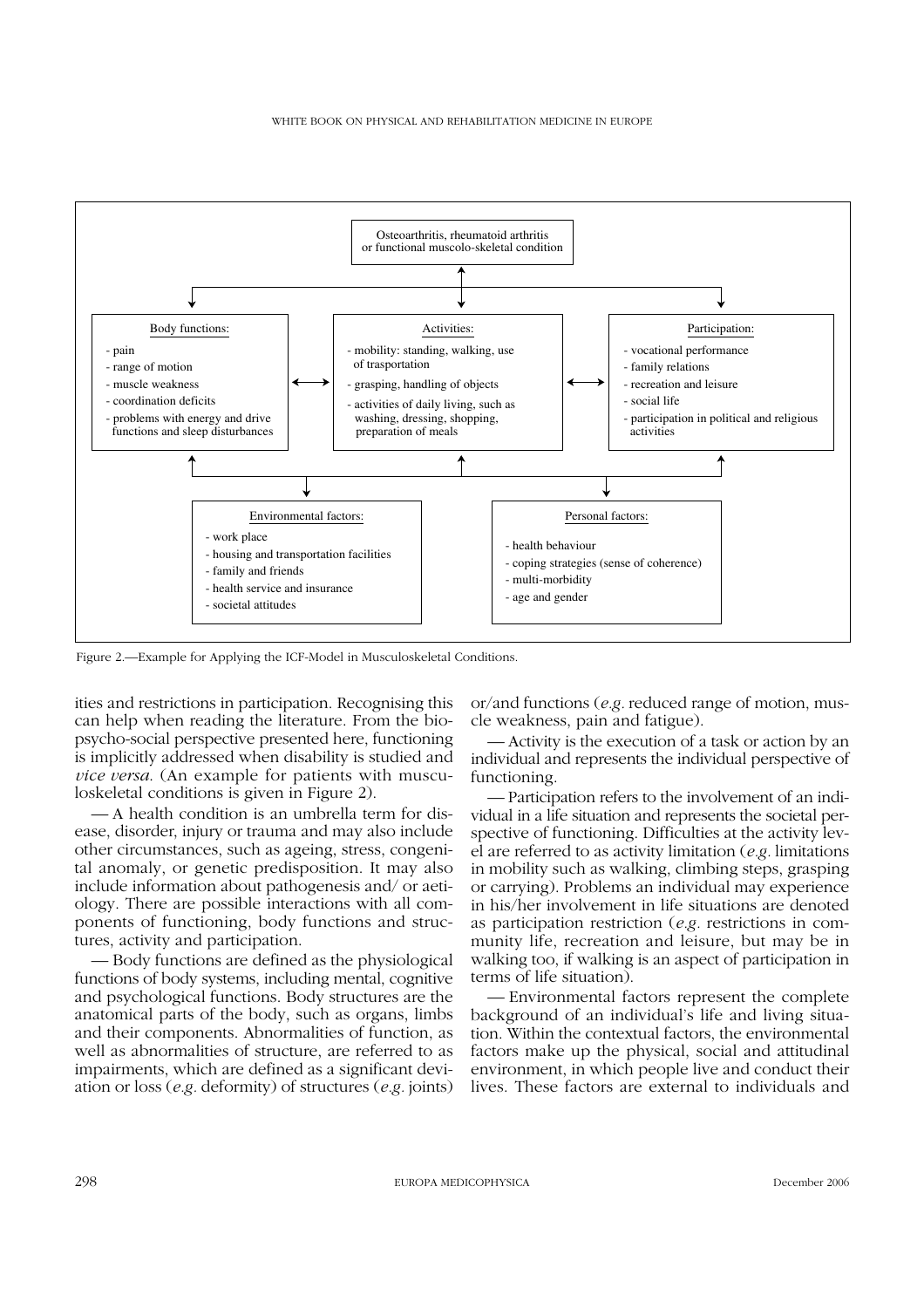can have a positive or negative influence, *i.e.*, they can represent a facilitator or a barrier for the individual.

— Personal factors are the particular background of an individual's life and living situation and comprise features that are not part of a health condition, *i.e.* gender, age, race, fitness, lifestyle, habits, and social background. Risk factors could thus be described in both personal factors (*e.g.* lifestyle, genetic make-up) and environmental factors (*e.g.* architectural barriers, living and work conditions). Risk factors are not only associated with the onset, but interact with the disabling process at each stage.

Physical and Rehabilitation Medicine is concerned with the multi-professional promotion of a person's functioning.27, 28 It depends upon a full assessment and understanding of a person's functioning.

ICF Core Sets for different health conditions have been internationally agreed.29-31 They include as few ICF domains as possible to be practical, but as many as necessary to be sufficiently comprehensive to describe the typical spectrum of problems in functioning among patients with a particular condition. They are used in comprehensive, multidisciplinary assessments or in clinical studies. Thus, an ICF sheet can be used in combination with the ICF Core Sets to improve internal reporting and documentation and to structure multidisciplinary care.32, 33

#### 3.3. *Ethical aspects and human rights*

#### 3.3.1. DISABILITY AND HUMAN RIGHTS

Historically, it was thought sufficient to provide care for people with disabilities. However, in the past 20 years there has been a philosophical shift in Europe, so that people with disabilities are regarded as citizens with full autonomy and human rights. This is in the spirit of the UN Standard for Human Rights and has led to legislation to prevent discrimination on the grounds of disability.

The UN declaration of Human Rights <sup>34</sup> states that a person with disabilities should not be an object of care (a "patient") throughout life. He or she is a citizen with special needs related to a specific disability. These needs should be catered in the society but in a "normal" context. Participation is fundamental and a central aspect of this is access to society. This includes physical access *e.g.* into public and private areas and buildings, as well as to public transport, information etc. Regulations on accessibility have been established in several European countries for the construction of public buildings. The UN General Assembly approved the development of UN Standards in December 1993 and is currently being developed into a convention to provide persons with disabilities full participation and equality. This has been important in laying down fundamental principles.

The Council of Europe has also published a series of reports and documents on human rights for people with disabilities. In particular, it facilitated a declaration of European Ministers responsible for the Integration Policies for People with Disabilities, which met in Malaga in 2003.35 Its aims are to:

— improve the quality of life of people with disabilities and their families over the next decade;

— adopt measures aimed at improving quality of life of people with disabilities, which should be based on a sound assessment of their situation, potential and needs;

— develop an action plan in order to achieve these goals;

— allow equity of access to employment as a key element for social participation;

— adopt innovative approaches, as persons with physical, psychological and intellectual impairments live longer;

— create activities to enable a good state of physical and mental health in the later stages of life;

— strengthen supportive structures around people with disabilities in need of extensive support;

— promote the provision of quality of services;

— develop programmes and resources to meet the needs of persons with disabilities.

In 2005 the World Health Assembly adopted a Resolution on "Disability, including Prevention, Management and Rehabilitation" (World Health Assembly Resolution 58.23). It declared that, amongst other things, member states should:

— participate in disability prevention activities;

— promote and strengthen community based rehabilitation programmes linked to primary health care and integrated in the health systems;

— facilitate access to appropriate assistive technology and to promote its development and other means that encourage the inclusion of persons with disabilities in society;

— investigate and put into practice the most effective actions to prevent disabilities;

— ensure provision of adequate and effective medical care for people with special needs and to facilitate their access to such care including prostheses, wheelchairs, driving aids and other devices;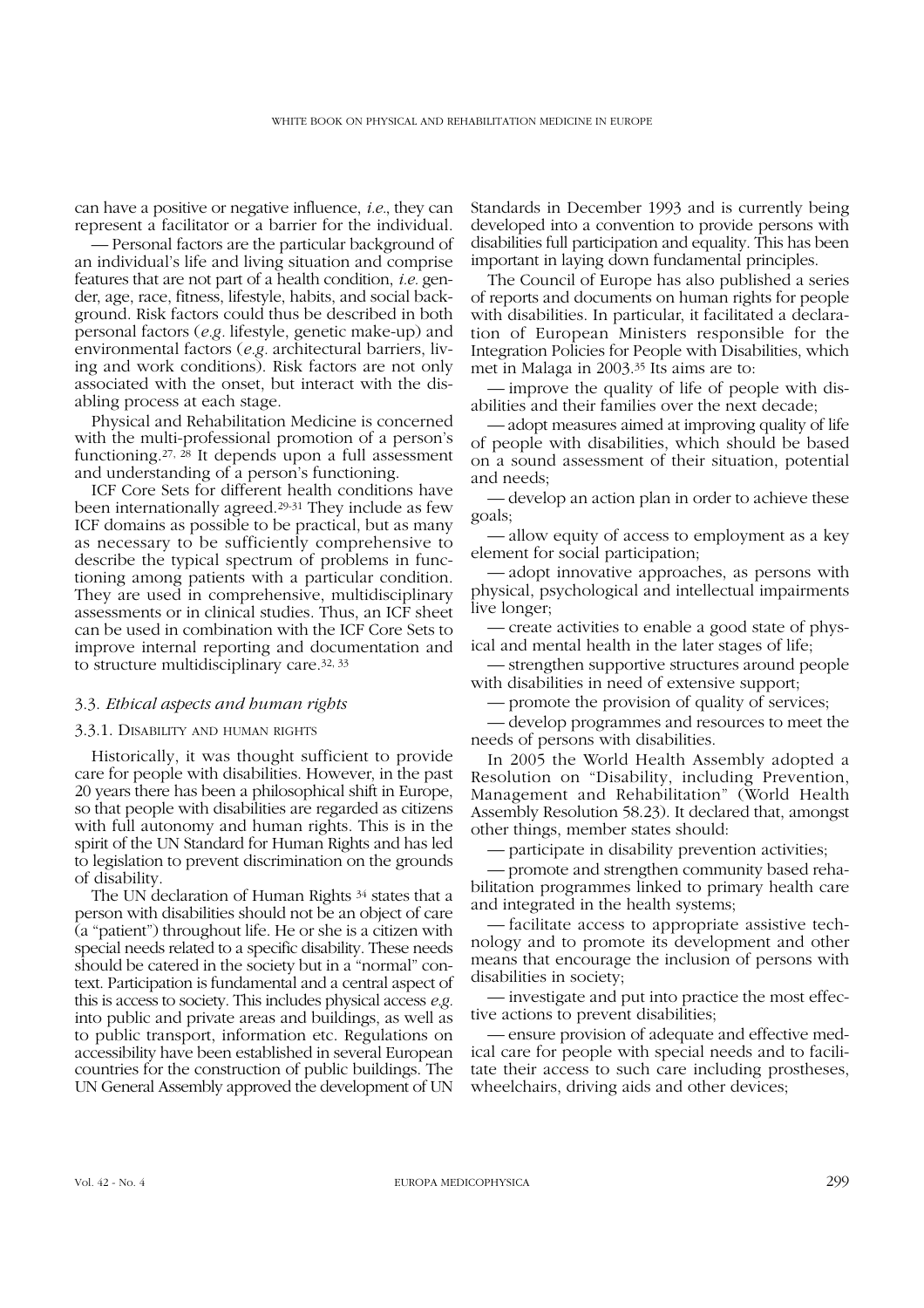— research and implement the most effective measures to prevent disabilities in collaboration with communities and other sectors.

Additionally it requested the Director-General to:

— intensify collaboration within the Organization towards enhancing quality of life and promoting rights and dignity of persons with disabilities;

— provide support to Member States in strengthening national rehabilitation programmes;

— support member states in collecting more reliable data on all relevant aspects, including cost-effectiveness of interventions for disability prevention, rehabilitation and care;

— further strengthen collaborative work within the United Nations and with Member States, non-governmental organizations (NGOs), including organizations of people with disabilities;

— promote studies of incidence and prevalence of disabilities as a basis for the formulation of strategies for prevention, treatment and rehabilitation.

Disability Rights legislation has also been created in several European countries.36, 37 Some have had longstanding legislation with a general policy on the rehabilitation of people with disabilities (*e.g.* France has Disabled Persons Act since 1975), but the majority of countries have passed anti-discrimination legislation only during last 15 years, *e.g.* Act of Equal Opportunities for Disabled Persons (Germany), Framework Law (Italy), Constitution Act (Finland), Act on Provision of Rights of Persons with Disabilities (Hungary 1998), Health for All 2004 (Slovenia), Disability Discrimination Act 1996 (UK), Toward Inclusion 2001 (UK) etc. All of these are enshrined in PRM practice and are supported by PRM specialists.

## 3.3.2. GENDER, RACE, CULTURE, RELIGION AND SEXUAL ORI-ENTATION ISSUES

Equity of access to rehabilitation and social participation without regard to discrimination of any kind are fundamental to the provision and practice of rehabilitation. PRM specialists are aware of the pressures put on individuals by differences in gender, race, culture, religion and sexual orientation. These pressures may impinge upon adaptive capacity by affecting body image, psychological state and well-being. Rehabilitation has a holistic approach to support peoples' independent living and, for many, religion and spirituality are important in the rehabilitation process.

Programmes already exist in rehabilitation facilities

to encourage equity of access, *e.g.* to help mothers participate in rehabilitation programmes.

## 3.3.3. RIGHT TO REHABILITATION

Access to rehabilitation is a basic human right. European legislation makes it clear that people with disabilities should have access to appropriate rehabilitation. Thus an appropriate level of skills and training is required amongst all rehabilitation professionals, including the specialist in PRM. PRM plays an important role in this provision in advising on service development and in participating with governmental bodies and non-governmental organisations. PRM also has a responsibility to support organisations of and for people with disabilities in order to achieve this equity of access to rehabilitation and societal integration. This is important because the achievement of full human rights and the prevention of discrimination require further activity and development. This is addressed by the Union Européenne des Médecins Spécialistes (UEMS) Section of PRM (see chapter 6.4).

The Council of Europe proposed disability rights legislation, which essentially covers the following:37

- disability prevention and health education;
- identification and diagnosis;
- treatment and therapeutic aids;
- education;
- vocational guidance and training;
- employment;
- social integration and environment;
- social, economic and legal protection;

— training for people involved in rehabilitation and in social integration of people with disabilities;

— information;

— statistics and research.

Rule 3 of the UN Standard 38 states that "governments should develop their own rehabilitation programmes for all groups of persons with disabilities". Such programmes should be based on the needs of people with disabilities and on the principles of full participation and equality. All those needing rehabilitation should have access to it. This holds also for those with extensive or multiple disabilities. Governments should utilise the expertise of the organizations for the people with disabilities when such rehabilitation programmes are developed or evaluated". Unfortunately, this standard is only partly adhered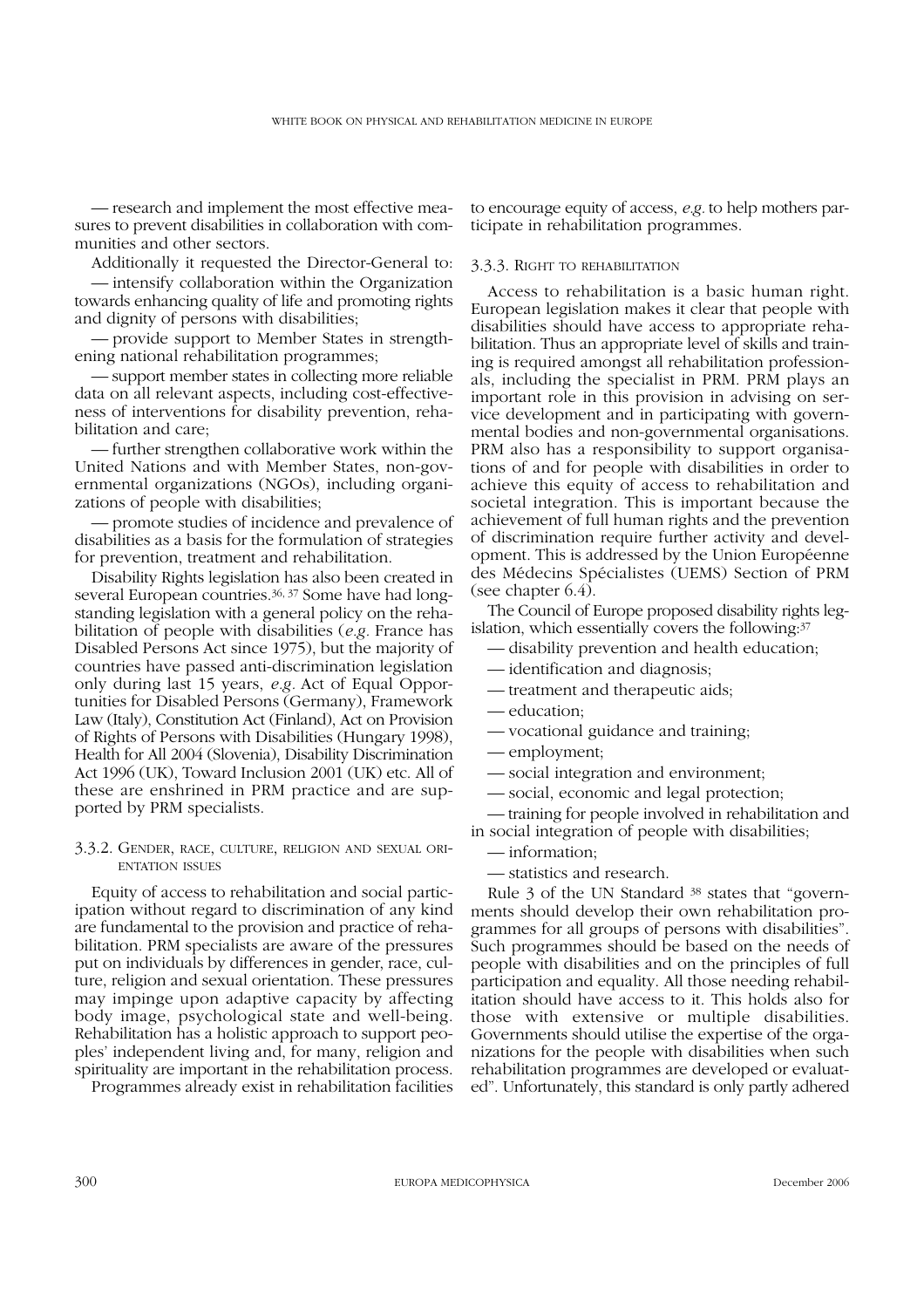to in most European countries, which represents a challenge both for PRM physicians and for society in general. PRM practice is not based on a monolithic medical model but takes into account social aspects and has a holistic view. It is founded on a bio-psychosocial model within a continuum of care, taking into account both personal and environmental factors. It provides personal empowerment for the users, contributing to full participation in all aspects of life.

Despite its confirmation of human rights by both the International Year for Disabled People (1981) and the European Year for People with Disabilities (2003), access to rehabilitation after injury or illness remains a problem. This is in part due to a lack of resources, of information to people with disabilities and to poor organisation of services resulting in a mismatch of provision to needs. The participation of many people with disabilities is hampered by traditional attitudes in Society, but improving the health and education of people with disabilities to enhance their participation needs further attention and PRM has a considerable role here.

#### 3.3.4. ETHICAL ISSUES OF HEALTH-RELATED REHABILITATION

People with disabilities should be active participants in the creation and development of rehabilitation services. An example of their inclusion into rehabilitation team working was seen in the EU HELIOS program (1990-96) whose aim was to improve the possibilities for "Handicapped People in Europe Living Independently in an Open Society". One of its working parties gave the following recommendations for good practice in rehabilitation:

— the person with disabilities should be at the centre of a multi-professional approach and should be able to make informed choices of treatment. He or she should participate fully in the process and have the right to receive services regardless of type of disability, age, gender, religion, ethnic origin, domicile and financial resources;

— family involvement should be included where appropriate;

— continuous and coordinated measures should enable a return to usual environment and chosen social and professional life;

— rehabilitation strategies should be subject to userbased evaluation.

All rehabilitation departments, programmes and practices should formulate clear operational plans taking into account ethics and human rights, in order to:

— treat patients with dignity and respect at all times; — provide accessible information to patients to

facilitate decision making; — obtain informed consent and how to allow informed refusal;

— determine the ability of the patient to make competent decisions;

— protect patient privacy and confidentiality;

— prohibit physical or psychological abuse;

— be sensitive to cultural, religious and other beliefs and to different treatment practices;

— remove architectural, attitudinal, communication, employment and other barriers to such persons.

#### 3.4. *Rehabilitation and Health Systems*

Access to and funding of rehabilitation services vary from state to state and depends on the health care and social systems. Stakeholders in these systems include politicians, planners and organisations, which fund health and social care, self-help groups and others in the community.

Locally determined funding accounts for differences in access to acute and to maintenance rehabilitation and, in some countries, insurance companies' medical services decide about access to rehabilitation, especially in the field of maintenance rehabilitation. In others and in acute rehabilitation the general practitioner and other medical specialists send their patient to rehabilitation centres. In yet other countries, the patient can go directly to inpatient rehabilitation hospitals. Primary care practitioners may authorise specialist outpatient services in some states, but, in others, self-referral by the patient is acceptable. Europe's diverse national systems prevent a detailed description of each and each member state can provide the necessary information.

The structure of rehabilitation services varies across Europe and provision is patchy. Specialists in PRM are few in number in many countries. Although the specialty is well regarded across Europe, there are large differences in the number of specialists by country, in their role in the health system and in their conditions of work. Appendix III shows the variation in numbers of specialists by country and, while an optimal number of PRM specialists per unit of population has yet to be set across Europe, there clearly remains a disparity between states.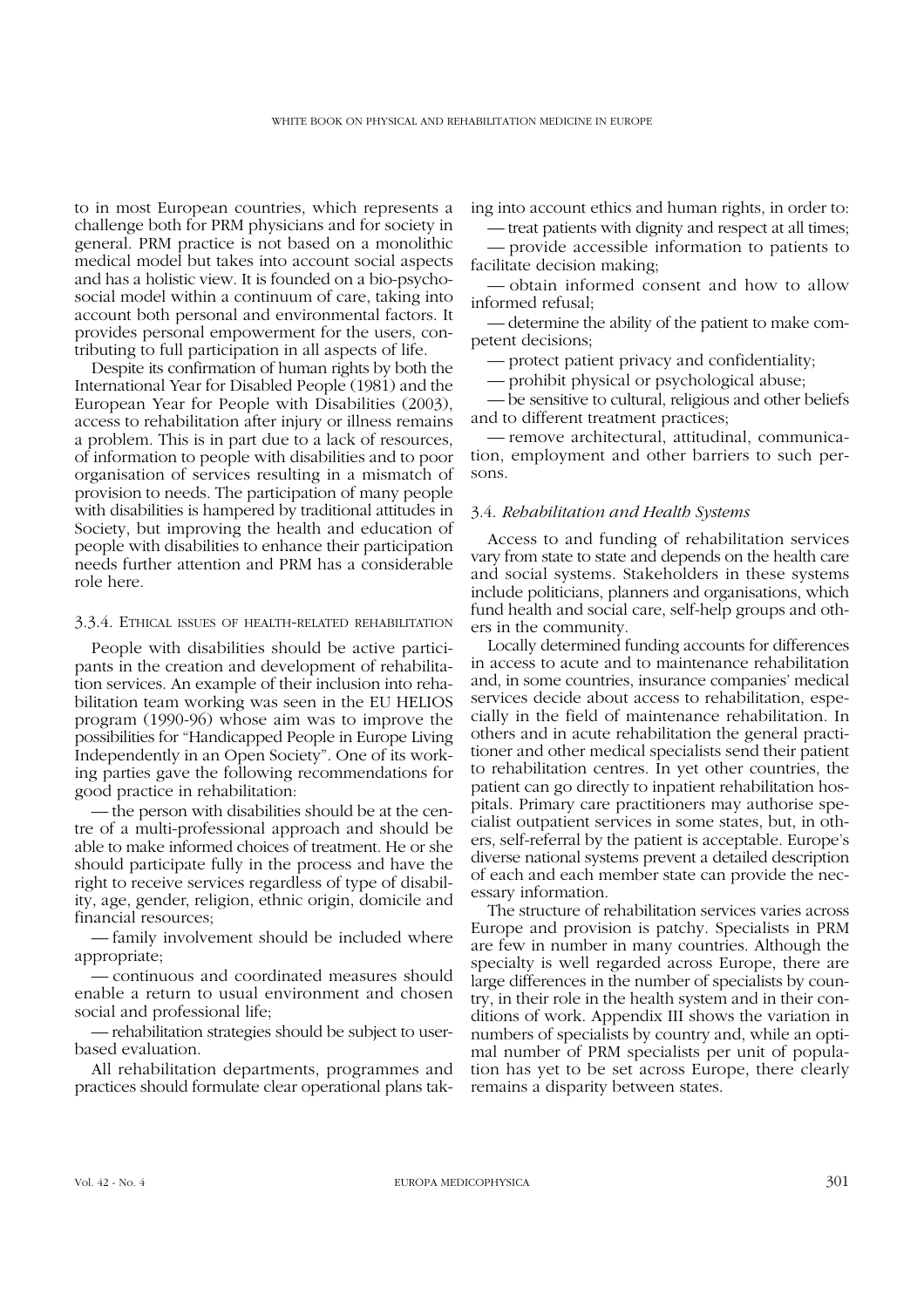## 3.5. *Aims and outcomes of rehabilitation*

A person's rehabilitation potential (*i.e.* capacity to benefit from rehabilitation) cannot be formulated without knowing the natural history of his or her condition. Some recover spontaneously, so that early intervention may give the false impression that treatment has been efficacious.39-41 On the other hand, for many, a lack of rehabilitation will reduce their eventual level of independence and quality of life.<sup>41</sup> Controlled studies, in which these factors have been taken into account, have shown that early intervention tends to be associated with an improved eventual outcome whether or not full recovery occurs and even delayed or late intervention may confer useful benefit.42, 43

The overall aim of rehabilitation is to enable people with disabilities to lead the life that they would wish, given any inevitable restrictions imposed on their activities by impairments resulting from illness or injury. In practice, this is often best achieved by a combination of measures to:

— overcome or to work around their impairments;

— remove or reduce the barriers to participation in the person's chosen environments;

— support their reintegration into society.

As a patient-centred process, it is appropriate to optimise both activity and participation.

A rehabilitation plan, therefore, has to account for the wishes and resources of the individual, the prognosis of their disabling medical condition, the nature of their physical and cognitive impairments and their capacity to acquire the new knowledge and skills, which would enable them to enhance their levels of activity and participation. In addition, it is necessary to assess the extent, to which environmental barriers to participation (whether resulting from the physical environment itself, or from the behaviour of other people) could be lowered. Finally, a judgement has to be made about whether the resources are available to implement the plan. Demonstrating a person's wellbeing and social participation is an important feature of the fundamental outcome of patient-centred rehabilitation 43

Well-being is probably a more secure indicator of success than quality of life since the objectives espoused in rehabilitation must reflect the unique wishes of the individual person although different people facing broadly similar situations may have different objectives. Many current quality of life measures implicitly make judgements about the relevance of specific objective factors, such as the ability to climb stairs, which may not be perceived as equally important by all people with disabilities.

Rehabilitation has the ability to reduce the burden consequent on disability both for individuals and for society. It is shown to be effective in enhancing individual functioning and independent living by achieving greater activity, better health and by reducing complications and the effects of co-morbidities. This benefits the individual and society to include greater personal autonomy, improved opportunities for employment and other occupational activity. While many societal factors are involved in return to independent living and work, PRM can prepare the individual and families/carers to take maximal advantage of the opportunities that are available.

Rehabilitation has been shown to be effective not only in enhancing individual functioning and independent living but in reducing the costs of dependency.44 It has been shown that the money spent on rehabilitation is recovered with estimates of savings of up to seventeen fold.45-47

At an individual level it is essential to measure outcomes to evaluate the effectiveness of particular rehabilitation interventions and services. These outcome measures have to relate directly to the specific objectives addressed in the rehabilitation plan. The evaluation of rehabilitation has fundamental differences from the evaluation of disease-orientated medical treatments aimed at limiting pathology or curing disease. Rehabilitation can be successfully achieved in conditions where there is no biological recovery and indeed in conditions that are intermittently or steadily deteriorating. In the latter, rehabilitation may need to be delivered in a continuing programme that enables the patient to maintain levels of participation and well-being that would otherwise not have been achieved. It should be standard practice to audit services.

## **4. Principles of Physical and Rehabilitation Medicine**

## 4.1. *Learning processes as a basic principle of Physical and Rehabilitation Medicine*

Learning is a modern part of the rehabilitation process. The PRM specialist is a teacher, especially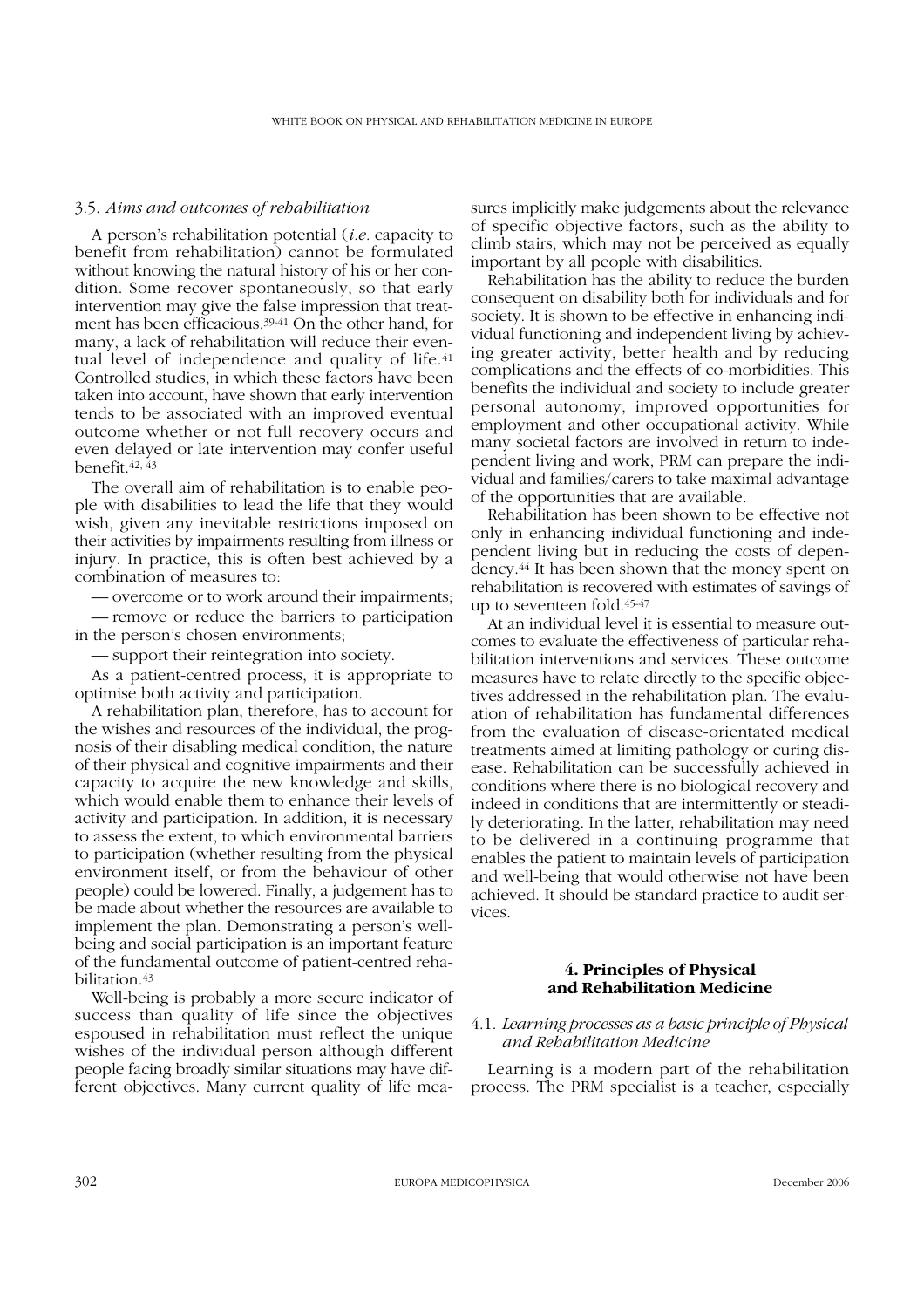when new concepts of adaptation (*e.g.* plasticity) and motor learning have to support rehabilitation programmes. PRM specialists have to know the principles of adaptation and plasticity and to understand the theoretical background of the principles of teaching and learning.47

Knowledge of these principles may help to design strategies to enhance outcomes and avoid mal-adaptation. Effective modern concepts of motor learning and recovery are developed with the aim of inducing skill-acquisition relevant to the patient daily's life. Such an approach is beneficial in preventing a learned non-use phenomenon and to restore function. However, too intensive a programme could be deleterious.48 Commonly learning involves instructions concerning "how to do" or "how to perform a task". However, even without any explicit instruction a person has the capacity to understand how to do, simply using implicit learning.

Explicit and implicit learning are thought to tap into different neural pathways. The implicit learning process is more robust to neurological injuries, especially when memory has been severely impaired. Even though the first approach is currently more often used, explicit and implicit learning procedures have potential in all aspects of Physical and Rehabilitation Medicine.<sup>49</sup>

## 4.2. *Aims of Physical and Rehabilitation Medicine*

The principal aims of Physical and Rehabilitation Medicine are to optimise social participation and quality of life. This normally involves helping to empower the individual to decide upon and to achieve the levels and pattern of autonomy and independence that they wish to have, including participation in vocational, social and recreational activity, consistent with their human rights.49

Physical and Rehabilitation Medicine is effective in five ways:

- treating the underlying pathology;
- reducing the impairment and/or disability;
- preventing and treating complications;
- improving functioning and activity;
- enabling participation.

All these activities take into account the individual's personal, cultural and environmental context, following the principles of the ICF (see chapter 3.2.).

Rehabilitation is a continuous and coordinated

process, which starts with the onset of an illness or injury and goes on right through to the individual achieving a role in society consistent with his or her lifelong aspirations and wishes.

## 4.3. *The rehabilitation team*

### 4.3.1. REHABILITATION TEAMWORK

Rehabilitation is a multi-professional activity, $4$  which depends upon good communication between staff and the individual skills of the professionals involved. For it to work, the team must have clear rehabilitation objectives for the patient, in which the patient and his/her significant others should be full participants. The value of teamwork in this setting is that the output of the team is greater than the sum of the individual professional inputs. Where teamwork scores is in the sharing of expertise and workload. There are fairly blurred margins between the roles of the team members and successful teams thrive on everyone contributing despite professional boundaries. Most rehabilitation teams for physical disability will comprise a basic core of professionals as well as others responding to particular needs.

## 4.3.2. MULTI-PROFESSIONAL REHABILITATION TEAM

Specialised medical rehabilitation teams are led by a specialist in PRM. They are more than a collection of different health professionals and individuals work within them work as part of a multi-professional team understanding the roles and values of their colleagues. The team works with the person with disabilities and family to set appropriate, realistic and timely treatment goals within an overall coordinated rehabilitation programme. The goals are adjusted over time and according to progress. They are patient-centred and are not set on a discipline-by-discipline basis. The team should not be asking. 'What are the goals for the occupational therapist this week?' but should be asking 'What are the goals for the patient this week and how can the O.T. help to achieve them?' In this way, rehabilitation is able to enhance patient functioning and participation by providing a coordinated source of information, advice and treatment for the person with disabilities and the family, with the team acting as provider and catalyst.

Cooperation within the rehabilitation team is ensured by structured team communication and regular team conferences. The diagnosis, the functional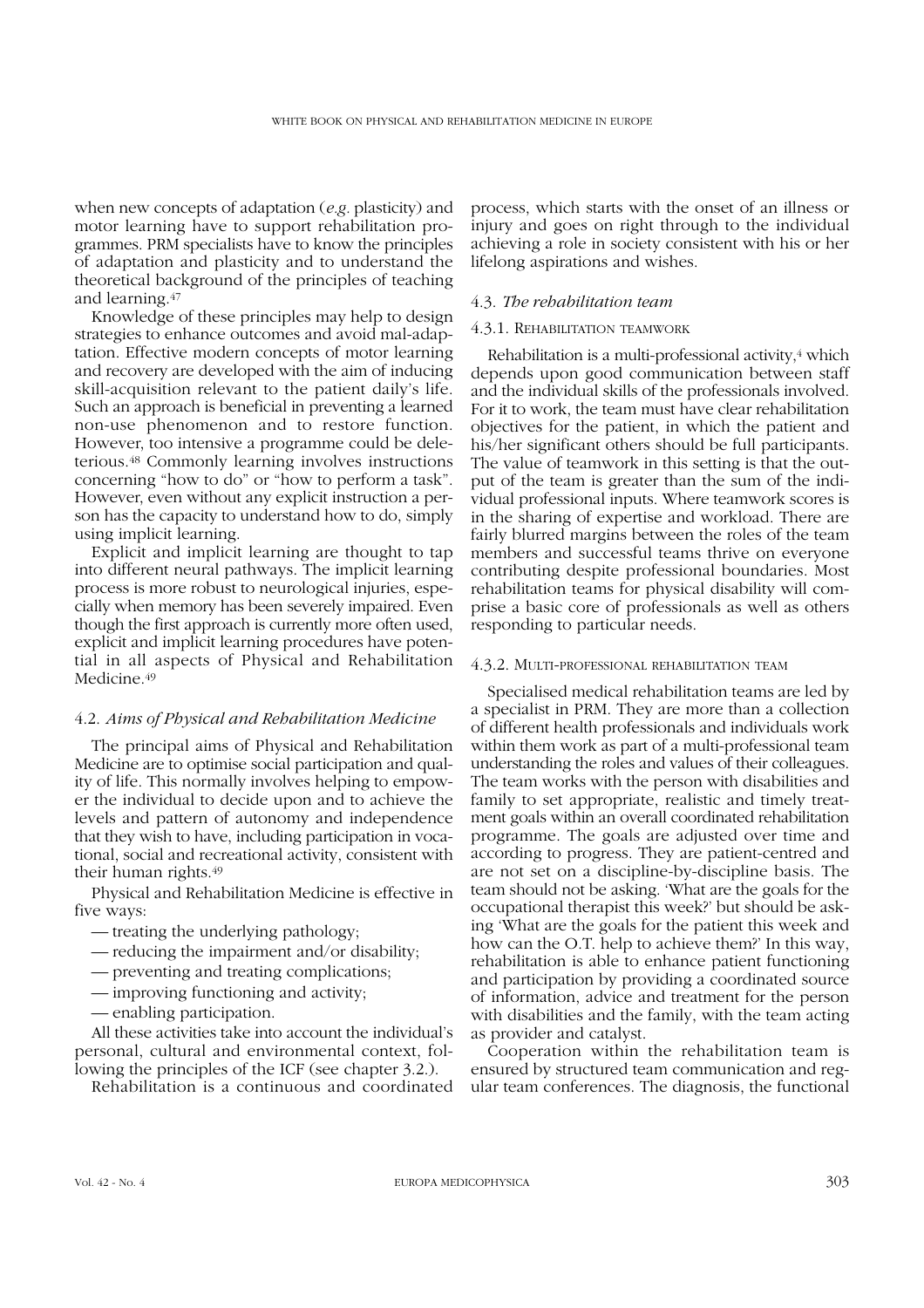impact on functioning and activities as well as the ability of the patient to participate in the society are discussed systematically, while communicating the possible risks and the prognosis of the disease. Short and long-term goals of the rehabilitation process are agreed and the appropriate interventions planned. The team members' assessments are incorporated into the written rehabilitation plan. The rehabilitation plan will be reviewed regularly.

#### 4.3.3. MULTI-DISCIPLINARY REHABILITATION COOPERATION

Close cooperation between medical specialties may be required in specialised rehabilitation where several impairments and their consequent functional losses have to be addressed. The specialists need to agree a common strategy, which incorporates all their interventions at the right times rather than address isolated treatments in an ad-hoc way. Regular face-to-face contact between the medical specialists is required to achieve a common approach to the overall treatment strategy.

PRM specialists should be involved as soon as possible in acute rehabilitation, even participating in the intensive care unit.50 Similarly, continued input may be required from other medical specialists in acute rehabilitation wards, who will contribute to the rehabilitation process by their own specialist interventions, (*e.g.* tracheotomy closure in patients recovering from ventilatory assistance). In later rehabilitation and in the rehabilitation of people with longstanding disabilities, cooperation with the primary care physician and other medical specialists is also required.

A decision is needed early on in the patient's care as to who leads the process of care. This will change as the patient progresses from one phase to another, but, where the emphasis is on rehabilitation rather than resuscitation or acute medical/surgical treatment, the PRM specialist should lead the decision-making process.

## 4.4. *Physical and Rehabilitation Medicine in different phases of the rehabilitation process*

## 4.4.1. PHYSICAL AND REHABILITATION MEDICINE IN THE ACUTE AND POST-ACUTE PHASE

Rehabilitation in the early stages of recovery after a severe illness or injury is greatly helped by an appropriate environment, in which the patient's fears and anxieties can be addressed. In the early weeks, the ability to give sustained attention to a training programme or to undertake physical exertion may be relatively limited. Nevertheless, it has been observed that the simple act of transferring a brain-injured patient from a busy surgical or neurosurgical ward to the calmer, quieter atmosphere of a rehabilitation ward often has a therapeutic effect, consisting of improvement in attention and cognition and a reduction in agitation. These are important benefits in themselves as well as being essential pre-requisites for an optimal response to rehabilitation.51 The pressures of acute general wards may render it difficult for multiprofessional rehabilitation teams to treat patients with complex needs and, in the absence of such treatment, attempts to alleviate symptoms such as anxiety and restlessness with medication may produce short term blunting of symptoms whilst delaying the recovery of the cognitive functions needed for rehabilitation.

Illustrative examples of the types of problem dealt with by PRM specialists are given below: Early interventions can prevent the development of secondary complications following disease or trauma.

*Case History 1*.—A 25 year-old man suffered a very severe traumatic brain injury following a road traffic accident. His impairments included confusion, disorientation, agitation and an inability to swallow. He was therefore at serious risk of developing a life-threatening aspiration pneumonia, which could impair the recovery of his cerebral functioning further. In addition, he quickly developed lower limb contractures as a result of immobilisation and muscular overactivity (spasticity).

Appropriate, coordinated rehabilitation ensured that he was provided with a quiet environment and helped to communicate and understand his situation. Treatment was aimed at lowering his anxiety through a behaviour management approach. He was fitted with a percutaneous endoscopic gastrostomy (PEG) feeding tube to prevent aspiration pneumonia and ensure adequate nutrition. The treatment of his contractures included the reduction of his spasticity, physical therapy and serial splinting. After many months of intensive rehabilitation, he was able to return home with improving behaviour. His swallowing recovered so that he could eat normally and his PEG was removed. He began to walk and he was later able to return to paid employment

*Case History 2*.—A 52 year-old man with Type 2 diabetes mellitus and a gangrenous foot had a trans-tibial amputation. He was give preoperative counselling to allow him to cope with the coming changes to his body and lifestyle. This included measures to prepare him for dealing with sensory changes, body image and balance alterations and enable him to engage in rehabilitation.

Physiotherapy started in the early postoperative phase with respiration therapy and prevention of thrombosis and contractures. Attention was given to the production of an adequate stump with bandaging and reduction of stump oedema. He begun walking with a temporary prosthesis and was measured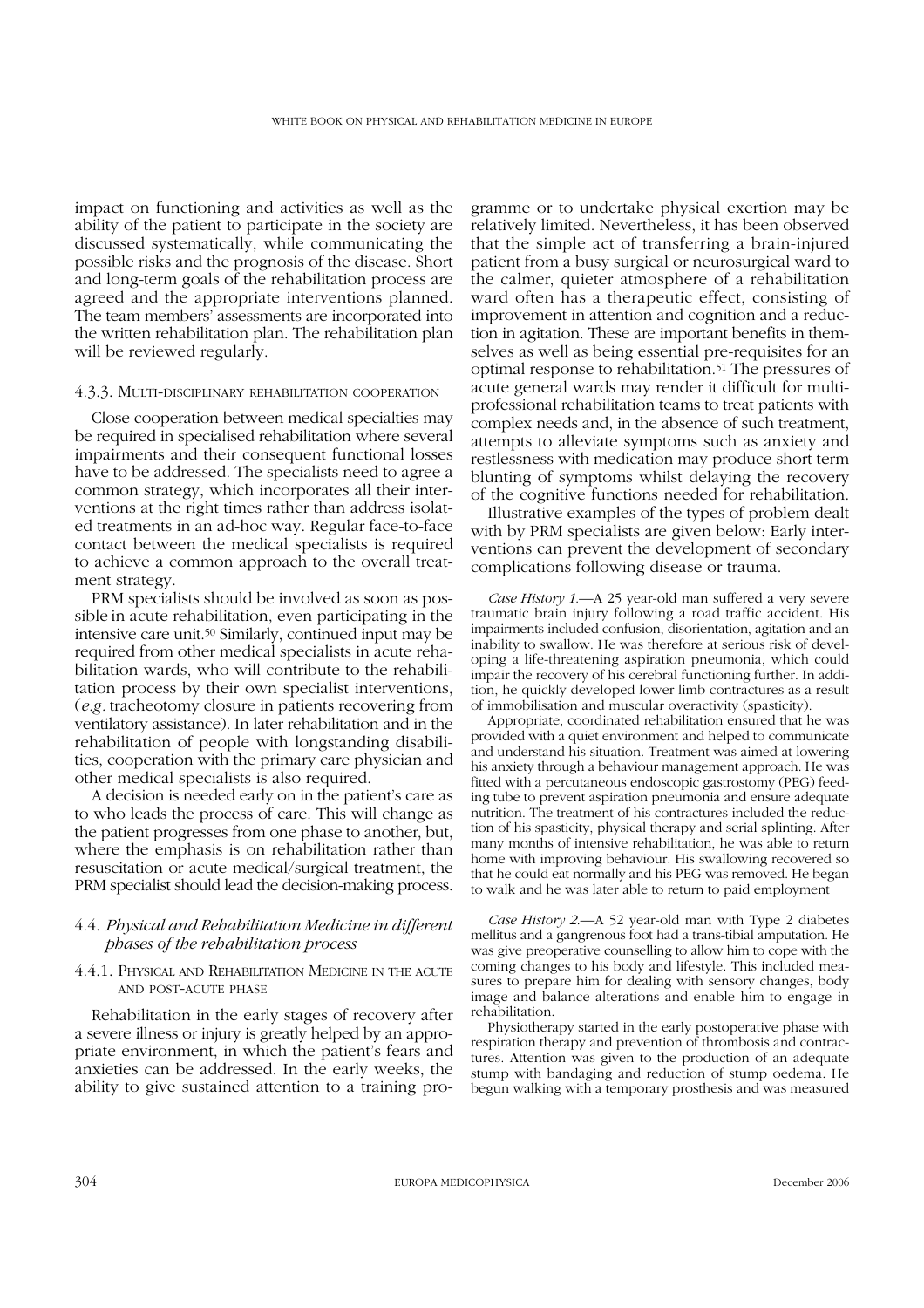for a permanent one. This was done with discussion with the patient on the level and nature of his physical requirements and goals. Consideration was given to the possible need for home, workplace or car adaptations. His journey to work parking, distance walked at work and other relevant factors such as leisure and family activities were explored. The patient was taught how to manage the stump and the prostheses. Three months after the amputation, he was independent in self-care, including monitoring of his residual limb. He was able to return to work and will be followed up for the rest of his life.

*Case history 3.*—A 70 yr old woman with OA of the hip underwent total hip replacement .At this time she was unable to walk, to bath or shower, or to put on her shoes. She was not able to drive. Post-operative management by the Dept of PRM consisted of intensive physiotherapy as well as later home exercises, so that she became able to walk both inside and outside the house. She was allowed to return to driving within weeks; occupational therapy successfully addressed her activities of daily living. She was advised about her postoperative programme so she could continue this at home. After her home environment was checked and adaptations made, she was able to live independently.

## 4.4.2. MAINTENANCE REHABILITATION IN STABLE, CHRONIC DISABLING AND PROGRESSIVELY DETERIORATING CON-DITIONS

The other major strands of the work of PRM specialists are the maintenance and improvement of function and the avoidance of predictable and preventable complications in stable, chronic disabling and progressive deteriorating conditions. In some European countries (*e.g.* Austria, Germany, Italy, Poland), inpatient or day-clinic rehabilitation plays an important role in the management of chronic conditions, *e.g.* chronic musculoskeletal or neuromuscular disorders, chronic circulatory, respiratory and metabolic diseases as well as skin diseases and urological or gynaecologic conditions. Intermittent bursts of intensive rehabilitation may also be used to combat decline in function even several years after an acute event.<sup>17</sup>

The main goals of maintenance rehabilitation measures in chronic conditions are improvements in affected body functions and an increase in activities. Such measures also encompass participation issues, such as return to work or avoidance of early retirement caused by health problems. Methods used include physical therapies, training, diet, psychological interventions and health education. The clinical efficacy and positive socio-economical effects are shown in open follow-up-studies as well as in controlled trials.<sup>52, 53</sup> Systematic multi-professional health education programmes have shown to be effective too.

## 4.5. *Effects of lack of rehabilitation*

A person's rehabilitation potential cannot be considered in isolation from what would have been the outcome without rehabilitation. The question that specialist rehabilitation attempts to address is "Will the patient benefit from the rehabilitation programme in a way that would not have occurred, had the recovery been left to chance?" The natural history of the impairment and the consequent disabilities and disadvantages play a major role in the eventual outcome following rehabilitation. Some conditions recover spontaneously and early intervention may give the false impression that therapy has been efficacious.39, 40 On the other hand, early intervention may be associated with an improved outcome even where full recovery does not occur.53

The lives of people with persisting disabilities and their families can be enhanced by rehabilitation, but, more importantly, the consequence of them not having rehabilitation may be to reduce independent functioning and quality of life.54 In the acute hospital many correctable problems, such as nutrition, swallowing, mobility and equipment issues may not be addressed as the focus is inevitably on treating the primary impairment. This is where PRM specialists can assist in preventing complications and in ensuring an optimal level of functioning.55 In the absence of rehabilitation, complications and loss of function may occur and discharge may be delayed. Yet health services have a statutory duty to provide rehabilitation services to meet health needs of all patients.56, 57

The following may be found in the absence of rehabilitation for a variety of conditions:

— immobility including weakness, cardio-respiratory impairment, muscle wasting, pressure sores, spasticity, contractures and osteoporosis;

- pain;
- nutritional problems;

— swallowing problems;

— bladder and bowel problems (constipation and incontinence);

— communication problems;

— cognitive problems and an inability to benefit from learning;

— mood and behavioural problems;

— ill-health and systemic illness from a variety of causes, *e.g.* urinary tract and, cardio respiratory problems, diabetes mellitus;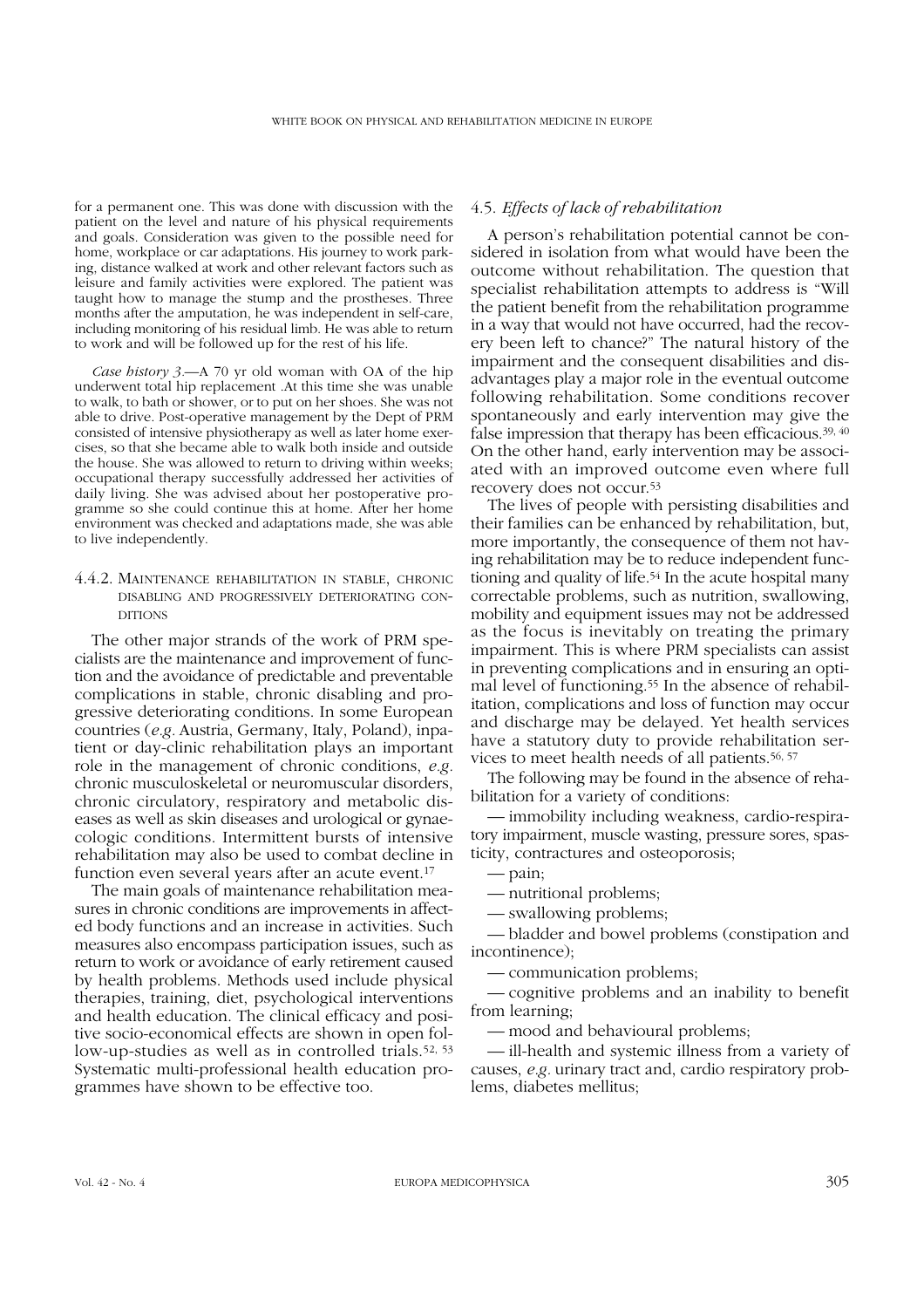TABLE I.—*Principles of prevention.*

| Prevention          | Characteristics                                                                                                                                    | Setting in which<br>preventive measures<br>are undertaken | Examples                                                                                                                                                                                                      |
|---------------------|----------------------------------------------------------------------------------------------------------------------------------------------------|-----------------------------------------------------------|---------------------------------------------------------------------------------------------------------------------------------------------------------------------------------------------------------------|
| Primary             | Avoid disease or injury                                                                                                                            | Political and societal arenas<br>Primary care             | Speed reduction to prevent traffic<br>accidents<br>Reduction of risk factors for myocar-<br>dial and cerebrovascular disease                                                                                  |
| Secondary           | Avoid effect and complica-<br>tions of disease or injury<br>itself                                                                                 | Acute hospital and early reha-<br>bilitation department   | Prevention of intracranial hyperten-<br>sion in brain injury<br>Prevention of stroke after myocardial<br>infarction<br>Prevention of immobility, tissue via-<br>bility problems<br>Prevention of contractures |
| Tertiary prevention | Avoid the effect of disease or<br>injury on the person's life,<br><i>i.e.</i> limitation of activities<br>and/or restriction of parti-<br>cipation | Post-acute and maintenance<br>rehabilitation departments  | Treatment of behavioural problems<br>following brain injury<br>Prevention of avoidable financial dif-<br>ficulties and unemployment after<br>disease or injury                                                |

— complications of underlying conditions.

Physical and Rehabilitation Medicine should continue to be involved with following patients up as they move into living in the community, in order to prevent:

— secondary health problems and social isolation; — carers becoming exhausted by the burden of care and thus break down of the domestic situation;

— general practitioners or social workers being called on unnecessarily;

— emergency admissions back to hospital;

— unnecessary placements in residential or nursing home care;<sup>8</sup>

— inappropriate and untimely prescription of disability equipment;

— inability to update disability equipment in the light of advancing technology, *e.g.* neuroprostheses.

The overall result of the lack of rehabilitation may be that the person is left with a poorer functional capacity and quality of life. In community settings, there will be a wastage of resources.

# 4.6. *Prevention*

#### 4.6.1. HEALTH PROMOTION

Health promotion is an underlying principle of all health care systems and thus prevention of disease and its impact and complications is an essential element of the work of the medical profession. In a rehabilitation context, disease prevention does not just stop at preventing the onset and impact of the condition, but looks at the wider aspect of reducing the impact of the disease on all aspects of the person's life. Disease prevention is thus classified as primary, secondary or tertiary and the principles are as follows (Table I).

PRM specialists may be involved in disease or injury prevention at all levels. The general principles of physical training including cardiovascular, musculoskeletal and coordinative performance should be considered. This may contribute *e.g.* in the prevention of hypertension, myocardial infarction, low back pain and falls.

#### 4.6.2. PREVENTION OF SECONDARY COMPLICATIONS

There are generic secondary complications following disease or trauma. These include pneumonia, thrombosis, pressure sores, circulatory and muscular deconditioning, osteoporosis and poor nutritional status. In addition there are complications specific to various conditions, such as dysphagia following stroke, and urinary dysfunction in spinal cord injury. All these will be addressed by the PRM-service with good effect.

#### 4.6.3. EFFECTS OF TERTIARY PREVENTION

There is now considerable evidence that rehabilitation produces real benefits 58-61 and improved functional performance and participation outcomes and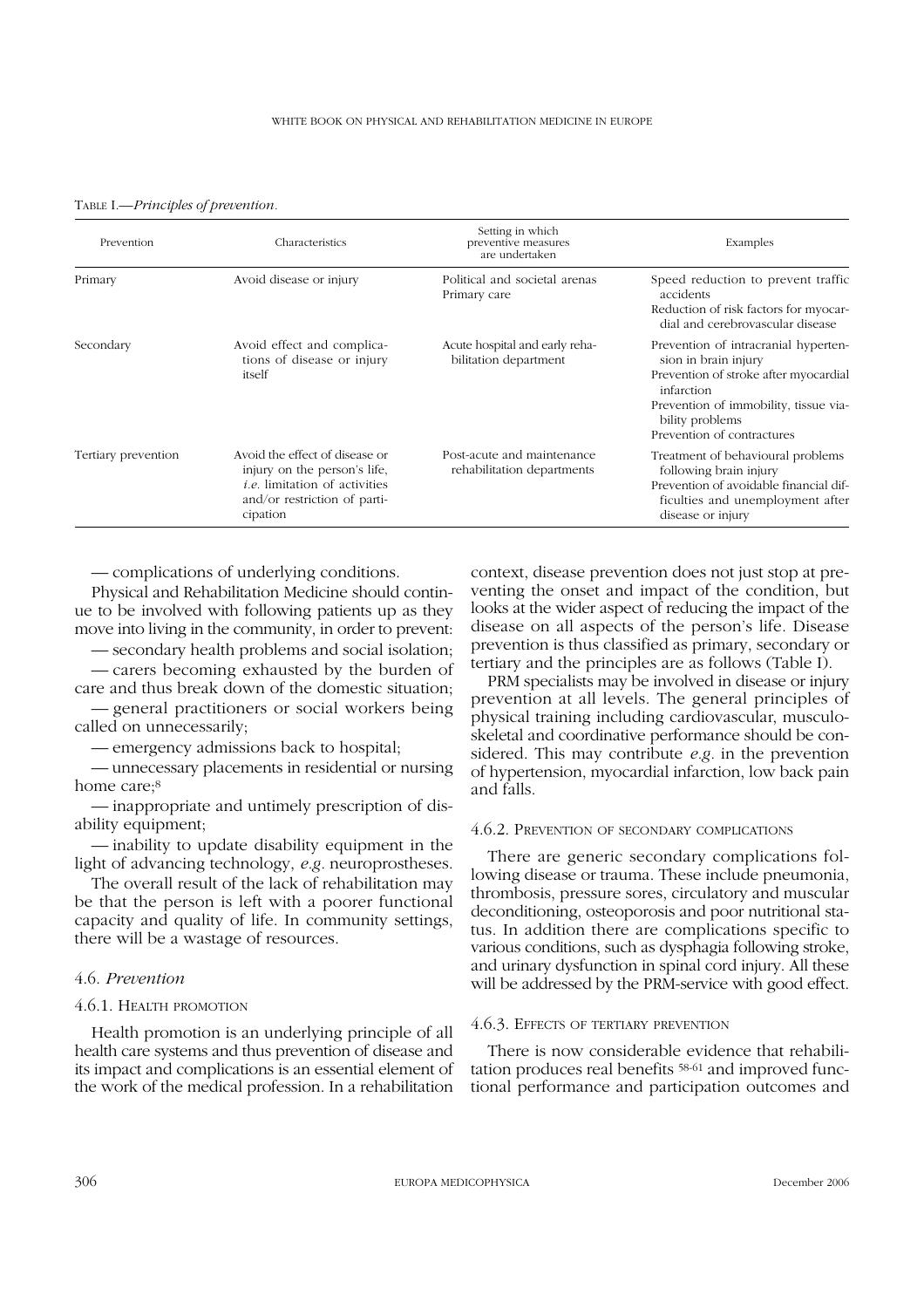that, even later on, it still produces benefits.62 Those who have had rehabilitation are less likely to die and be living in institutions after disease or injury. This effect is found in many disease groups and at all ages, although the young tend to do better. Most studies confirm the value of two different aspects of rehabilitation. Firstly, most documented improvements are in functional outcome and, secondly, people with disabilities going through rehabilitation units have less avoidable complications. There are less physical problems (such as those associated with immobility, contractures and pressure sores) and fewer psychological problems, such as untreated depression. Although there is clear evidence that an intensive period of rehabilitation after an acute event, such as head injury or spinal cord injury produces clear, short-term functional gains,43 there is also evidence that short-term gains are lost unless longer-term support is available.50, 63 Even where the effectiveness of individual therapeutic modalities is lacking, the evidence supports the effectiveness of multi-professional rehabilitation.<sup>64,</sup> <sup>65</sup> Thus, longer-term contact with the person with disabilities is important in order to provide rehabilitation until natural recovery is complete and to prevent the later development of avoidable complications.

## **5. The Specialty of Physical and Rehabilitation Medicine**

# 5.1. *Contribution of the Specialist in Physical and Rehabilitation Medicine to the rehabilitation process*

PRM provides the setting for organised rehabilitative care. This has been shown to be more effective and no more expensive than that provided on an ad hoc basis.19 PRM specialists also recognise the importance of longer-term follow-up. Improvements in physical and cognitive functioning, say after brain injury, may take many years to develop and not only do PRM specialists ensure that patients are optimally placed to benefit from functional improvement, but they work over prolonged periods, if indicated, to enhance personal functioning and societal participation.

The PRM specialist has a particularly important role in rehabilitation when:

— there is a complex combination of impairments, *e.g.* cognitive, behavioural and physical impairments, in which medical practitioners are trained to provide an overall analysis of the situation and to bring together the assessments provided by non-medical colleagues;

— there has been a significant impairment resulting in loss of activity and/or participation following a sudden event, for example a stroke, spinal cord injury or trauma;

— the underlying condition is likely to relapse or recur, such as multiple sclerosis, rheumatoid arthritis;

— medical measures are available that can directly improve impairments or enhance well-being and activity, for example in medication for spasticity, incontinence or pain;

— medical treatment of the underlying condition and its complications itself carries risks of disabling effects that require monitoring;

— the medical risks of a disabling condition have been enhanced by changes in a patient's lifestyle, for example in the transition from adolescence to adulthood, in the transition from education to employment and in the processes of ageing in later life.

Specialists in PRM work exclusively in this field so that their work is not compromised by the demands of acute medical care. The existence of a separate specialty of PRM is known to benefit patients.18 Patients deserve competent specialists, who are specially trained and wholly dedicated to the task. Patients with major disabling physical conditions and particularly those with complex needs require the attention of a multi-professional team led by a specialist in PRM. Chapter 4 defines the nature of the work, which requires a medical rehabilitation approach and not solely a therapy input.

# 5.2. *The Specialty of Physical and Rehabilitation Medicine in Europe*

PRM specialists are doctors trained in their discipline for four or more years <sup>66</sup> according to the national training regulations of postgraduate medical training. They are not specialised in the management of a particular organ or medical condition but focus on functional problems resulting from a variety of diseases rather than specialising in the management of a specific organ or medical condition. They provide medical help for people with disabilities arising from chronic disease and trauma as well as other severe health conditions. The main goal of PRM interventions is the improvement of physical and mental func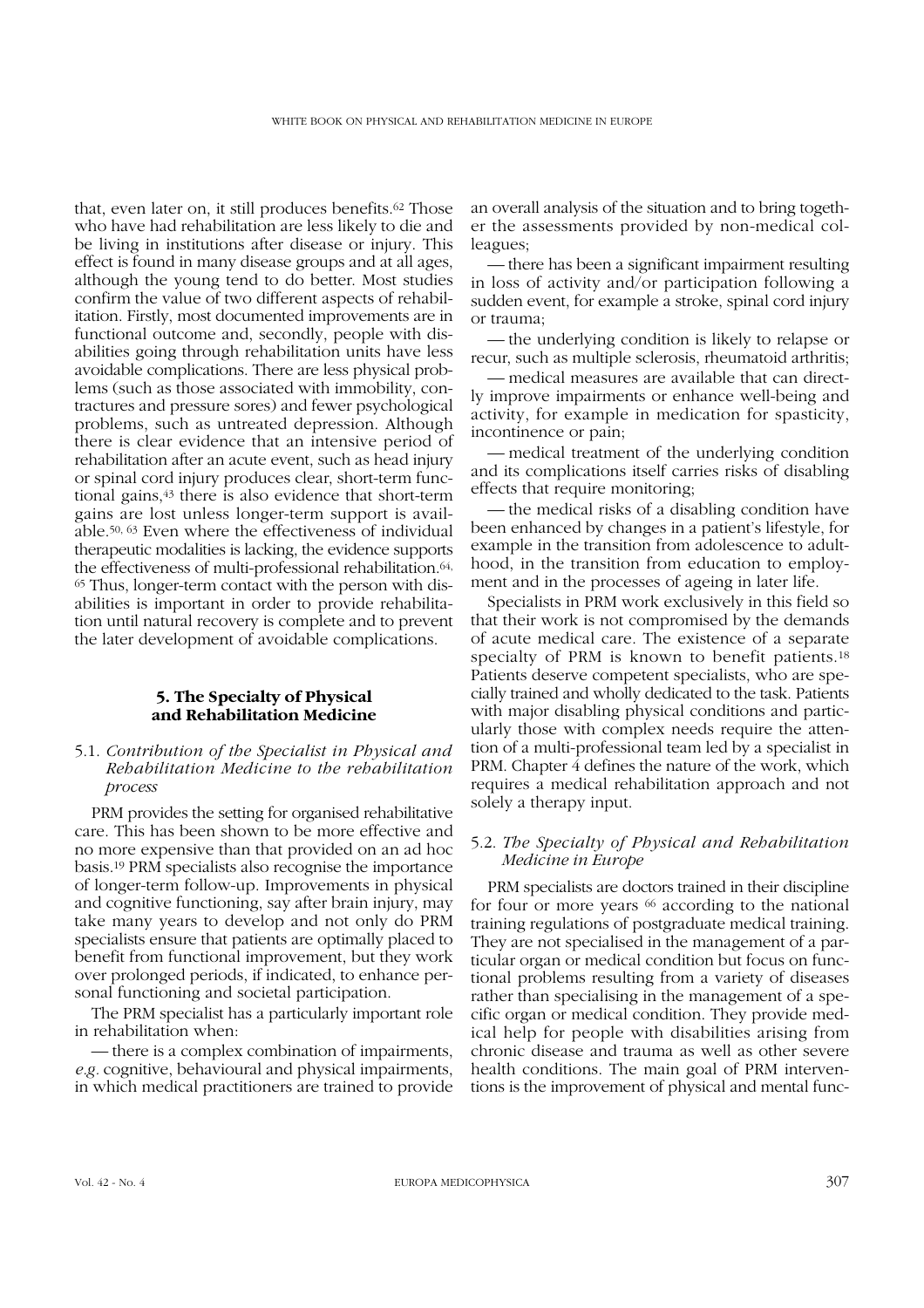tioning to enable patients to be active and improve their quality of life, so that they can engage in social life. However, being doctors, they treat the underlying disease, when required. If persistent symptoms and problems arise, functioning, activity and participation can still be promoted by specialised rehabilitation methods and techniques. They are thus able to empower those with medical conditions, which lead to functional deficits, *e.g.* neurological conditions, other musculoskeletal diseases, amputations as well as heart and lung diseases etc.

# 5.3. *Pathologies and conditions in Physical and Rehabilitation Medicine practice*

PRM-specialists deal with the management of patients with a multitude of different pathologies (Appendix II). They are concerned with the impact of these on personal functioning and participation. PRM doctors aim to bring benefits no matter what the underlying diagnosis. However, diagnosis serves to assist with prognostication of outcome and the potential for improvement.

There are a number of general problems across the many health conditions, which PRM doctors face on a daily basis. These may include:

— prolonged bed rest and immobilisation, deconditioning patients and causing loss of physical and psychological functioning;

— motor deficits producing weakness and loss of personal functioning;

— spasticity leading to limb deformity and selfimage problems;

— bladder and bowel dysfunctions commonly found in disabled patients;

— pressure ulcers as a risk of immobility in spinal cord injured, diabetic, deconditioned and elderly patients;

— dysphagia – people with swallowing disorders losing the enjoyment of eating and are at risk of aspiration pneumonia and malnutrition;

— pain syndromes;

— communication difficulties;

— sexuality and sexual dysfunction covering identity and self-image issues as well as organ functioning;

— mood, behaviour and personality changes;

— changes to family dynamics, personal relations, career opportunities and financial security.

Additionally, PMR specialists may be involved in the rehabilitation of patients with psychosomatic, gynaecological and dermatological conditions.

## 5.4. *Diagnostics, assessment and evaluation*

PRM doctors recognise the need for a definitive diagnosis prior to treatment and problem-orientated rehabilitation. In addition, they are concerned with aspects of functioning and participation that contribute to the full evaluation of the patient in determining the treatment goals.<sup>67</sup> These are reached in conjunction with the person with disability, his or her family and members of the rehabilitation team.

Diagnostics and assessment in PRM comprise all dimensions of body functions and structures, activities and participation issues relevant for the rehabilitation process. Additionally relevant contextual factors are assessed. History taking in PRM should include analysing problems in all the ICF dimensions.

In order to obtain a diagnosis of structural deficits relevant to the disease and the rehabilitation process standard investigations and techniques are used in addition to clinical examination. These include laboratory analysis of blood samples, imaging, etc.

Clinical evaluation and measurement of functional restrictions and functional potential with respect to the rehabilitation process constitute a major part of diagnostics in PRM. These include the clinical evaluation of muscle power, range of motion circulatory and respiratory functions. Technical measurements may include muscle testing (strength, electrical activity and others), testing of circulatory functions (blood pressure, heart frequency, EMG while resting and under strain), lung function and others. PRM specialists may use standardised measurements of performance such as gait analysis, isokinetic muscle testing and other movement functions. In rehabilitation of patients with certain conditions specialised diagnostic measures will be required, *e.g.* dysphagia evaluation in patients with stroke, urodynamic measurements in patients with spinal cord injury, or executive function analysis in patients with brain injury.68, 69

Patients' activities can be assessed in many ways. Examples of two important methods are:

— Standardised activities of single functions performed by the patient (*e.g.* walking test, grip tests or handling of instruments, performance in standardised occupational settings). These tests can be evaluated qualitatively (assessed by PRM-doctors or spe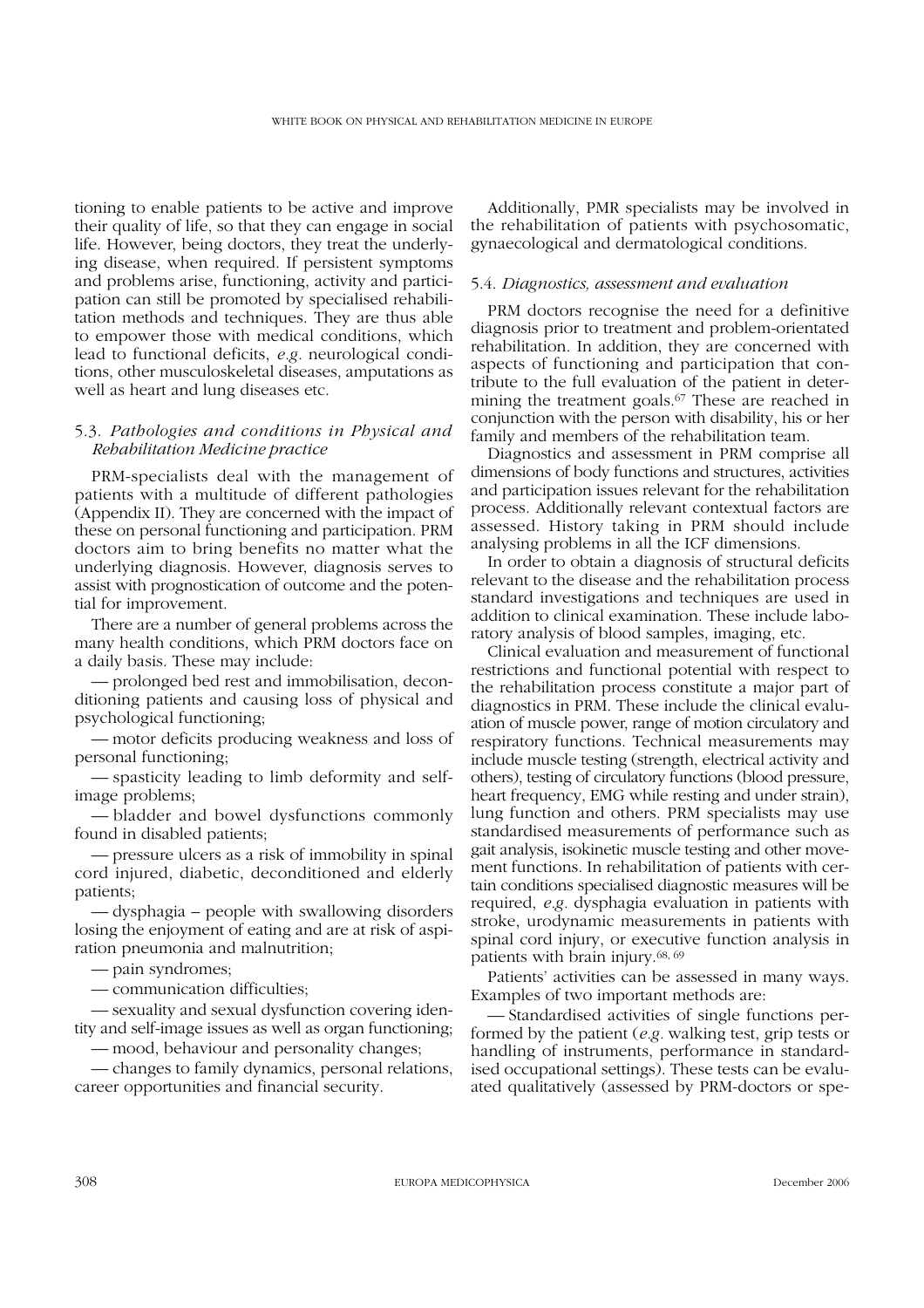cialised therapists) or quantitatively (performance time, capacity to lift loads, and others).

— Assessments of more complex activities, such as the activities of daily living (washing oneself, dressing, toileting and others) and performance in day-to-day living (walking, sitting, etc.). These assessments may be performed by rehabilitation professionals or may be self rated using standardised questionnaires.

— Participation is mainly analysed in interviews with the patient through standardised questionnaires. Socio-economic parameters (*e.g.* days of sick leave) are used in order to evaluate social or occupational participation problems.

Many assessment instruments in PRM combine parameters of body functions, activities and participation. These may be used to decide on the indication for rehabilitation measures (assignment) or to assess the result of the intervention (evaluation). The appropriate instruments have to be chosen in accordance with the individual functional problem and the phase of the rehabilitation process.70

The relevant contextual factors with respect to the social and physical environment are evaluated by interviews or standardised ICF-based checklists. For the diagnosis of personal factors, *e.g.* coping strategies of the patients' standardised questionnaires are available.

Many tools can be used to evaluate both global and specific functional capacity as well as the rehabilitation process.71 Some cross the individual ICF components. For instance, the Functional Independence Measure (FIM) 72 and the Barthel Index 73 incorporate aspects of body functions and activities as well as relevant co-morbidities and the extent of external support needed. The choice of measures will depend on the phase and aims of the rehabilitation process and the functional capacity of the individual.

A list of diagnostic methods can be found in Appendix IV.

## 5.5. *Rehabilitation plan*

PRM devise and employ a rehabilitation plan for each individual to direct his or her future problem-orientated rehabilitation (Table II). Patients actively participate in its development along with the other members of the patient-centred rehabilitation team. The emphasis of the plan varies depending on the particular problems encountered, but the essential elements have a similar basic format. The plan must be regularly reviewed and updated by the rehabilitation team and forms the basis of team members' regular communication on patients' progress during rehabilitation.

PRM specialists are responsible for the development of a rehabilitation plan and for identifying the time frame in which it should be delivered. The plan should include the following information:

— diagnosis;

— presenting problems and preserved functions (according to the ICF framework; see chapter 3.2.); — the individual's goals;

- carer/family goals;
- the professionals' goals;
- actions to take.

# 5.6. *Interventions in Physical and Rehabilitation Medicine*

PRM uses diverse interventions. PRM-specialists develop an intervention plan based on the diagnosis and disability of the patient. Thereafter, the specialist either performs the intervention aiming at solving the given problems or another team member may do so. In other settings the PRM-specialist will prescribe the therapy. Interventions include:

1) Medical interventions:

— Medication aiming at restoration or improvement of body structures and/or function, *e.g.* pain therapy, inflammation therapy, regulation of muscle tone, improvement of cognition, improvement of physical performance, treatment of depression.

— Practical procedures, including injections and other techniques of drug administration.

- Assessment and review of interventions.
- Prognostication.
- 2) Physical treatments:

— Manual therapy techniques for reversible stiff joints and related soft tissue dysfunctions.

- Kinesiotherapy and exercise therapy.
- Electrotherapy.

3) Others including ultrasound, heat and cold applications, phototherapy (*e.g.* Laser therapy), hydrotherapy and balneotherapy, diathermy, massage therapy and lymph therapy (manual lymphatic drainage).

4) Occupational therapy to a) analyse activities, such as those of daily living and occupation, support impaired body structures (*e.g.* splints), b) teach the patient skills to overcome barriers to activity of daily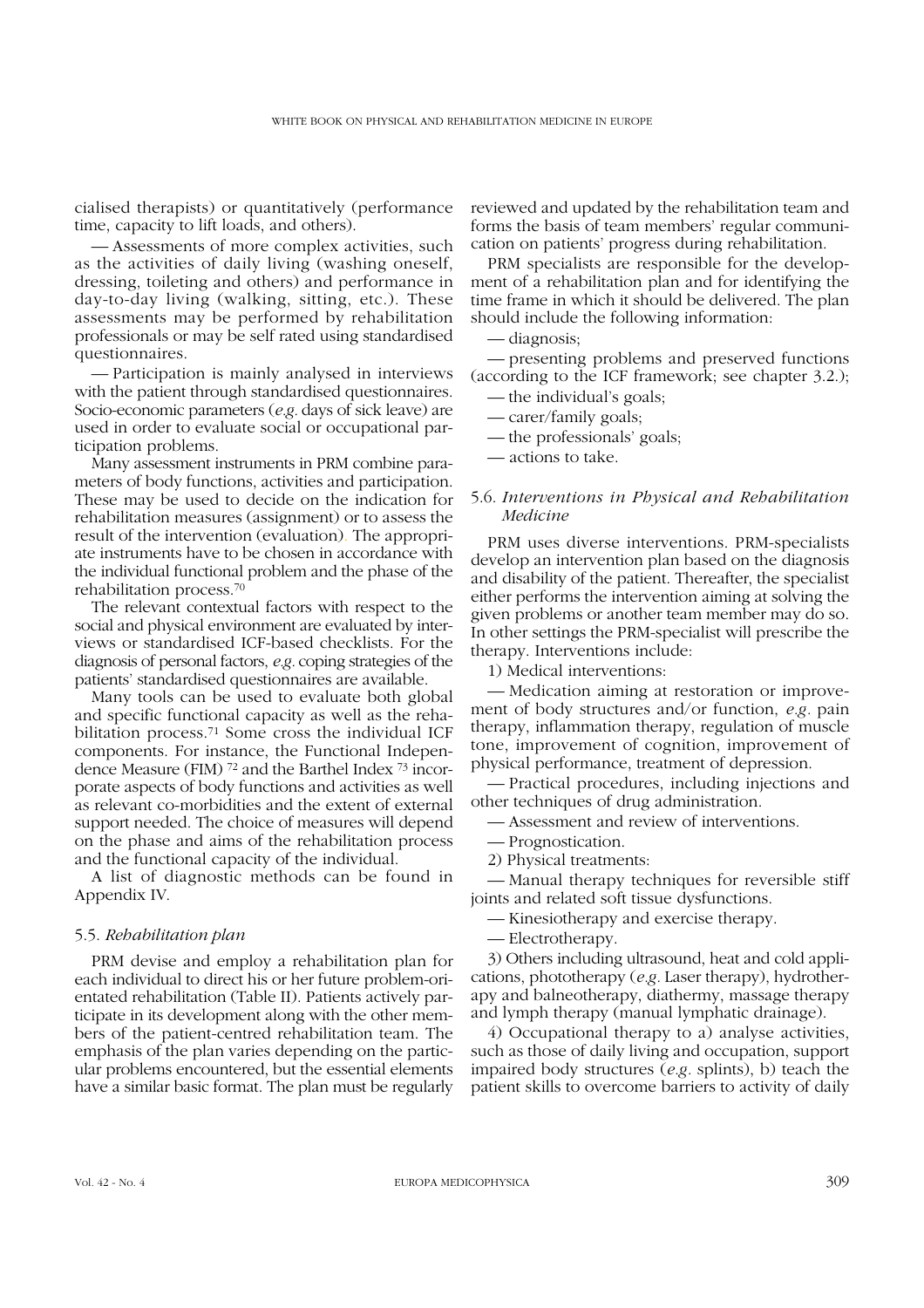| Problem                                        | Goals                                                                                                | Possible interventions                                                                                                                                                                                                          |
|------------------------------------------------|------------------------------------------------------------------------------------------------------|---------------------------------------------------------------------------------------------------------------------------------------------------------------------------------------------------------------------------------|
| Body functions and activities                  |                                                                                                      |                                                                                                                                                                                                                                 |
| Physical activity                              | Achieve safe transfers<br>Increase indoor and outdoor mobility<br>(achieve/improve walking, climbing | Posture and movement training using<br>equipment as necessary                                                                                                                                                                   |
|                                                | stairs, using private and public trans-<br>portation)                                                | Posture and movement training<br>Explore and train in use of mobility aids                                                                                                                                                      |
| Communication                                  | Improve communication, speaking and<br>comprehending                                                 | Training directed by speech and language<br>therapy to improve language and artic-<br>ulation                                                                                                                                   |
|                                                |                                                                                                      | Exploration and training in the use of<br>assistive technology, as required                                                                                                                                                     |
| Behaviour and mood                             | Improve behaviour                                                                                    | Medication, psychotherapy, behavioural<br>therapy and cognitive behavioural ther-<br>apy                                                                                                                                        |
|                                                | Normalise mood                                                                                       | Reduce depression and anxiety by coun-<br>selling and medication                                                                                                                                                                |
| Pain                                           | Reduce pain                                                                                          | Analgesic drugs, physical therapies, stress<br>management, use of coping and other<br>strategies                                                                                                                                |
| Incontinence                                   | Promote bowel and bladder continence                                                                 | Bladder retraining, pelvic floor exercise,<br>medication, use of catheters and stomas                                                                                                                                           |
| Inability to Care for Self                     | Achieve ability to wash, groom, dress and<br>toilet self                                             | Analysis of component parts of activity,<br>restoration of ability using alternative<br>methods and/or equipment and/or<br>retraining                                                                                           |
| Participation                                  |                                                                                                      |                                                                                                                                                                                                                                 |
| Inability to manage inde-<br>pendently at home | Teach to prepare and cook meals and<br>manage household activities                                   | Analysis of component parts of activity,<br>restoration of ability using alternative<br>methods or sources of help and/or<br>equipment and/or retraining                                                                        |
| Loss of employment                             | Return to work                                                                                       | Analysis of component parts of activity<br>and of getting to work, restoration of<br>abilities, job adaptation, work retrain-<br>ing, workplace adaptations and equip-<br>ment, improvement in access to and<br>support at work |

TABLE II.—*An example of a some of the problems addressed in a rehabilitation plan.*

living (*e.g.* adjusting private facilities), c) train in the presence of impaired function and cognition and d) enhance motivation.

5) Speech and language therapy within the framework of complex specialized rehabilitation programmes.

6) Dysphagia management.

7) Neuropsychological interventions.

8) Psychological assessment and interventions, including counselling.

9) Nutritional therapy.

10) Disability equipment, assistive technology, prosthetics, orthotics, technical supports and aids.

11) Patient education.

12) Rehabilitation nursing.

# 5.7. *Physical and Rehabilitation Medicine practice - Clinical activities and settings*

PRM specialists are involved in all stages of the rehabilitation and recovery processes, as well as in the care of patients with chronic conditions. They practise in a variety of clinical settings ranging from acute care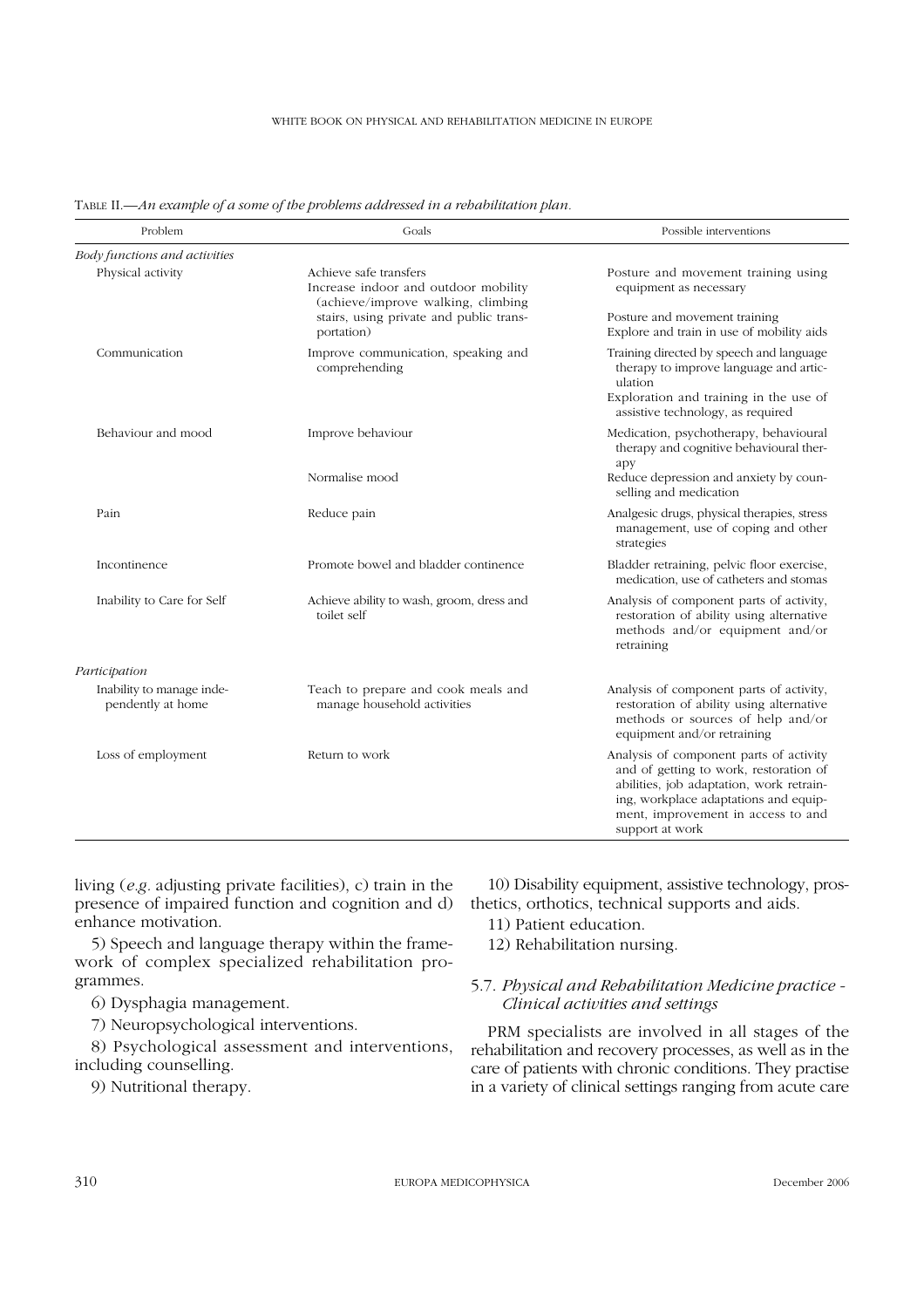facilities, stand alone rehabilitation centres, hospital based rehabilitation departments to community settings and independent specialist practice. Their activities vary according to the clinical settings, but they adopt the same general principles of PRM in all.

Specialised rehabilitation facilities are essential in acute hospitals. There should be dedicated beds under the responsibility of a PRM specialist together with a peripatetic rehabilitation team providing advice and treatments to patients in intensive care units and other acute wards. PRM provides the diagnostics and assessments as well as the interventions both for patients in their dedicated facilities as well as for patients in other wards. The consultative role of the PRM specialist helps to ensure that rehabilitation, functional restoration and prevention of secondary loss of function *e.g.* from immobilisation (such as contracture, pneumonia or thrombosis) start as soon as possible. Early specialised rehabilitation prevents and or reduces long-term restrictions of functioning.60-62

In the immediate period following injury, it is known that the simple act of transferring a braininjured patient from a busy surgical or neurosurgical ward to the calmer, quieter atmosphere of a rehabilitation ward has a therapeutic effect in itself and improvement in attention, irritability and cognition is observed.54 Acute general wards are not conducive to the practice of multi-professional rehabilitation for patients with complex needs.

In rehabilitation centres (including day-hospital care) and rehabilitation departments of acute hospitals all patients are seen by a PRM-specialist. He or she investigates the patient, performs functional assessments and explores the influence of contextual factors on functioning. The necessary interventions are selected, *e.g.* physical therapies, psychotherapy, occupational therapy, speech therapy, neuropsychological training, drugs or social interventions. Therapists also evaluate the patient prior to applying their intervention techniques. The results of the PRM-specialist investigations and therapists' functional assessments form the basis for the rehab plan and further decisions made by the rehabilitation team.

Decisions on discharging patients are the responsibility of the PRM-specialist on the basis of team conference, in which the person with disability and the family members actively participate. PRM-specialists provide a comprehensive discharge report on the basis of the investigations and the information provided by the team members. This report covers information on the presenting conditions, the patient's functional state, activity capacity and participation at discharge as well as on the prognosis and recommendations for further care, treatment and rehabilitation.

In out patient departments and private practice**,** there is a different emphasis on PRM practice. The emphasis here is on diagnostic assessment and initiation of treatment. After an investigation and functional assessment, patients are prescribed either a single series of therapy (PT, OT, or others) or, if multi-professional rehabilitation is required, a team approach is adopted. Following treatment, the PRM-specialist reassesses the patient and decides on further interventions or discharge back to the primary physician, as appropriate.

PMR-specialists cooperate closely with the patient and family and aim to communicate well with the patients' general practitioner and with other specialists, particularly, when diagnostics or therapies are needed in other medical fields *e.g.* neurology, cardiology, orthopaedic surgery etc.

PMR specialists may in addition work with specialised community rehabilitation teams (such as those for acquired brain injury, for chronic neurological disease, for transitional problems or for musculoskeletal disorders) and also provide advice to general community teams.

## **6. Standards in Physical and Rehabilitation Medicine**

## 6.1. *Education and training*

## 6.1.1. SPECIALIST TRAINING

PRM is an independent medical speciality in all European countries, except Denmark and Malta, but its name and focus varies somewhat according to different national traditions and laws. Training usually lasts for between four and six years depending on the country66 (Table III) (UEMS Charter on Training, EC Directive 93/16/EEC, 5 April 1993). Specialists in PRM have freedom of mobility across UEMS member states, but require certification from their national training authorities. Those with the latter are eligible to be recognised by the European Board of PRM, which has developed a comprehensive system of postgraduate education for PRM-specialists (Appendix V). This consists of: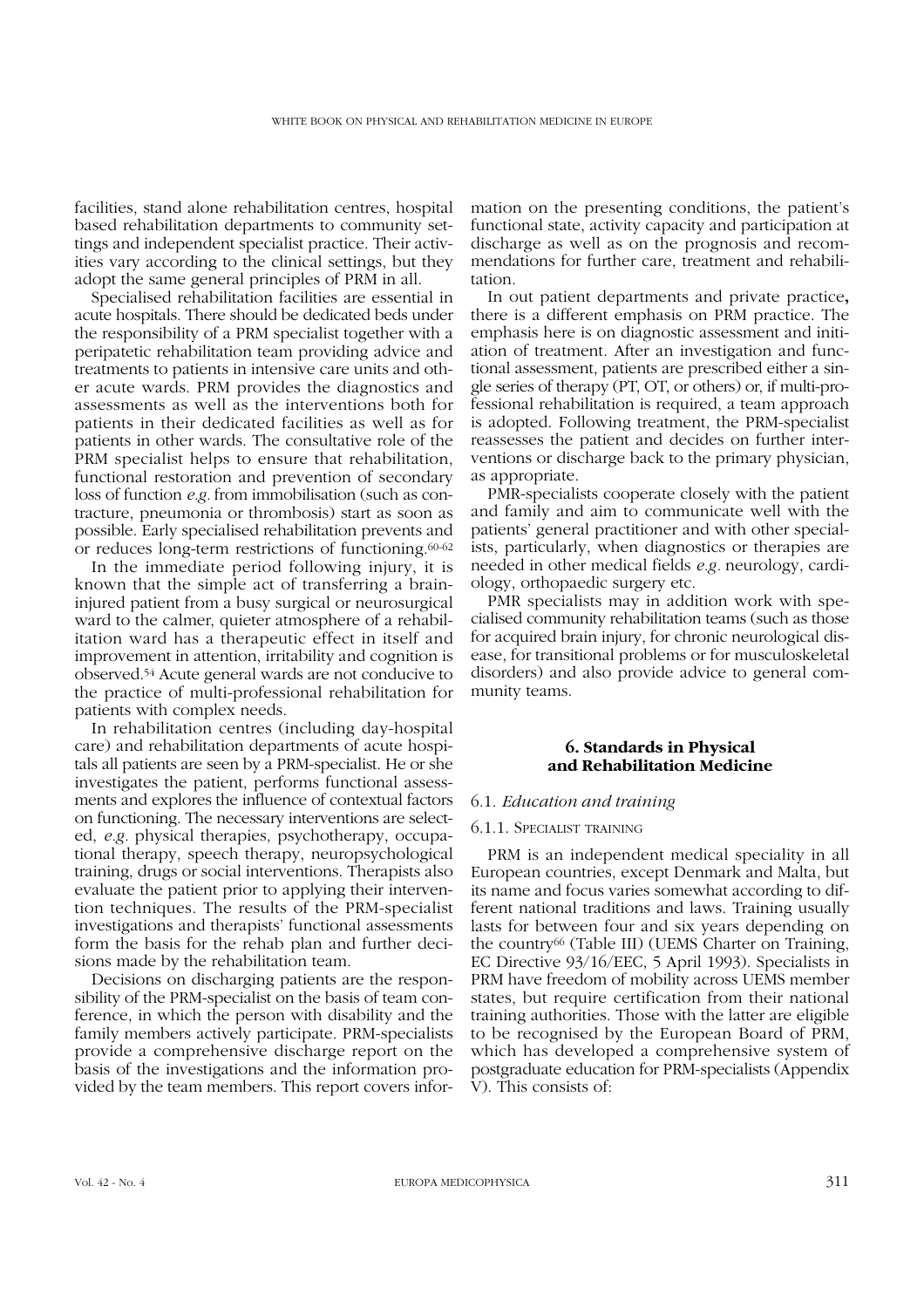| Country               | Name of speciality                                                |
|-----------------------|-------------------------------------------------------------------|
| Austria               | Physikalische Medizin und allgemeine Rehabilitation               |
| Belgium               | Fysiche Geneeskunde en Revalidatie                                |
|                       | Médecine Physique et de Réadaptation                              |
| Croatia               | Fizikalna medicine i rehabilitacija                               |
| Cyprus                | φυσικη ιατρικη και αποκατασταση (Fisiki Iatriki kai Apokatastasi) |
| Czech Republic        | Rehabilitaãní a fyzikální lékafiství                              |
| <b>Denmark</b>        | Fysiurgi                                                          |
| Estonia               | Taastusravi ja füsiaatria                                         |
| Finland               | Fysiatria                                                         |
| France                | Médecine Physique et de Réadaptation                              |
| Germany               | Physikalische und Rehabilitative Medizin                          |
| Greece                | φυσικη ιατρικη και αποκατασταση (Fisiki Iatriki kai Apokatastasi) |
| Hungary               | Fizioterapia es Rehabilitóciá                                     |
| <b>Iceland</b>        | Endurhæfingarlækningar                                            |
| Ireland               | Rehabilitation Medicine                                           |
| Italy                 | Medicina Fisica e Riabilitativa                                   |
| Latvia                | Medicīniskā Rehabilitācija                                        |
| Lithuania             | Fizine medicina ir reabilitacija                                  |
| Luxembourg            | Médecine Physique et de Réadaptation                              |
| Malta                 |                                                                   |
| The Netherlands       | Revalidatie Geneeskunde                                           |
| Norway                | Fysikalsk medisin og rehabilitering                               |
| Poland                | Medycyna fizykalna i rehabilitacja                                |
| Portugal              | Medicina Física e de Reabilitação                                 |
| Romania               | Medicină Fizică fli de Recuperare                                 |
| Serbia and Montenegro | Fizikalna Medicina I Rehabilitacija                               |
| Slovakia              | Fyziatria, balneológia and lieãebná rehabilitácia                 |
| Slovenia              | Fizikalna in rehabilitacijska medicina                            |
| Spain                 | Medicina Fisica y Rehabilitación                                  |
| Sweden                | RehabiliteringsMedicin                                            |
| Switzerland           | Médecine Physique et de Réadaptation                              |
|                       | Physikalische Medizin und Rehabilitation                          |
| Turkey                | Fiziksel Tip ve Rehabilitasyon                                    |
| United Kingdom        | Rehabilitation Medicine                                           |

TABLE III.—*Name of the Specialty in UEMS Member States.*

— a *curriculum* for postgraduate education containing basic knowledge and the application of PRM in specific health conditions;

— a standardised training course of at least four years in a PRM department and registered in detail in a uniform official logbook;

— a single written annual examination throughout Europe;

— a system of national managers for training and accreditation to foster good contacts with trainees in their country;

— standard rules for the accreditation of trainers and a process of certification;

— quality control of training sites performed by site visits of accredited specialists;

— continuing professional development within the

UEMS covers the continuing medical education system for the purpose of ten yearly revalidation. (See paragraph 6.3 below).

Further information on the regulations of this education and training system are available on the Section's website, www.euro-prm.org, where application forms are also available.

There are currently 10,280 PRM-specialists in Europe, of whom 2,000 are European Board certified and 2,800 are trainees. Seventy training sites are recognised by the PRM-Board and a list of these is available on the website.75

## 6.1.2. UNDERGRADUATE TRAINING

The UEMS Section is gathering data on undergraduate training in PRM (*i.e.* for medical students) and will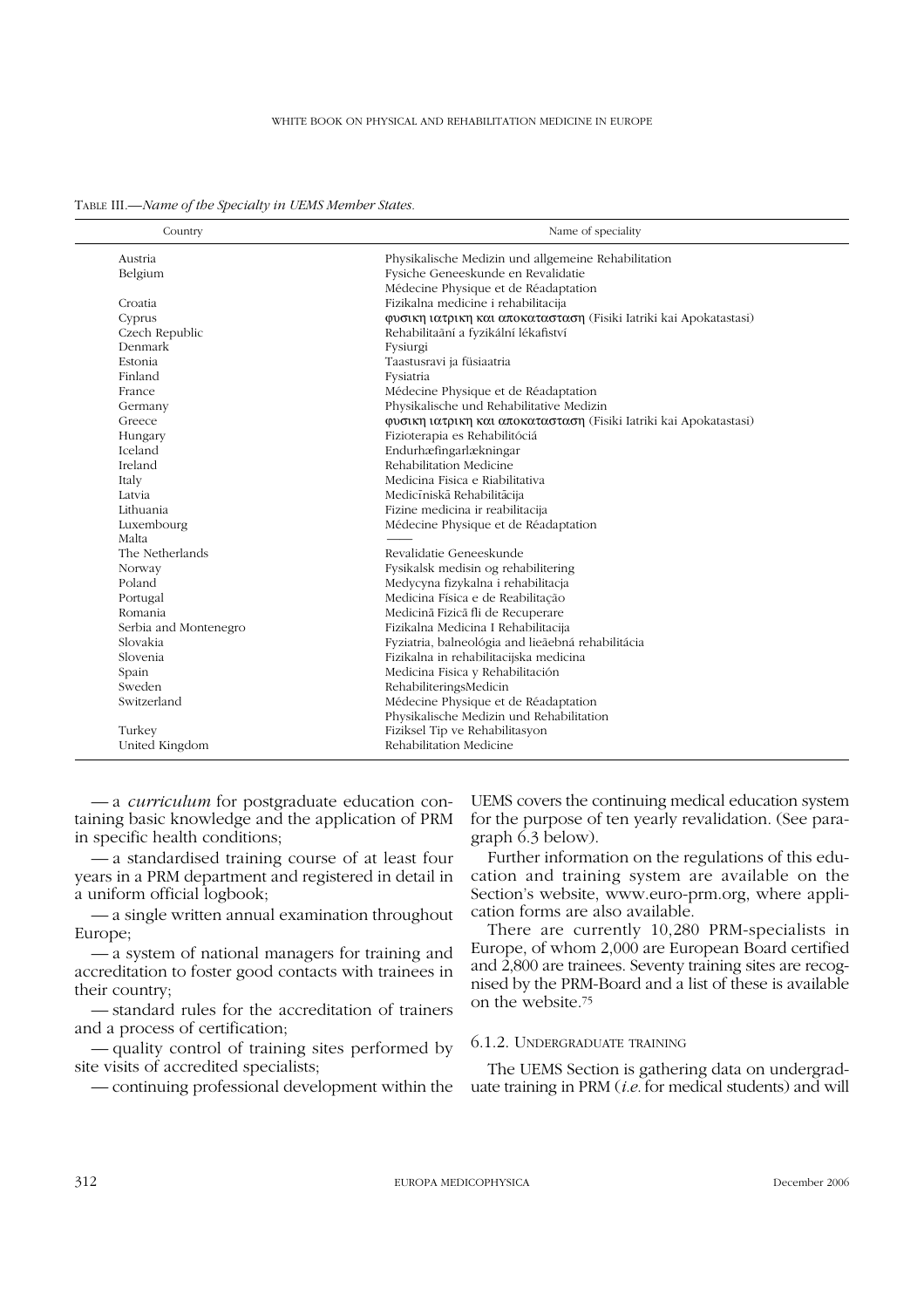report in the near future. The following principles are important in providing a systematic approach:

Anyone may require rehabilitation in any health setting (*e.g.* hospitals, general practice, nursing institutions). As a result, all physicians need to gain a basic knowledge of rehabilitation, recognising that most will not practise as specialists in the field or carry out specific rehabilitation measures. It is thus important that well-trained PRM specialists teach PRM in all undergraduate medical faculties and the following topics are required as a minimum:

— the principles of rehabilitation and the bio-psycho-social model of the international classification of functioning, disability and health;

— the organisation and practice of rehabilitation system (acute and post-acute rehabilitation, as well as rehabilitation programmes for patients with chronic conditions);

— the principles and potential of physiotherapy, occupational therapy and other rehabilitation therapies;

— comprehensive rehabilitation programmes and their main indications;

— the rehabilitative needs of patients with special conditions (*e.g.* stroke, multiple trauma, low back pain, arthritis, cancer, etc.);

— knowledge of the social system and legislation concerning disability and rehabilitation at national level, as well as ethical and human rights issues in rehabilitation.

These concepts already form part of obligatory training in PRM in some European countries (Belgium, France, Germany, Spain, UK) and some universities (*e.g.* Vienna).75, 76

#### 6.2. *Clinical Governance and competencies*

Not only is it important that everyone has equitable access to rehabilitation, but this should be competently and sensitively delivered. Feedback from service users must be available to those responsible for these services.

PRM specialists acquire a number of skills as part of their training. Their basic medical training gives them certain competencies, which are enhanced by knowledge and experience acquired during their common trunk training in internal medicine, surgery, psychiatry, etc. The core specialty competencies of PRM are provided during their specialist training and these are



Figure 3.—Competency principles.

further enhanced by knowledge and experience of subspecialty work (Figure 3). Subspecialty competencies are under development in some European countries.

Those competencies include:

— medical assessment in determining the underlying diagnosis;

— assessment of functional capacity and the ability to change;

— assessment of activity and participation as well as contextual factors (personal characteristics and environment (see paragraph 3.2.);

— knowledge of core rehabilitation processes and their evidence base; (see paragraphs 4.1 and 4.4)

— devising a rehabilitation plan (see paragraph 5.5);

— knowledge, experience and application of medical and physical treatments (including physical modalities, natural factors and others; see paragraph 5.6.);

— evaluation and measurement of outcome;

— prevention and management of complications; — prognostication of disease/condition and rehabilitation outcomes;

— knowledge of rehabilitations technology (orthotics, prosthetics, technical aids and others);

— team dynamics and leadership skills;

— teaching skills (patients, carer, team members and others);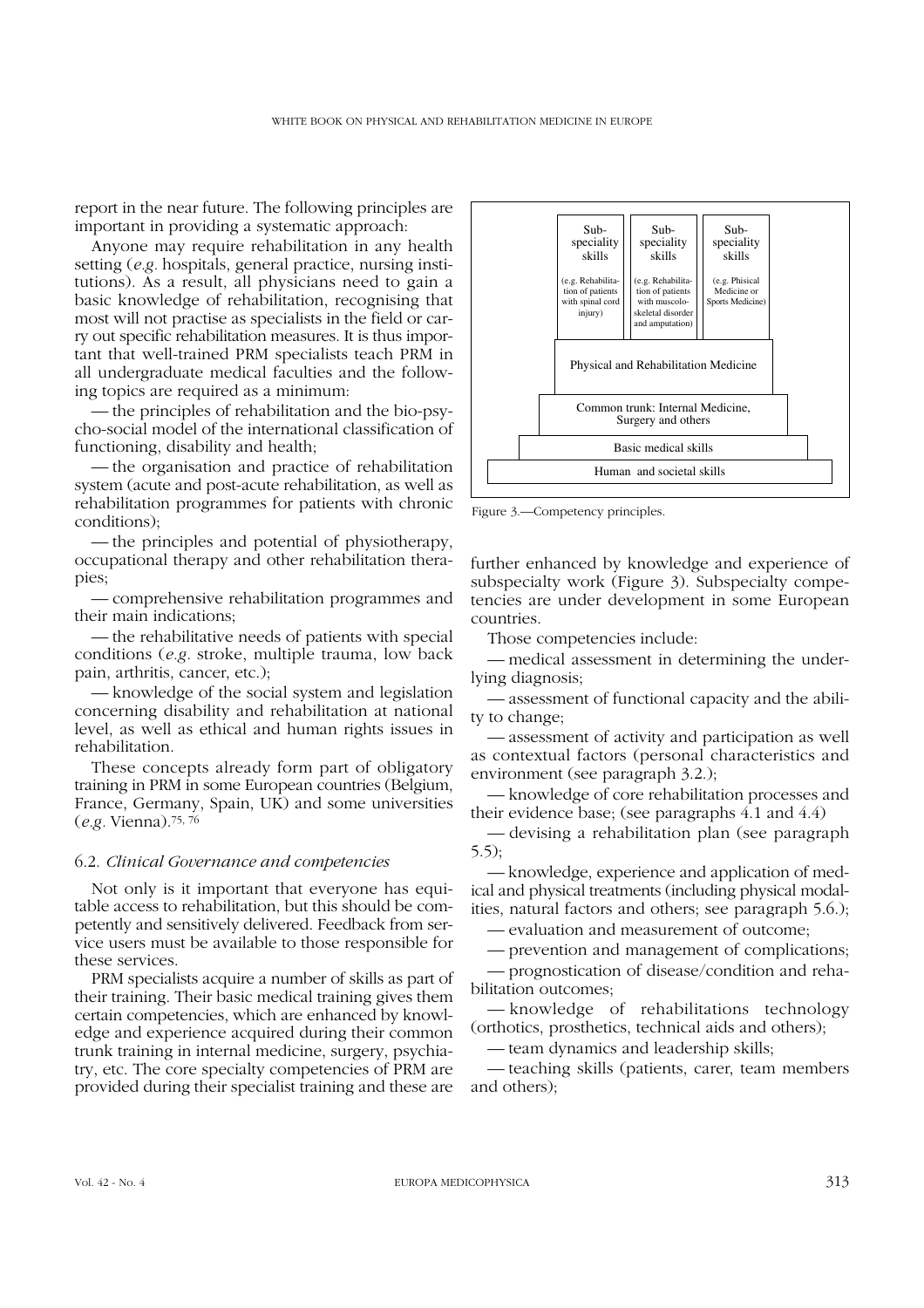— knowledge of social system and legislation on disablement;

— basic knowledge of economic (and financial) aspects of rehabilitation.

PRM specialists routinely use a number of other aptitudes. They need good communication and interpersonal skills and the ability to educate and manage their patients and their families. They will adopt strategies to allow patients to develop their own coping skills. They will communicate with other agencies (health and social-services and self-help groups) to get the best for their patients. They also have a role in the development of services for people with disabilities for which they will need relevant abilities.

# 6.3. *Continuing Professional Development and Medical Education*

Continuing Professional Development (CPD) and Continuing Medical Education (CME) are an integral part of medical specialists' professional practice and PRM specialists need to demonstrate their continued competence like all other doctors. CPD covers all aspects of updating medical practitioners, of which CME is one component. The specialty has set up various teaching programmes across Europe, which serve to educate PRM specialists and their colleagues in rehabilitation teams. These cover basic science and clinical teaching topics, as well as investigational and technical programmes.

A CME and CPD program is organised on European level for accreditation of international PRM congresses and events. The programme is based on the provisions of the mutual agreement signed between the UEMS European Accreditation Council of CME (EAC-CME) and the UEMS-PRM-Section and Board (Chapter 6.4). The European provisions are the same for all specialities. The PRM-Board has created the CPD/CME Committee, which is responsible for the relevant continuing programs within our speciality, for the accreditation of the several scientific events on European level and the scientific status of the Board Certified PRM specialists.

EACCME is responsible for coordinating this activity for all medical specialties and the UEMS website gives details of the continuing medical education requirements for all specialists in Europe (www.uems.org). Each Board recognised PRM specialist is required to gain 250 educational credits over a five-year period for the purposes of revalidation (www.euro-prm.org). Doctors are required to fulfil their CME requirements before they can be validated and this is becoming an essential part of national as well as European life. Obligatory CPD/CME is established in certain countries of Europe and is becoming increasingly required in medical practice. The rules are given in Appendix VI.

The first European Board sponsored event has been the European School in Marseille on Posture and Movement Analysis, which was established in 2000. This is an annual two-week course, which attracts doctors, engineers and other rehabilitation professionals from all over Europe. Other courses have also been set up under the Board and more will follow.

# 6.4. *The Section of Physical and Rehabilitation Medicine of the Union Européenne des Médecins Spécialistes*

## 6.4.1. HISTORY

The Union Européenne des Médecins Spécialistes (UEMS) was created in 1958 as the only statutory medical body in the European Union to have a responsibility for hospital-based specialties. It is composed of specialist sections for each specialty in Europe and Physical and Rehabilitation Medicine was among the first specialties to be recognised as a distinct discipline. The PRM section was created 1971 and the European Board of PRM in 1991 as a part of the specialist Section. It has, in particular, developed its training and continuing professional development base. As a statutory body of the European Commission, the UEMS is accountable to the Standing Committee of Doctors, to which national responsible medical organisations contribute. Specialties recognised in twothirds of each UEMS member state are entitled to form a specialist section. PRM is recognised as a core service in each of the 28 member states of the Greater European space and the newer associate members also adopt the same principles. PRM is one of the few to be recognised right across Europe and is represented on the Council of the UEMS.

## 6.4.2. STRUCTURE AND ROLE OF THE ORGANISATION

The specialty in Europe is therefore organised through the PRM section of the UEMS (Figure 4). This is a statutory body responsible to the European Commissioner of Health and is the only official medical body recognised by the European Union. The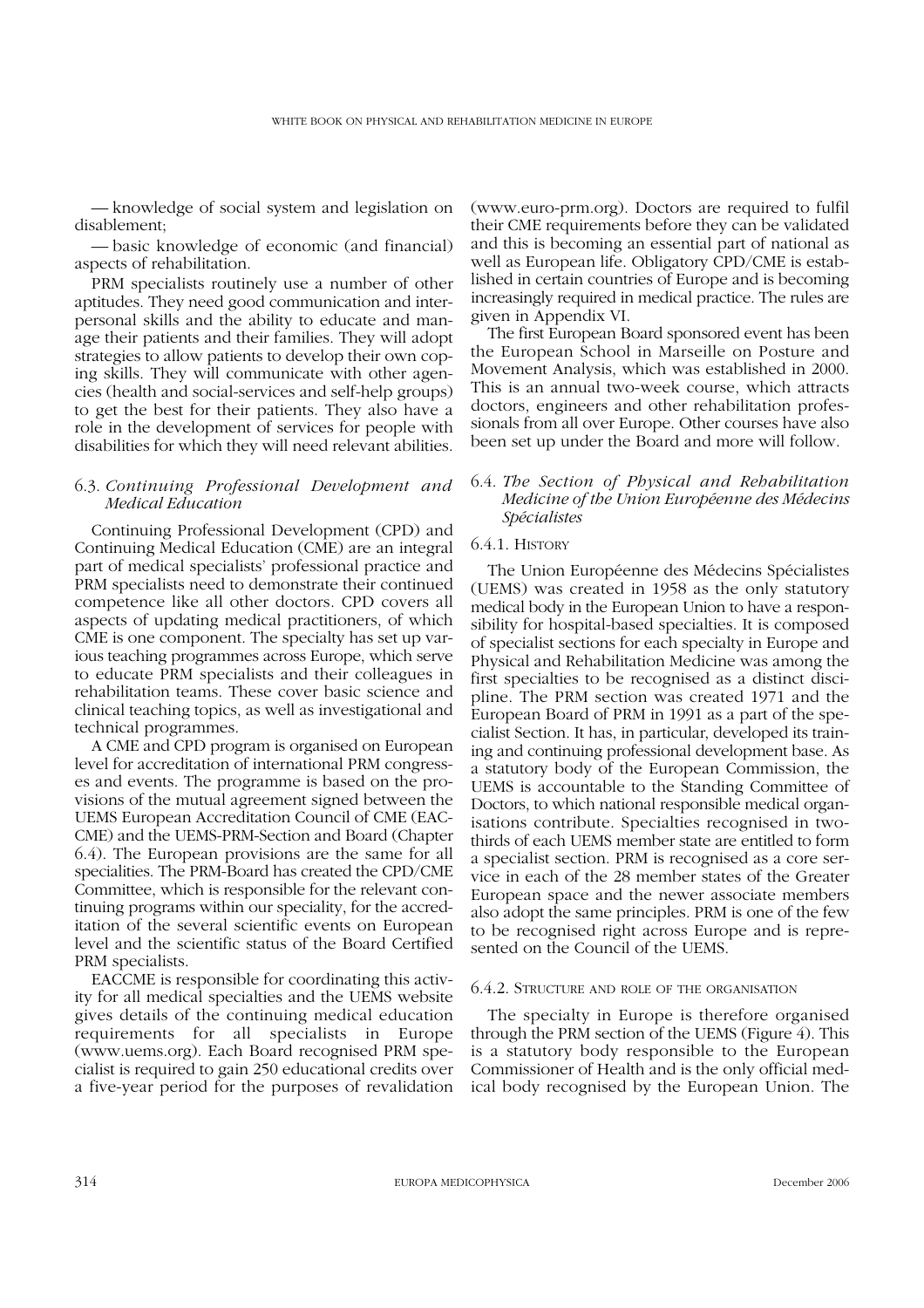

Figure 4.—European Union Medical Organisations.

Section's aim is to promote the specialty in a professional capacity and to harmonise the specialty at a European level through specialist training and continuing professional development through revalidation. It works to develop clinical standards in practice and to facilitate the specialty to undertake the required research to develop it further. To this end, it is accountable (as with other specialties) to the UEMS and has started to work closely now with the European Commission and the Council of Europe. It has active liaison with many bodies, such as the International Society for Physical Medicine and Rehabilitation, the American Academy of PMR and the Bone and Joint Decade. It has three main committees under an Executive Committee and Figure 5 demonstrates its tasks. The Section works closely with other European PRM bodies, such as the Académie Européenne de Médecine de Réadaptation and the European Society of PRM.

The Committees of the Section are (Figure 5):

— Training and Education Committee (a statutory committee - the European Board of PRM);

— Clinical Affairs Committee;

— Professional Practice Committee.

#### 6.4.3. MEMBERS

Following the accession of ten new member states into the European Union on 1st May 2004, there are now 28 European Union full members along with Switzerland, Norway and Iceland. Romania, Bulgaria, Croatia and Turkey are observers. Within these countries, there are over 10,280 trained specialists with 2,800 trainees.75 The UEMS therefore has a major task to make a relevant link between all these countries at a European level. The numbers of specialists in Physical and Rehabilitation Medicine across Europe varies considerably and Appendix III shows the demographic details.

The general structure of PRM services across Europe is similar despite the differences between health care systems. Proposals for clinical standards are being put together during this process in the form of practice based round health related groups.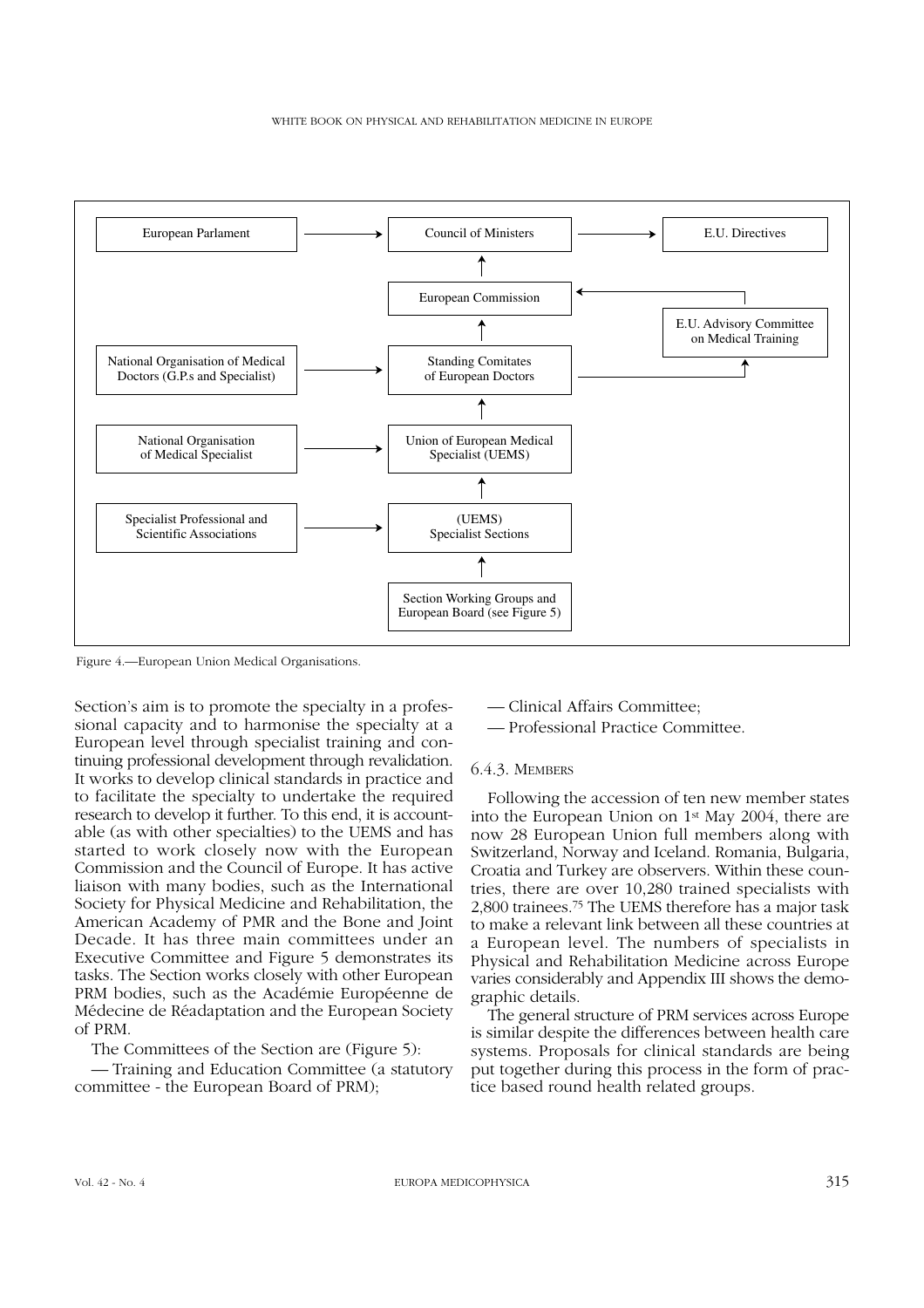#### WHITE BOOK ON PHYSICAL AND REHABILITATION MEDICINE IN EUROPE



Figure 5.—Structure of the UEMS Section of PRM.

## 6.4.4. TRAINING IN PHYSICAL AND REHABILITATION MEDICINE

Specialist training is described in paragraph 6.4.1. The route to start training is slightly different in each country, but, despite different entry points to the specialist training programme, the *curriculum* has much similarity across the continent and is consistent with that of the American Board. The European Board of PRM has the task of harmonising specialist training across Europe and has taken on the following roles.73

— European examination for recognition of specialist training;

— continuing professional development and medical education with ten-yearly revalidation;

— recognition of European trainers and training units through site visits.

The eventual aim of this harmonisation is to produce specialists who can work across European health care systems and allow national medical authorities/ employers to recognise the knowledge and expertise of the specialists who have been trained in another part of Europe. All aspects of the Section and Board, including the specialty's *curriculum* can be obtained through the Section's website at www.euro-prm.org (Appendix V).

## 6.5. *The Académie Européenne de Médecine de Réadaptation*

This body of up to 50 senior doctors in the specialty across Europe was created in 1969. Academicians are invited on the basis of their distinguished contribution to the specialty, particularly its humanitarian aspects. The aim of the Académie is to improve all areas of rehabilitation for the benefit of those who need it. It thus promotes education and research across Europe, acting as a reference point in scientific, educational and research matters, exchanging ideas and information, facilitating the exchange of PRM doctors between different countries and engaging in moral and ethical debate.

Its motto is: 'Societas vir origo ac finis' which can be translated as 'Man is both the source and the goal of Society'.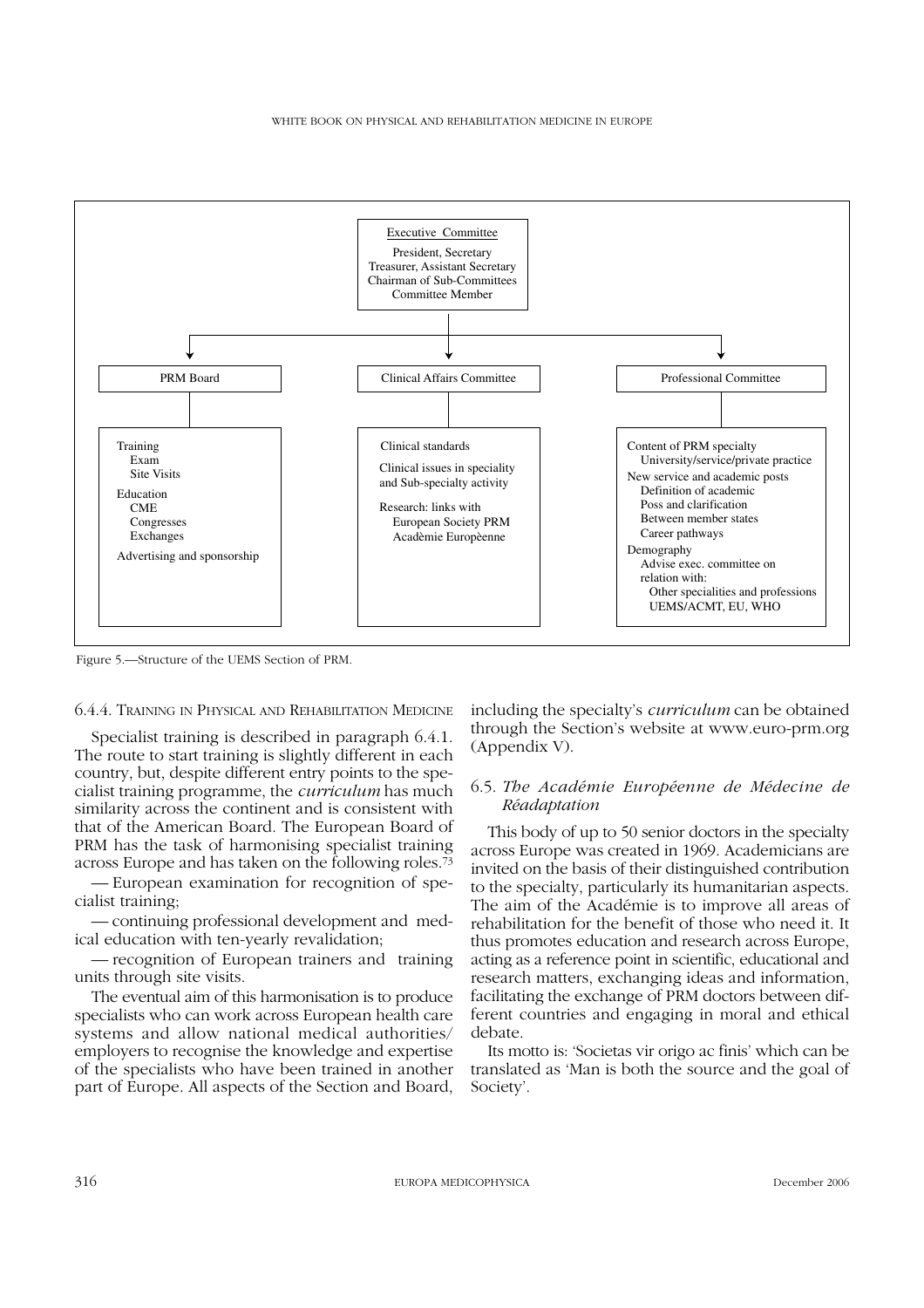The Académie is entirely independent. Its publications support education and further research. It is responsible for a series of 'state of the art' monographs, which include:

— La Plasticité de la Fonction Motrice. Ed. J-P.Didier (Springer 2004). This to be produced in Italian in 2007;

— Assessment in Physical Medicine and Rehabilitation. Eds. M.Barat and F.Franchignoni (Maugeri Foundation Books 2004);

— Vocational Rehabilitation. Ed. C.Gobelet and F.Franchignoni (Springer 2006);

— Les Fonctions Sphinctériennes. Ed A.Chantraine (Springer 2006).

Further publications are due, such as in the field of oncological and pain rehabilitation.

The Academie debates ethical matters and in this acts as a guardian of the specialty's views. A recent debate was summarized and published as a brief communication, entitled 'Violence and Handicap'.76

Several courses are supported by the Académie, including the European School on Posture and Movement Analysis in the University of Marseille which is supported by Erasmus funding. To encourage original research in the field of PRM by young researchers, the Académie gives an annual prize, supported by the Swiss Paraplegic Association. Details may be obtained from the Secretary.

# 6.6. *The European Society of Physical and Rehabilitation Medicine*

The European Society of PRM was founded in 2003 and is concerned with research and teaching in PRM in Europe. It succeeded the European Federation of Physical Medicine and Rehabilitation (established in 1963) and aims to coordinate European activities and be a vehicle for scientific exchange. The society offers individual membership to all eligible PRM specialists and federated membership members of the national PRM societies in Europe. Individual membership is free of charge. The ESPRM is establishing an interactive electronic platform (www.esprm.org), where information can be found on research projects, on grants and funding and offers updated information about courses, congresses, exchange funding, etc.

The ESPRM organizes biennial scientific congresses in the field. The main topics of the last three were:

— State of the Art in Rehabilitation Medicine – Clinical Standards, Measurement of Outcomes and Effective Interventions in Neurological Rehabilitation, Musculoskeletal Rehabilitation and Amputee Rehabilitation: 13th European Congress of Rehabilitation, Brighton, UK, 2002;

— Advances in PMR – Traditional and Modern Concepts, 14th European Congress of Rehabilitation, Vienna, Austria, 2004;

— Evidence Based Rehabilitation, Physical and Rehabilitation Medicine in lung transplant and in diabetes mellitus – 15th European Congress of Rehabilitation, Madrid, Spain, 2006.

Future European Congresses for PRM will comply with standards set by the ESPRM for their organization and course. Accordingly, congresses will have a standardised programme with half a day each for:

— functioning biology (basic sciences);

— functioning technology (rehabilitation technology);

— clinical sciences (PRM in special health conditions);

— human functioning sciences (including epidemiology, social functioning and related topics).

The vitality of PRM does not depend on government, insurance companies, politicians or other professionals, but on the activities of practitioners within the field.

# **7. Research in Physical and Rehabilitation Medicine**

# 7.1. *Importance of research in establishing needs and the value of both current and new approaches*

PRM has fully endorsed the principles of evidencebased medicine and research in PRM has made great progress during the last two decades. Whereas the physiological mechanisms of action of physical modalities of function have traditionally been central to scientific interest during the last 15 years, an increasing number of prospective trials have been performed, in which the clinical efficacy of rehabilitation in many diseases, such as low back pain, stroke, brain and spinal cord injury,77-79 rheumatoid arthritis, cardiovascular,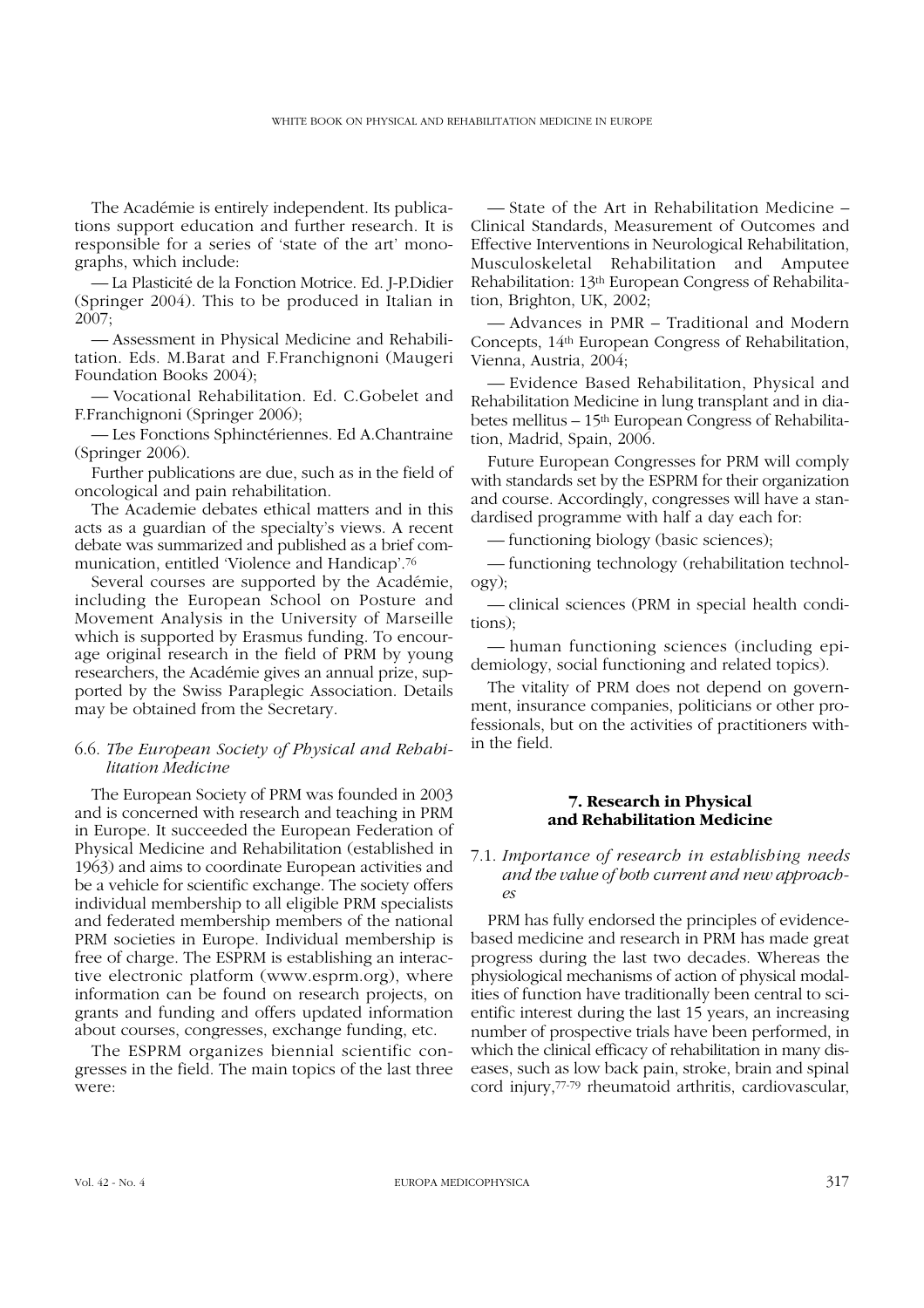pulmonary and metabolic disorders, has been tested. For some conditions, meta-analyses of controlled trials are already available.

## 7.1.1. RELEVANCE OF RESEARCH

The specialty aims to foster an increased interest and involvement in research in rehabilitation. Its vision is that research is necessary to understand the basic processes of rehabilitation such as how individuals acquire new skills, and how the tissues of the body (for example, the muscles, or neuronal pathways in the central nervous system) can recover from or adapt to the effects of trauma or disease. Research can also delineate the incidence and prevalence of disabilities, and identify the determinants both of recovery and of the capacity to change, to acquire new skills, and to respond to rehabilitation.

New technologies emerge and should be adapted for use by people with disabilities. Rehabilitation technology is one of the most important and promising research fields today and in the future. Tissue engineering and other modern technologies are contributing to this field. The costs of health care and of rehabilitation services will increase and politicians will force health care providers to restrict their expenses and to show that they organize this care efficiently. PRM is a reliable partner in the discussion with patients, politicians, ministries of health and insurance companies, as it has the capacity to base its arguments on sound evidence in the public arena, which only research can provide.

# 7.1.2. CHALLENGES TO RESEARCH IN PHYSICAL AND REHABILITATION MEDICINE

Rehabilitation research does not sit comfortably with standard approaches to basic science and medical practice research interventions. Progress in clinimetrics has been considerable. Therefore randomised controlled studies are possible in many areas, but are less effective when the objectives sought and worked for in a group of subjects differ between individuals, especially when this occurs for personal or social rather than for biological reasons. The clinical trial designs that have been developed in the field of clinical psychology are often more fruitful and scientifically appropriate than designs developed for the assessment of drug effects. A combination of qualitative and quantitative methods often provides a scientifically sounder analysis of effectiveness in rehabilitation.

Government agencies and providers often seek evidence of the cost-effectiveness of rehabilitation and usually require the service as a whole to be evaluated because a wide range of different techniques has to be available to the treating team in order to meet the differing needs of individuals in any group of patients.

This really is the nub of the problem, as PRM practice produces results through a series of, or the interplay between a number of interventions. Demonstrating the impact of a single rehabilitation intervention is not 'real life' and while essential for identifying effective individual procedures to be included in a programme, cannot in itself effectively evaluate the programme as a whole. There are currently a number of initiatives in addressing these technical and scientific problems, so as to enable effectiveness and cost-utility to be regularly monitored in rehabilitation practice.

## 7.2. *Research facilities and resources*

The most important step that has to be made to improve the level and amount of research in PRM is to organize a platform for communication for all participants in research activities in Europe. Information about future and current projects, about funding and grants, about protocols, questionnaires, measuring devices and exchange-programmes must become available and easily accessible for clinicians, researchers and managers. To answer pressing questions on the effectiveness of rehabilitation interventions will necessitate considerable funding for research.

To answer to these relevant questions will necessitate considerable increase of funding for research in the field of PRM. On a European level as well as on a national level, research planning is necessary and cooperation with other research field is needed. This will help to reduce the impact of disabilities at a personal and a community level.

#### 7.3. *Research training*

The above technical requirements of rehabilitation research need to be understood by all those practising rehabilitation. Since so much in rehabilitation requires a multi-professional and multi-disciplinary effort, multi-professional research groupings and departments pro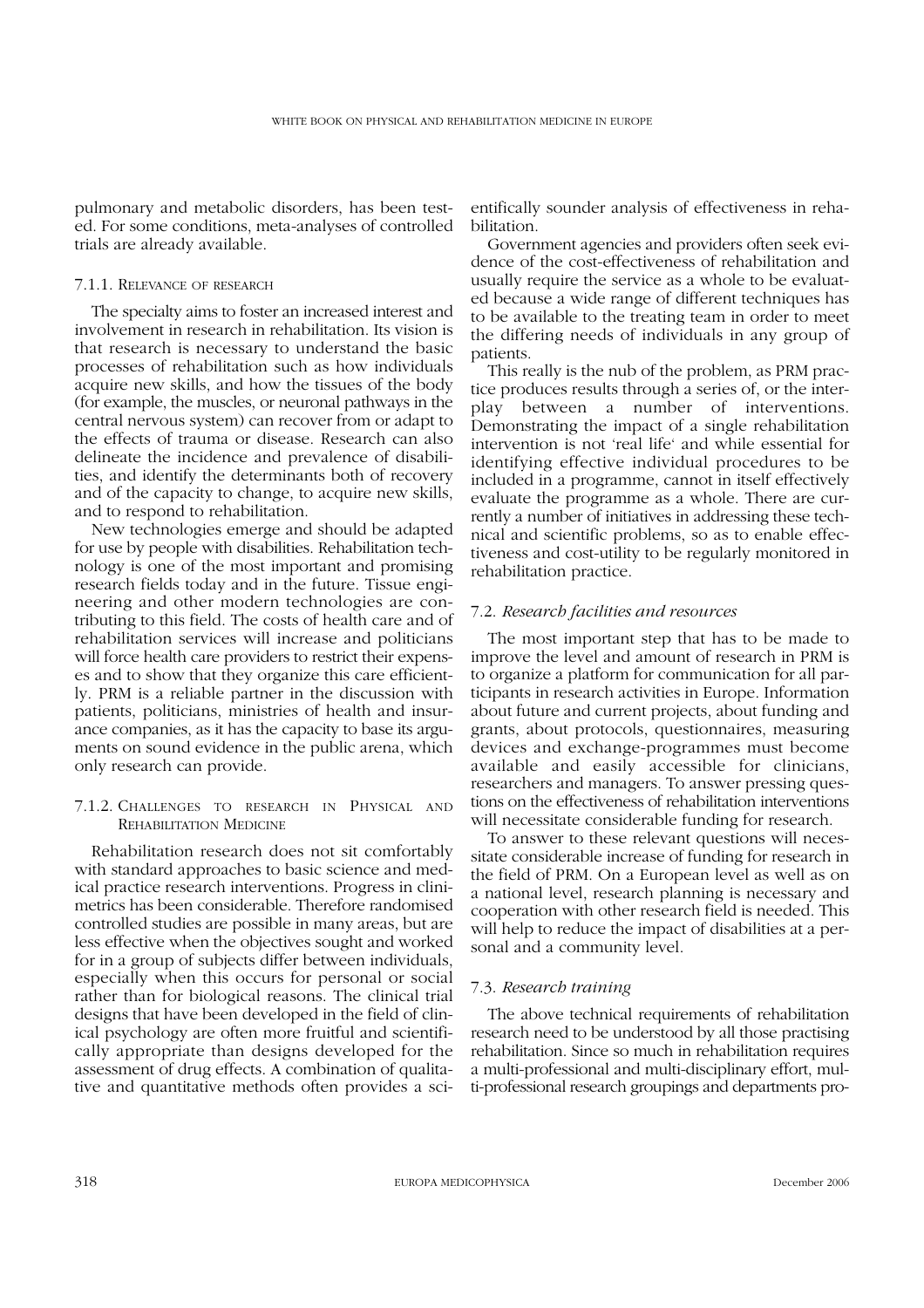vide the most fertile ground for training in the various rehabilitation professions including medicine. It makes little sense for clinicians to implement rehabilitation holistically and in a multi-professional fashion, but to undertake research exclusively in uni-professional research teams that are isolated from each other. Every effort is made to expose trainees in PRM to the benefits of such multi-professional and multidisciplinary research teams. Although the current resources in many countries are still inadequate to meet the research training needs of all but the most gifted trainees in PRM, the situation is gradually improving. The cadre of trainees, who hold a PhD or equivalent level qualification in addition to their professional qualification, will be the bedrock, upon which future research and academic activity depend.

## 7.4. *Publication of research findings*

The results of scientific research in PRM are published in general professional journals within each country. At a European level specialists read a variety of scientific journals, which include the "Journal of Rehabilitation Medicine" (which currently has the highest 'impact factor' worldwide), "Disability and Rehabilitation", "Clinical Rehabilitation", "Archives of Physical Medicine and Rehabilitation"and "Europa Medicophysica" and all of them publish multidisciplinary research.

## **8. Future developments**

#### 8.1. *Philosophy*

Life expectancy is increasing in both developed and developing countries. More importantly, improvements in survival following injury and illness, as well as an ageing population will result in an increased need for rehabilitation services in all European countries, where the expectation of a high quality of life will also increase.80 As a result, rehabilitation systems have to be developed continuously considering the following principles:

— Rehabilitation following injury or illness and in chronic conditions is a basic human right;<sup>81</sup>

— Equitable and easy access to all aspects of rehabilitation including specialist rehabilitation medicine, assistive technology and social support for the entire population in Europe;

— Uniformly high standards of care in rehabilitation,

including quality assurance and treatments based on scientific evidence;

— A scientific basis to develop rehabilitation models and standards of care to guide clinical practice.

## 8.2. *Goals*

In order to reach these goals in PRM, the following measures are required:

— to improve the general understanding and awareness of the needs of people with disabilities;

— to publicise the benefits of rehabilitation. This will lead to a culture in which access to adequate rehabilitation is seen as a basic human right;

— to deepen the understanding and cooperation between non-governmental organisations of people with and the specialty of PRM;

— to establish comprehensive rehabilitation facilities across Europe with specialized and well-trained rehabilitation teams and well resourced rehabilitation facilities. Additionally community based rehabilitation structures should be in place for the management of chronic disabling diseases;

— to set up systems to ensure that Physical and Rehabilitation Medicine has sufficiently well-trained and competent PRM specialists available in all European countries;

— to establish common high standards of care on the basis of current evidence. These should take into account quality control and access to assistive technology;

— to incorporate new technical developments into PRM practice. This has a great deal to offer in assisting rehabilitation to produce better outcomes. Increasing technology should contribute significantly to independent living and quality of live of people with disabilities in Europe;

— to promote scientific activities and research in the field of rehabilitation with adequate funding to improve the outcomes for those experiencing disabilities;

— to support an environment where people with disabilities can fully participate in society. The PRM specialist will work with people with disabilities in furthering this aim.

All these measures will better enable people with disability to contribute to society substantially to the community in Europe.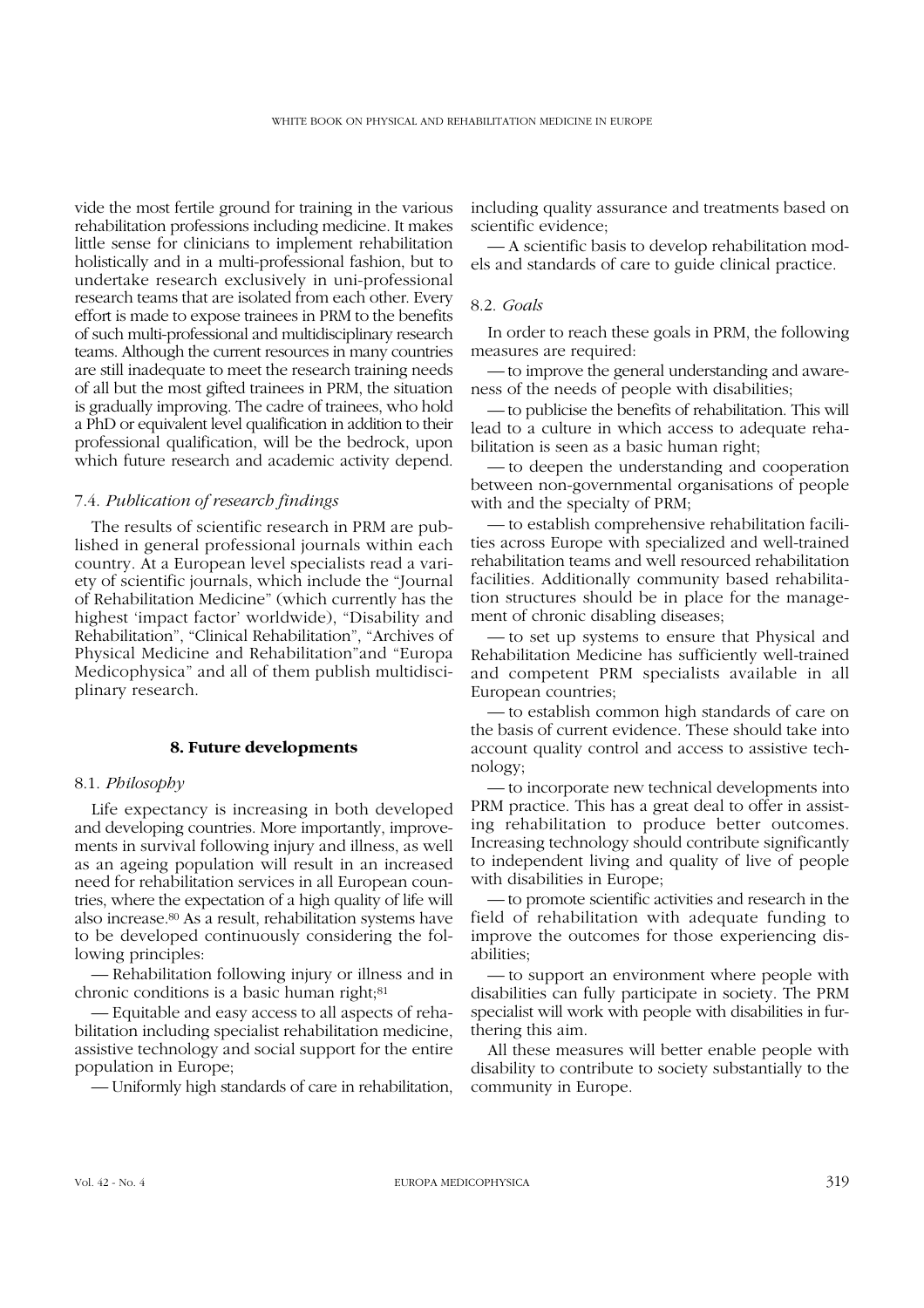#### **9. References**

- 1. European Academy of Rehabilitation Medicine, European Federation of Physical and Rehabilitation Medicine, European Union of Medical Specialists (Physical and Rehabilitation Medicine Section): White Book on Physical and Rehabilitation Medicine. Universidad Complutense de Madrid; 1989.
- 2. Martin J, Meltzer H, Eliot D. Report 1; The Prevalence of Disability among Adults. Office of Population, Census and Surveys, Social Survey Division. OPCS Surveys of Disability in Great Britain, 1988- 89. London: HMSO; 1988.
- 3. Bax MCO, Smythe DPL, Thomas AP. Health care for physically handicapped young adults. BMJ 1988;296:1153-5.
- 4. UEMS-PRM-Section: Definition of Physical and Rehabilitation Medicine. www.euro-prm.org. 2005.
- 5. Ward AB, Chamberlain MA. Disabled Young Adults. In: Evans CD, Goodwill J, Chamberlain MA editors. Rehabilitation of the Physically Disabled Adult. 2nd ed. London: Chapman & Hall; 1996:191-8.
- 6. Dennis M. Langhorne P. So stroke units save lives: where do we go from here? BMJ 1994;309:1273-7.
- 7. Beyer HM, Beyer L, Ewert Th, Gadomski M, Gutenbrunner C, Kröling P *et al.* Weißbuch Physikalische Medizin und Rehabilitation. Physikalische Medizin: Rehabilitationsmedizin Kurortmedizin 2002;12:M 1-M 30.
- 8. Deutscher Bundestag (2004). Unterrichtung durch die Bundesregierung: Bericht der Bundesregierung über die Lage behinderter Menschen und die Entwicklung ihrer Teilhabe. Drucksache 15/4575: Bundesdruckerei, Berlin; 2005; p. 146.
- 9. Rice-Oxley M, Turner-Stokes L. Effectiveness of brain injury rehabilitation. Clin Rehabil 1999;13 Suppl 1:7-24.
- 10. Redmond AD, Johnstone S, Maryosh J, Templeton J. A trauma centre in the UK. Ann R Coll Surg Engl  $1993$ ;75:317-20.
- Templeton J. Organising the management of life-threatening injuries. J Bone Joint Surg Br 1994;76:3-5.
- 12. Kaste M, Skyhoj Olsen T, Orgogozo J, Bogousslavsky J, Hacke W. Organization of stroke care: education, stroke units and rehabilitation. European Stroke Initiative (EUSI). Cerebrovasc Dis 2000;10 Suppl 3:1-11.
- 13. Organised inpatient (stroke unit) care for stroke. Stroke Unit Trialists' Collaboration. [update in Cochrane Database of Systematic
- Reviews]. Cochrane Database of Systematic Reviews; 2002.<br>14. National Clinical Guidelines for Stroke. 2<sup>nd</sup> ed. Clinical Effectiveness and Evaluation Unit, Royal College of Physicians. London: Royal College of Physicians of London; 2004.
- 15. Turner-Stokes L, Nyein K, Halliwell D. The Northwick Park care needs assessment (NPCNA): a directly costable outcome meaure in rehabilitation. Clin Rehabil 1999;13:253-67.
- 16. Livingston MG, Brooks DN, Bond MR. Patient outcome in the year following severe head injury and relatives' psychiatric and social functioning. J Neurol Neurosurg Psychiatry 1985;48:876-81.
- 17. British Society of Rehabilitation Medicine Working Party Report on Traumatic Brain Injury. London: British Society of Rehabilitation Medicine; 1998.
- 18. McLellan DL. Rehabilitation. BMJ 1991;303:355-7.
- 19. Bent N, Tennant A, Swift T, Posnett J, Chamberlain MA. Team approach *versus ad hoc* health services for young people with physical disabilities: a retrospective cohort study. Lancet 2002;360:1280-6.
- 20. World Health Organisation. International Classification of Functioning, Disability and Health: ICF: Geneva: WHO; 2001.
- 21. Stucki G, Ewert T, Cieza A. Value and application of the ICF in rehabilitation medicine. Disabil Rehabil 2002;24:932-8.
- Brandt E, Pope A. Enabling America: Assessing the Role of Rehabilitation Science and Engineering. Washington, DC: National Academy Press; 1977.
- 23. Stucki G. Rehabilitation medicine in rheumatic diseases. Curr Opin Rheumatol 2003;15:132-3.
- 24. Stucki G, Kroeling P. Principles of rehabilitation. In: Hochberg MC, Silman AJ, Smolen JS, Weinblatt ME, Weisman MH editors.Rheumatology. 3rd ed. Vol. 1. Edinburgh: Mosby; 2003. p. 517-30.
- 25. Cieza A, Geyh S, Chatterji S, Kostanjsek N, Ustun BT, Stucki G. Identification of candidate categories of the International Classification of Functioning Disability and Health (ICF) for a Generic ICF Core Set based on regression modelling. BMC Medical Research Methodology 2006;6:36.
- Stucki G, Sigl T. Assessment of the impact of disease on the individual. Best Pract Res Clin Rheumatol. 2003;17:451-7
- 27. Stucki G, Sangha O. Principles of rehabilitation. In: Klippel JH, Dieppe PA editors. Rheumatology. 2nd ed. London: Mosby; 1997. p. 11.1-11.14.
- 28. Medical Rehabilitation for people with physical and complex disabilities. Report of a working party. London: Royal College of Physicians; 2000.
- 29. Steiner WA, Ryser L, Huber E, Uebelhart D, Aeschlimann A, Stucki G. Use of the ICF model as a clinical problem-solving tool in physical therapy and rehabilitation medicine. Phys Ther  $2002;82:1098-107$
- 30. Cieza A, Ewert T, Ustun TB, Chatterji S, Kostanjsek N, Stucki G. Development of ICF Core Sets for patients with chronic conditions. J Rehabil Med 2004;44 Suppl:9-11.
- 31. Stucki G, Grimby G. Applying the ICF in medicine. J Rehabil Med 2004;44 Suppl:5-6.
- 32. Ustun B, Chatterji S, Kostanjsek N. Comments from WHO for the Journal of Rehabilitation Medicine Special Supplement on ICF Core Sets. J Rehabil Med 2004;44 Suppl:7-8.
- 33. Stucki G, Cieza A. Understanding functioning, disability and health in rheumatoid arthritis – the basis for rehabilitation care. Curr Opin Rheumatol 2005;17:183-9.
- 34. UN Standard Rules to provide persons with disability full participation and equality. New York: United Nations; 1994.
- 35. EU Council of Ministers Meeting, Malaga: European Union; 2003.
- 36. Rehabilitation and integration of people with disabilities: policy and integration. Strasbourg: Council of Europe Publishing; 2003. 7th ed. p. 369.
- 37. A coherent policy for people with disabilities. 1992. Recommendation R (92) 6. Strasbourg: Council of Europe; 1992.
- 38. The Standard Rules on the Equalization of Opportunities for Persons with Disabilities (approved by UNO, 20 December 1993). New York: United Nations; 1994.
- 39. Legh Smith JA, Denis R, Enderby PM. Selection of aphasic stroke patients for intensive speech therapy. J Neurol Neurosurg Psychiatry 1987;50:1488-92.
- 40. Warner R. Stroke rehabilitation: benefits of educational initiatives. Br J Nurs 2000;9:2155-62.
- 41. Grahn BE, Borgquist LA, Ekdahl CS. Rehabilitation benefits highly motivated patients: a six-year prospective cost-effectiveness study. Int J Technol Assess Health Care 2004;20:214-21.
- 42. Turner-Stokes L, Disler PB, Nair A, Wade DT. Multi-disciplinary rehabilitation for acquired brain injury in adults of working age. Cochrane Database Syst Rev 2005;(3):CD004170.
- 43. Wade DT. Community rehabilitation, or rehabilitation in the community? Disabil Rehabil 2003;25:875-81.
- 44. Turner-Stokes L. The evidence for the cost-effectiveness of rehabilitation following acquired brain injury. Clin Med 2004;4:10-2
- 45. Melin R, Fugl-Meyer AR. On prediction of vocational rehabilitation outcome at a Swedish employability institute. J Rehabil Med 2003;35:284-9.
- 46. Didier JP. La plasticité de la fonction motrice. Collection de l'Académie Européenne de Médecine de Réadaptation. Paris: Springer Verlag; 2004. p.476.
- 47. Krauth C, Hessel F, Klingelhöfer HE, Schwelkert B, Hansmeier T, Wasem J. [Health Economic Evaluation of Rehabilitation Programmes in the "Rehabilitation Science" Research Funding Programme in Germany]. Rehabilitation (Stuttg) 2005;44:297-306.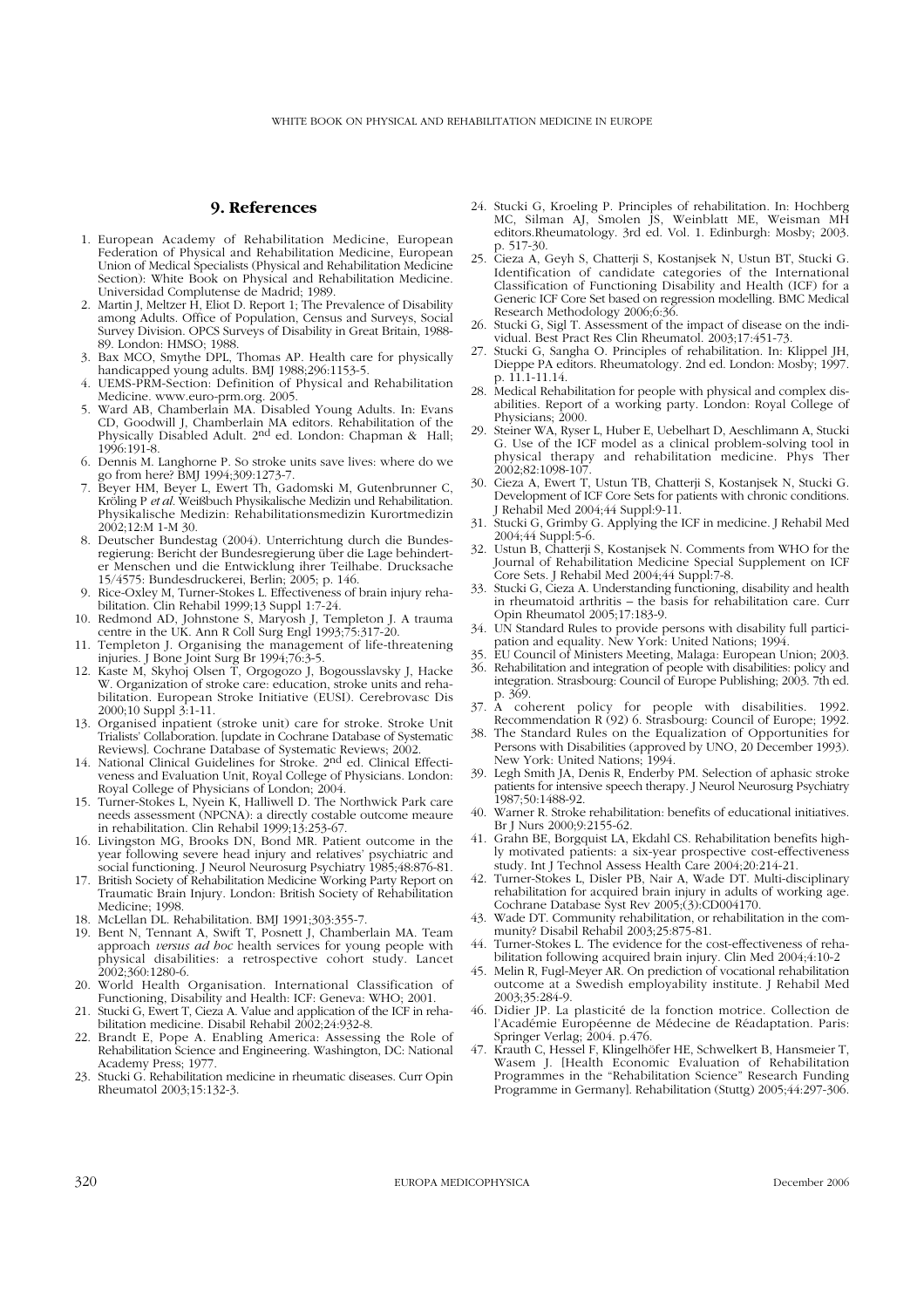- 48. Boyd LA, Winstein CJ. Impact of explicit information on implicit motor-sequence learning following cerebral artery stroke. Phys Ther 2003;83:976-89.
- 49. Friberg F, Scherman MH. Can a teaching and learning perspective deepen understanding of the concept of compliance? A theoretical discussion. Scand J Caring Sci 2005;19:274-9.
- 50. André JMF. Fondements,stratégies et méthodes en médecine physique et de réadaptation. In: Held JP, Dizien O editors. Traité de médicine physique et de réadaptation. Paris: Flammarion; 1999. p. 3-13.
- 51. SGB IX (9th Social law): Rehabilitation und Teilhabe behinderter Menschen. Beck-Texte. Dt. München: Taschenbuch-Verlag; 2001.
- 52. Garraway GM, Akhtar AJ, Prescott RJ, Hockey L. Management of acute stroke in the elderly: follow-up of a controlled trial. BMJ 1980;1:827-9.
- 53. Mazaux JM, De Seze M, Joseph PA, Barat M. Early rehabilitation after severe brain injury: a French perspective. J Rehabil Medi 2001;33:99-109.
- 54. Wade D. Investigating the effectiveness of rehabilitation professions—a misguided enterprise? Clin Rehabil 2005;19:1-3.
- 55. Quintard B, Croze P, Mazaux JM, Rouxel L, Joseph PA, Richer E *et al.*Life satisfaction and psychosocial outcome in severe traumatic brain injuries in Aquitaine. Ann Readapt Med Phys 2002;45:456-65.
- 56. McLellan DL. Targets for rehabilitation. BMJ 1985;290:1514.
- 57. Nybo T, Sainio M, Muller K. Stability of vocational outcome in adulthood after moderate to severe pre-school brain injury. J Int Psychol Soc 2004;10:719-23.
- 58. Association of British Neurologists, NeuroConcern Group of Medical Charities, British Society of Rehabilitation Medicine. Neurological Rehabilitation in the United Kingdom. Report of a Working Party. London: British Society of Rehabilitation Medicine; 1992.
- 59. NHS and Community Care Act 1990. London: HMSO; 1990.<br>60. Hall KM. Cope N. The benefits of rehabilitation in traumatic
- Hall KM, Cope N. The benefits of rehabilitation in traumatic brain injury: a literature review. J Head Trauma 1995;10:1-13.
- 61. Verplancke D, Snape S, Salisbury CF, Jones PW, Ward AB. A randomised controlled trial of the management of early lower limb spasticity following acute acquired severe brain injury. Clin Rehabil 2005;19:117-25.
- 62. Stucki G, Stier-Jarmer M, Gadomski M, Berleth B, Smolenski U. early rehabilitation] Physikalische Medizin: Rehabilitationsmedizin, Kurortmedizin 2002;12:146-56.
- 63. Glaesner, JJ, Harloff KJ, van de Weyer TH. [Rehabilitation in Acute Hospitals]. Fortschritt und Fortbildung in der Medizin 2005;29:13-9.
- 64. Franchignoni F, Salaffi F. Generic and specific measures for outcome assessment in orthopaedic and rheumatological rehabilitation. In: Barat M, Franchignoni F editors. Advances in Physical Medicine and Rehabilitation: Assessment in Physical Medicine and Rehabilitation. Pavia: Maugeri Foundation Books; 2004. p.58.
- 65. Guzmán J, Esmail R, Karjalainen K, Malmivaara A, Irvin E, Bombardier C. Multidisciplinary bio-psycho-social rehabilitation for chronic low back pain. (Cochrane Review). In: The Cochrane Library Issue 4. UK: John Wiley & Sons Ltd; 2004.
- 66. Karjalainen K, Malmivaara A, van Tulder M, Roine R, Jauhainen M, Hurri H *et al.* Multidisciplinary bio-psycho-social rehabilitation for subacute low back pain among working age adults. (Cochrane Review). In: The Cochrane Library Issue 4. UK: John Wiley & Sons Ltd; 2004.
- UEMS Charter on Specialty Training EC Directive 93/16/EEC. Brussels. European Commission; 5 April 1993.
- 68. Pradat-Diehl P, Azouvi P. Fonctions executives et rééducation. Paris: Masson; 2006.
- 69. Azouvi P, Perrier D, Van der Linden M. La rééducation en neuropsychologie. Marseille: Solal; 1999.
- 70. Mazaux JM. Aphasie. Paris: Masson; 2000.
- Tennant A. Principles and Practice of Measuring Outcome. In: Barat M, Franchignoni F editors. Advances in Physical Medicine and Rehabilitation: Assessment in Physical Medicine and Rehabilitation. Pavia: Maugeri Foundation Books; 2004. p. 35
- 72. Bethoux F, Calmels P. Guide de mesure et d'évaluation en médecine physique et de réadaptation. Paris: Roche; 2003.
- 73. State University of New York at Buffalo. Guide to the use of the uniform dataset for medical rehabilitation (adult FIM). Version 4. Buffalo, NY: State University of New York at Buffalo; 1993.
- Mahoney FI, Barthel DW. Functional evaluation: the Barthel index. Md State M J 1965;14:61-5.
- 75. Mau W, Gülich M, Gutenbrunner C, Lampe B, Morfeld M, Schwarzkopf SR *et al.* Lernziele im Querschnittsbereich Rehabilitation, Physikalische Medizin und Naturheilverfahren nach der 9. Revision der Approbationsordnung für Ärzte. Physikalische Medizin: Rehabilitationsmedizin, Kurortmedizin 2004;14:308-18.
- 76. Ward AB. Physical and Rehabilitation Medicine in Europe. J Rehabil Med 2006;38:81-6.
- 77. Heilporn A, Andre JM, Didier JP, Chamberlain MA. Violence to and maltreatment of people with disabilities: a short review. J Rehabil Med 2006;38:10-2.
- 78. National Rehabilitation Guidelines –Italian National Health Service-Ministry of Health Official Bulletin, Rome, 1998.
- 79. SPREAD National Stroke Guidelines- Italian National Health Service. 2001. www.sanita.it.
- 80. Brain Injury Guideline Modena and Verona national Consensus Conference- 2001/2005 –www.sanita.it
- 81. The Department of Health and Social Security: OPCS Surveys of disability in Great Britain Report 1: The prevalence of disability among adults. 1988.
- 82. Fifty-Eighth World Health Assembly: Resolution 58.23, "Disability, including prevention, management and rehabilitation". Geneva: World Health Organisation; 2005.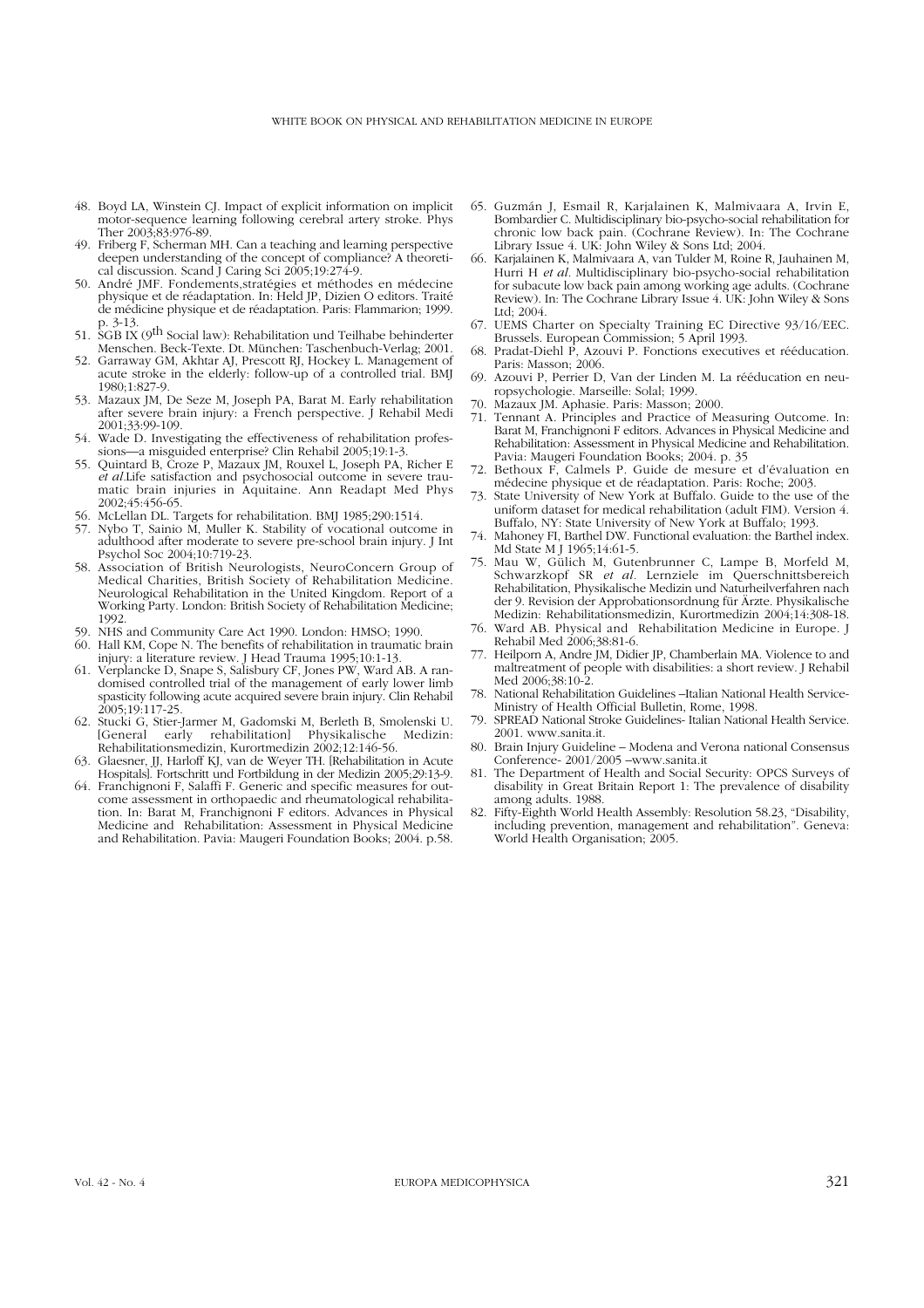#### **APPENDIX Ia.**

Proposal for a New Definition Based on the ICF-Model [Courtesy: G. Stucki and J. Melvin in cooperation with the professional Practice Committee of the UEMS-PRM-Section]

Based on the WHO´s integrative model of human functioning, PRM is the medical specialty with rehabilitation as its core health strategy. It applies and integrates the biomedical and engineering approach to capitalise on a person's capacity through an approach, which builds on and strengthens the resources of the person, provides for a facilitating environment and develops the person's performance in interacting with the environment. This includes the diagnosis and treatment of health conditions. PRM's effectiveness is through:

1) assessing functioning in relation to health conditions, personal and environmental factors including prognosis; the potential to change the prognosis; identification of long-term goals, intervention programme goals, rehabilitation cycle goals and intervention goals, as well as the evaluation of legal disability;

2) performing or applying biomedical and engineering interventions to optimise capacity, including physical modalities, pain relieving techniques; neuropsychological interventions; nutritional and pharmacological interventions; engineering interventions including *e.g.* implants, prosthesis and orthoses, aids and devices designed to stabilize, improve or restore impaired body functions and structures. These will minimise pain, fatigue and other symptoms, prevent impairments, medical complications and risks including (*e.g.* depression, skin ulcers, thrombosis, joint contractures, osteoporosis and falls) and compensate for the absence or loss of body functions and structures;

3) leading and coordinating intervention programmes to gain optimal performance in a multi-professional iterative problem-solving process; performing, applying and integrating biomedical and engineering interventions; psychological and behavioral; educational and counseling; occupational and vocational; social and architectural interventions;

4) providing guidance to patients and their immediate environment, service providers and payers along the continuum of care in all situations from the acute hospital to the community;

5) managing rehabilitation in health and multiagency services;

6) advising the public to request and decision makers to adopt and implement policies and programmes in health – This (a) extends to sectors providing a facilitating wider physical, social and economic environment; (b) ensures access to rehabilitation services as a human right; and (c) empowers PRM specialists to provide timely and effective care to enable people experiencing/or at risk of disability to achieve and maintain optimal functioning in the interaction with the wider physical, social and economic environment.

## **APPENDIX Ib. Description of the Specialty of Physical and Rehabilitation Medicine**

Physical Medicine is the medical discipline that covers, on a scientific basis, interventions aimed at improving physiological and mental functioning, using physiological mechanisms (such as reflexes, functional adaptation and neuroplasticity), as well as physical and mental training. These are possible after an accurate functional diagnosis has been made through functional testing, which is a specialised PRM competence. Physical Medicine is frequently provided through multi-professional teamwork, including physiotherapists, occupational therapists and other appropriate health professionals, social workers, educational staff and engineers. (See Chapter 5).

Rehabilitation Medicine focuses not only on physical functioning, but also on enabling people to participate actively in society. This is over and above the established definition of Rehabilitation, which is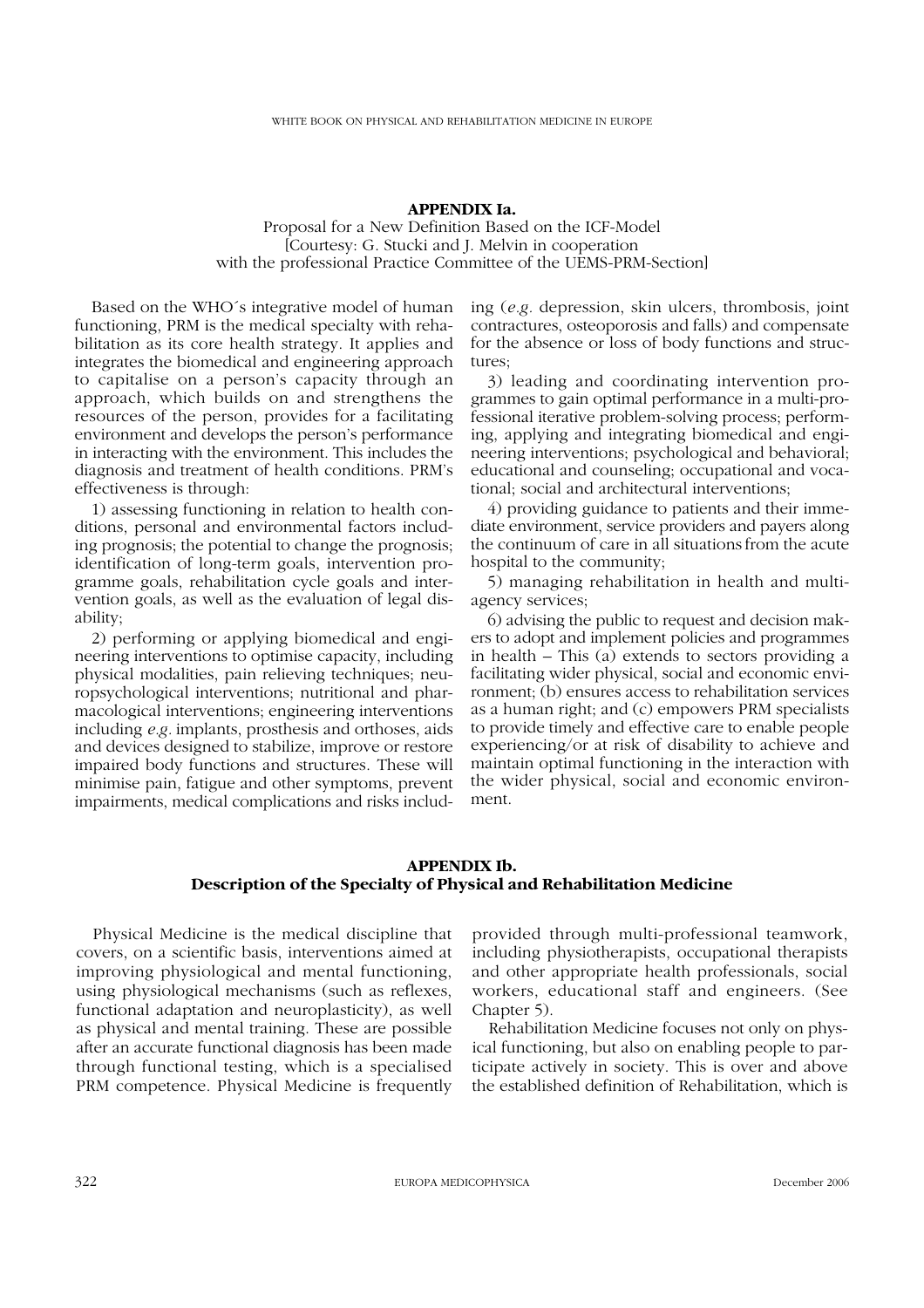"*an active process by which those disabled by injury or disease achieve full recovery, or, if full recovery is not possible, realize their optimal physical, mental and social potential and are integrated into their most appropriate environment*"2. Both are relevant to people with chronic illnesses, after trauma and with congenital disabilities. To achieve this, activities such as self-care, walking, driving, shopping, learning and many others will be trained in rehabilitation settings. An overview of all possible activities is listed in the International Classification of Functioning, Disabilities and Health (ICF)9 (see Chapter 3).

# **APPENDIX II.**

Examples of disabling conditions commonly encountered by PRM specialists

The consequence of

# *Trauma*

- Traumatic brain injury;
- Spinal cord injury;
- Multiple and complex trauma;
- Brachial plexus and peripheral nerve injuries;
- Sports injuries;

— Injuries associated with chronic disabling disease;

— Occupational injuries.

# *Neurological conditions*

— Stroke - including subarachnoid haemorrhage;

— Chronic disabling neurological conditions, e.g. multiple sclerosis, Parkinson's disease;

- Central nervous system infections and abscesses;
	- Central nervous system tumours;
	- Spinal paralysis;
	- Neuromuscular disorders and myopathies;

— Peripheral neuropathies, including Guillain-Barré Disease and nerve entrapment syndromes;

— Alzheimer's Disease

— Congenital conditions – cerebral palsy, spina bifida, etc.;

— Rare congenital problems.

# *Acute and chronic pain conditions*

— Amputation (as consequence of posttraumatic, vascular and in malignant diseases);

— Conditions after surgery (including organ transplantation), ICU treatment (including critical illness polyneuropathy and immobilisation syndromes (deconditioning) and multi organ failure).

# *Musculoskeletal conditions*

- Spinal disorders
	- 1) Acute and chronic low back pain;
	- 2) Cervical spine syndromes;
	- 3) Thoracic spinal disease;
- Degenerative and inflammatory joint disease;
- Other mono- and poly-arthritis;
- Soft tissue rheumatism, (including fibromyalgia);
- Complex hand and foot problems;
- Osteoporosis;
- Chronic (musculoskeletal) pain syndromes;
	- 1) Work-related pain syndromes;
	- 2) Chronic fatigue syndromes and fibromyalgia.

# *Cardiovascular disorders*

- Coronary heart disease;
- Cardiac insufficiency;
- Valvular disease;
- Cardiomyopathies;
- Peripheral vascular disease, including amputations;

— Arterial hypertension;

# *Respiratory conditions*

- Asthma;
- Chronic obstructive pulmonary disease;
- Pulmonary fibrosis;

— Pneumoconiosis, including asbestosis and other industrial injuries.

# *Obesity and metabolic conditions*

— Diabetes mellitus;

— Metabolic syndromes, hyperlipidaemia and hyperuricaemia.

# *Urinary tract conditions*

- Chronic renal failure;
- Urinary tract tumours, including prostatic cancer;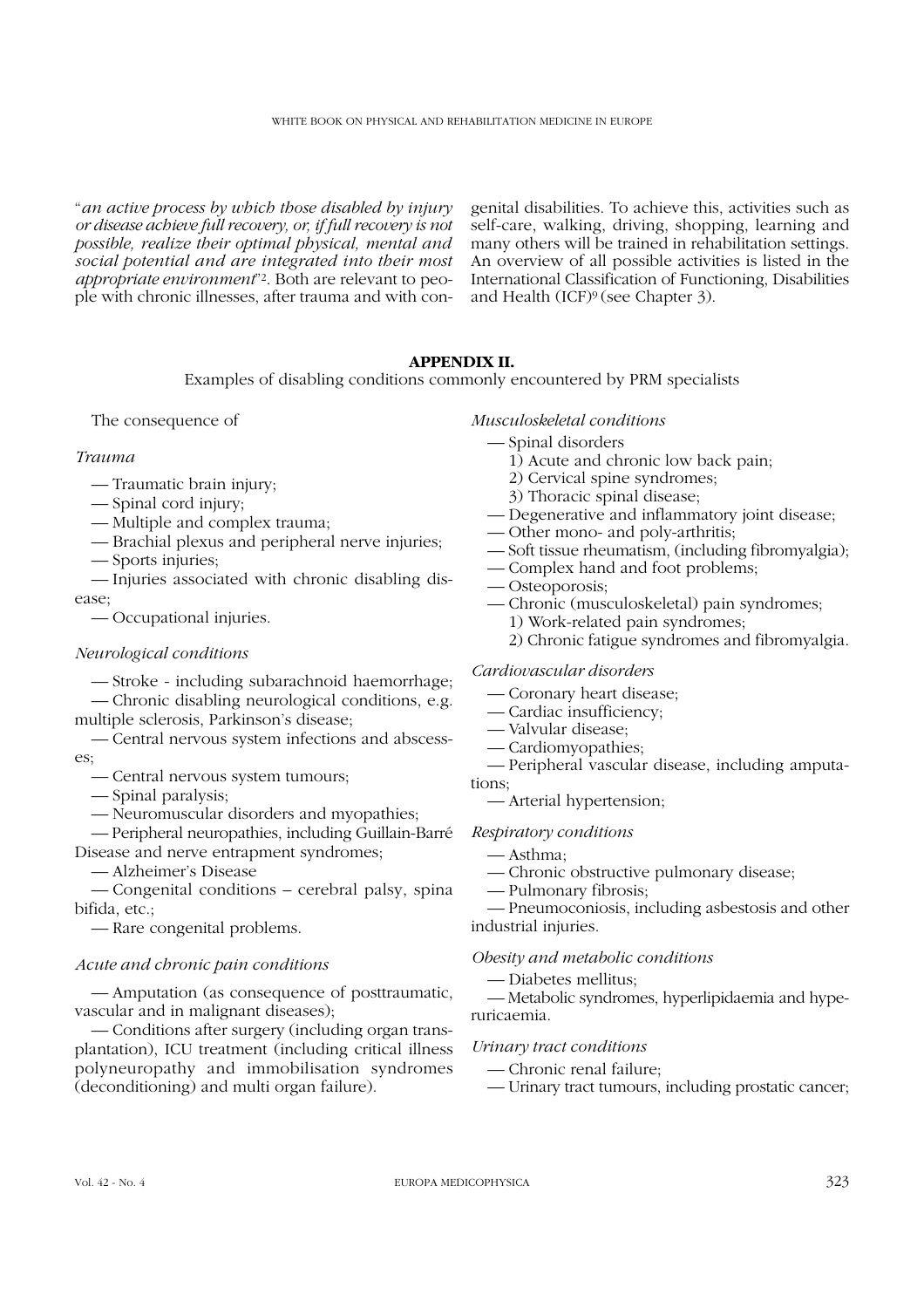— Prostatism (prostatic hypertrophy);

— Incontinence – e.g. stress incontinence and postsurgical incontinence.

# *Gastrointestinal tract conditions*

- Crohn's Disease, Ulcerative colitis;
- Functional gastrointestinal disorders.

*Sexual dysfunction (other than neurological)*

— Sexuality issues;

— Erectile dysfunction.

*Infectious and immunological diseases*

— Bone marrow transplantation; — Consequence of HIV infection.

*Cancer and its consequences, including treatment sequelae and palliation*

# *Age-related conditions*

— Paediatric conditions, incl. congenital deformities, idiopathic scoliosis, Perthes disease, spina bifida, etc.; — Old age problems.

| Country               | Total No.<br>of Doctors | Total No.<br>of Specialists | No. of<br>Specialties | Practising PRM<br>Specialists | No. of PRM<br>Trainees | No. PRM<br>specialists/<br>$100000$ pop. | Population |
|-----------------------|-------------------------|-----------------------------|-----------------------|-------------------------------|------------------------|------------------------------------------|------------|
| Austria               | 29 100                  | 13 150                      | 44                    | 134                           | 85                     | 1.85                                     | 7 300 000  |
| Belgium               | 38 700                  | 16 365                      | 24                    | 450                           | 80                     | 4.40                                     | 10 240 000 |
| Croatia*              | 15 600                  | 8 200                       | 43                    | 299                           | 40                     | 6.80                                     | 4 600 000  |
| Cyprus                | 2 0 0 0                 | 1850                        | 41                    | 9                             |                        | 0.90                                     | 1 000 000  |
| Czech Republic        | 35 000                  | 27.000                      | 80                    | 483                           | 130                    | 4.67                                     | 10 300 000 |
| Denmark               | 15 000                  | 6 000                       | 23                    | 120                           | $\mathbf{0}$           | 2.18                                     | 5 500 000  |
| Estonia               | 8 9 6 8                 | 4 3 1 2                     | 40                    | 158                           |                        | 11.70                                    | 1 351 000  |
| Finland               | 19 000                  | 10 500                      | 35                    | 152                           | 30                     | 2.92                                     | 5 200 000  |
| France                | 183 700                 | 95 000                      | 38                    | 1760                          | 125                    | 2.97                                     | 61 300 000 |
| Germany               | 394 432                 | 261 437                     | 43                    | 1571                          | 65                     | 1.96                                     | 80 000 000 |
| Greece                | 60 700                  | 15 200                      | 37                    | 164                           | 33                     | 1.49                                     | 11 000 000 |
| Hungary               | 40 829                  | 29 280                      | 92                    | 140                           | 27                     | 1.38                                     | 10 117 000 |
| Iceland*              | 900                     |                             | 33                    | 10                            | $\mathfrak{Z}$         | 3.72                                     | 270 000    |
| Ireland               | 6 0 5 0                 | 4 650                       | 51                    | 5                             | $\overline{2}$         | 0.13                                     | 4 000 000  |
| Italy                 | 307 600                 | 160 000                     | 45                    | 2 2 0 0                       | 350                    | 3.85                                     | 59 000 000 |
| Latvia                | 8588                    | 7 437                       | 46                    | 120                           | $\overline{7}$         | 5.42                                     | 2 300 000  |
| Lithuania             |                         |                             |                       | No information available      |                        |                                          |            |
| Luxembourg            | 810                     | 520                         |                       | 8                             | $\mathbf{0}$           | 2.00                                     | 400 000    |
| Malta                 |                         |                             |                       | $\mathbf{1}$                  | $\overline{0}$         | 0.25                                     | 400 000    |
| The Netherlands       | 39 800                  | 16 500                      | 27                    | 248                           | 78                     | 1.65                                     | 15 000 000 |
| Norway*               | 18 404                  | 13 982                      | 30                    | 183                           | 58                     | 3.00                                     | 4 300 000  |
| Poland                | 109 000                 | 65 000                      | 58                    | 900                           | 120                    | 2.30                                     | 39 000 000 |
| Portugal              | 29 9 50                 | 14 530                      | 46                    | 325                           | 100                    | 3.25                                     | 10 000 000 |
| Romania*              | 44 630                  | 37 670                      | 58                    | 690                           | 164                    | 3.14                                     | 22 000 000 |
| Serbia and Montenegro | 25 000                  | 20 000                      | 41                    | 610                           | 120                    | 5.80                                     | 10 500 00  |
| Slovakia              |                         | No information available    |                       |                               |                        |                                          |            |
| Slovenia              | 4547                    | 3 3 6 2                     | 39                    | 68                            | 19                     | 3.40                                     | 2 000 000  |
| Spain                 | 157 900                 | 70 000                      | 51                    | 2 1 5 0                       | 292                    | 4.89                                     | 44 000 000 |
| Sweden                | 27 000                  | 17 600                      | 60                    | 160                           | 20                     | 1.88                                     | 8 500 000  |
| Switzerland*          | 25 25 1                 | 23 170                      | 44                    | 269                           | 50                     | 3.59                                     | 7 502 000  |
| Turkey*               | 91 000                  | 33 000                      | 36                    | 1 300                         | 200                    | 1.86                                     | 70 000 000 |
| United Kingdom        | 150 000                 | 21 000                      | 58                    | 129                           | 57                     | 0.27                                     | 58 000 000 |

# **APPENDIX III.** PRM Specialists in Europe by UEMS Member States

\*) Not member of EU.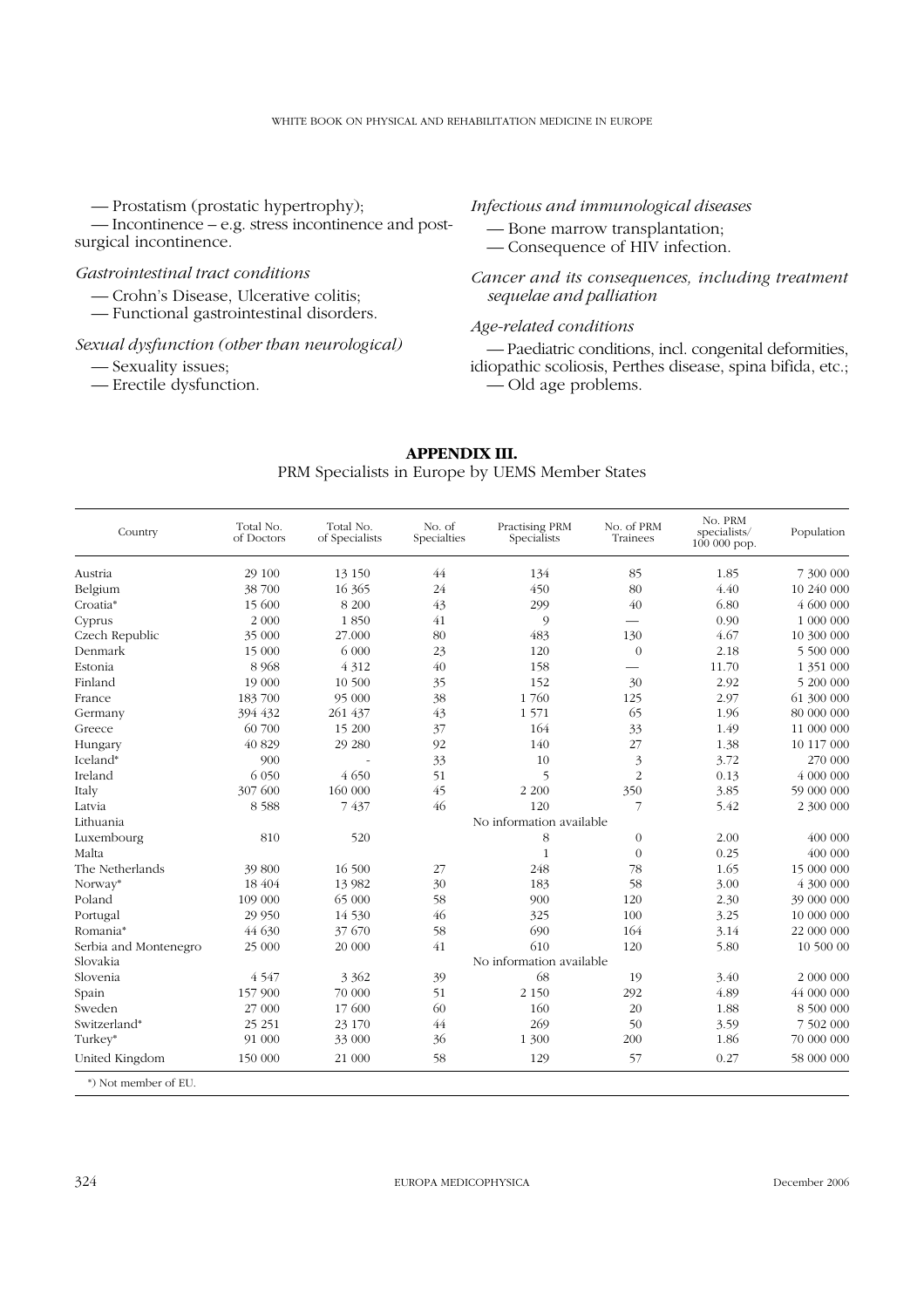# **APPENDIX IV.**

Diagnostic Tools and Assessments in Physical and Rehabilitation Medicine

Diagnosis and evaluation in PRM includes the following list.

## *Diagnosis of the disease*

— History;

— clinical examination;

— clinical diagnostic tools, *e.g.* imaging, etc.

## *Functional assessments*

— clinical functional examinations (*e.g.* muscle testing, range of motion, coordination, dexterity);

— standardised/clinical tests (timed up and go; functional reach, sit to stand and others)

— technical tests (dynamometry: muscle endurance and strength; electrophysiologic testing, etc.);

— rating scales and questionnaires, outcome measures;

— somato-sensory testing (touch, temperature, pressure, pain, etc.);

— posture; mobility; reach, grasp and manipulation;

— testing of sensation and special senses;

— swallowing and nutrition;

— sexuality;

— continence;

— tissue viability (skin problems and pressure sores);

— bowel/bladder functioning;

— communication (speech, language and non-verbal);

— mood, behaviour, personality;

— general health parameters, etc.;

— neuropsychological testing (perception, memory, executive functions, attention and others).

*Activity and participation assessments* 

— history/anamnesis, check-lists and questionnaires;

— relevant environmental factors;

— 1) social situation, family and friends, community; — 2) occupation and employer, financial and other assets etc.;

— care needs;

— equipment needs (*e.g.* wheelchairs);

— environmental adaptations (*e.g.* accommodation).

## *Special functional assessments*

Gait analysis laboratories, which contain instrumentation for

— kinematic measures - patterns of motion including temporal and spatial parameters (goniometry/electrogoniometry, accelerometry, optoelectronic systems, digital videocamera with dedicated software, etc.);

— kinetic measures - ground reaction forces (dynamometric platforms, pedobarography platforms, insole sensory systems, portable walkway systems, etc.);

— surface EMG activity in targeted muscles

— energetics.

Quantification of other balance and mobility tasks (static and dynamic posturography, long term activity monitoring, etc.).

Occupational performance: activities of daily living and home management, work and productive activities (including functional capacity evaluation and job site analysis), therapeutic driving evaluation, leisure activities.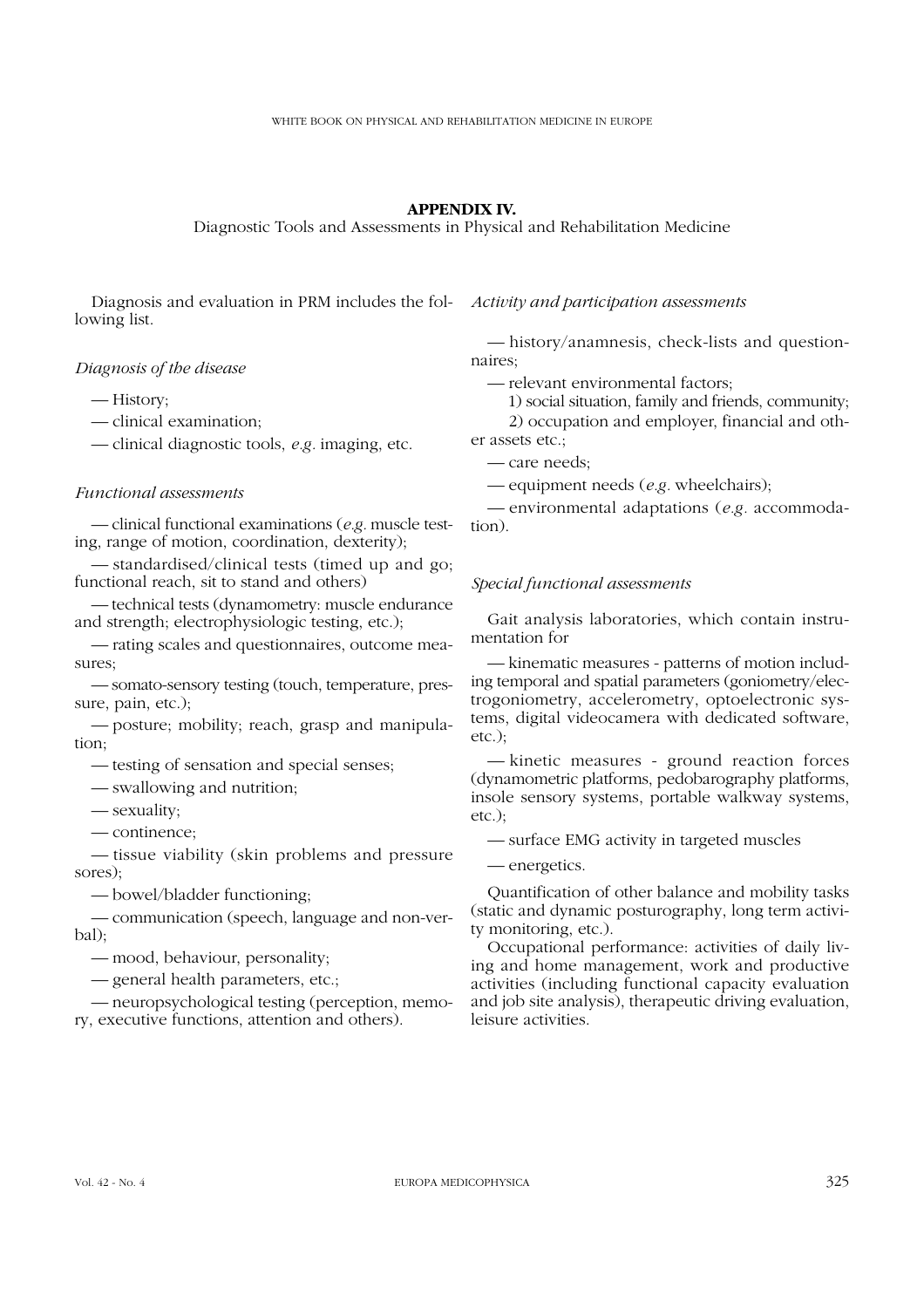## **APPENDIX V.**

*Curriculum* of studies and theoretical knowledge for the European Board Diploma in PRM (Version 2005)

# **A) Specific Basic Knowledge of the Specialty**

*Introduction: Philosophy, Objectives and Methodology of Physical and Rehabilitation Medicine.*

1) Historical aspects of the specialty.

2) Disability and the Rehabilitation Process.

a) Traditional medicine model.

2) b) Physical and Rehabilitation Medicine model. 2) c) Rehabilitation process.

3) Physical and Rehabilitation Medicine: an autonomous specialty.

a) Criteria for an autonomous specialty.

b) Philosophy.

c) Objectives.

d) Methodology.

4) Role of a Specialist in Physical and Rehabilitation Medicine.

2) a) Medical tasks.

2) b) Medico social tasks.

2) c) Objectives and standards of the specialty.

2) d) Interdisciplinary work.

# **Chapter 1. The fundamentals of Physical and Rehabilitation Medicine**

1) Principles of general biomechanics, both kinetic and kinematic. Forces, couples of forces, levers, moments, power, work, inertia, acceleration.

2) Principles of behaviour and resistance of materials under force. A general understanding of strain and the effects of strain. Characteristics of homogeneous and composite materials. An elementary knowledge of the measurement of strain and deformity of various materials.

3) Biomechanics: a general understanding of the applications of the above paragraphs to living tissue. The biomechanics of the different tissues in the human body (particularly of the locomotor system). An elementary knowledge of biomechanics of fluids and its application to fluids in the human body.

4) Study of human movement (kinesiology).

a) General.

— Application to the human body of systems of levers; the different constituents of levers with relation to the locomotor system.

— Knowledge of joint structure, classification and characteristics of movements of joints.

Muscle contractions, internal and external resistance, shortening of muscles and range of joint movement. Factors limiting the range of movement. Different types of muscles. Different mechanical types of muscle contraction, mono and polyarticular muscles. Static or isometric contractions, dynamic or isokinetic contractions.

Plyometric contractions. Agonists, antagonists, synergic muscle systems. Kinetic chains.

b) Specific.

— Physiology of joint and muscle function: spine and limbs. This part of the programme assumes a prerequisite detailed knowledge of the anatomy of the locomotor system.

c) Applied.

— Application of previous data to the analysis of posture and movement in elementary activities of human life: fundamental positions and various postures, gestures, prehension, dexterity, walking, running and jumping.

5) The biochemical effects of exercise. Energy expenditure, thermal regulation. Physiological costs, cardiovascular and pulmonary effects of exercise.

6) Clinical epidemiology, methodology for clinical research. Statistics.

7) Evidence based Medicine in the Specialty of Physical and Rehabilitation Medicine.

8) ICF.

9) Assessment of cognitive function.

# **Chapter 2. Physiology and basic physiopathology**

1) Central nervous system.

- 2) Peripheral nervous system
- 3) Autonomic nervous system
- 4) Muscle
- 5) Neuromuscular junction
- 6) Neurophysiology of posture and movement.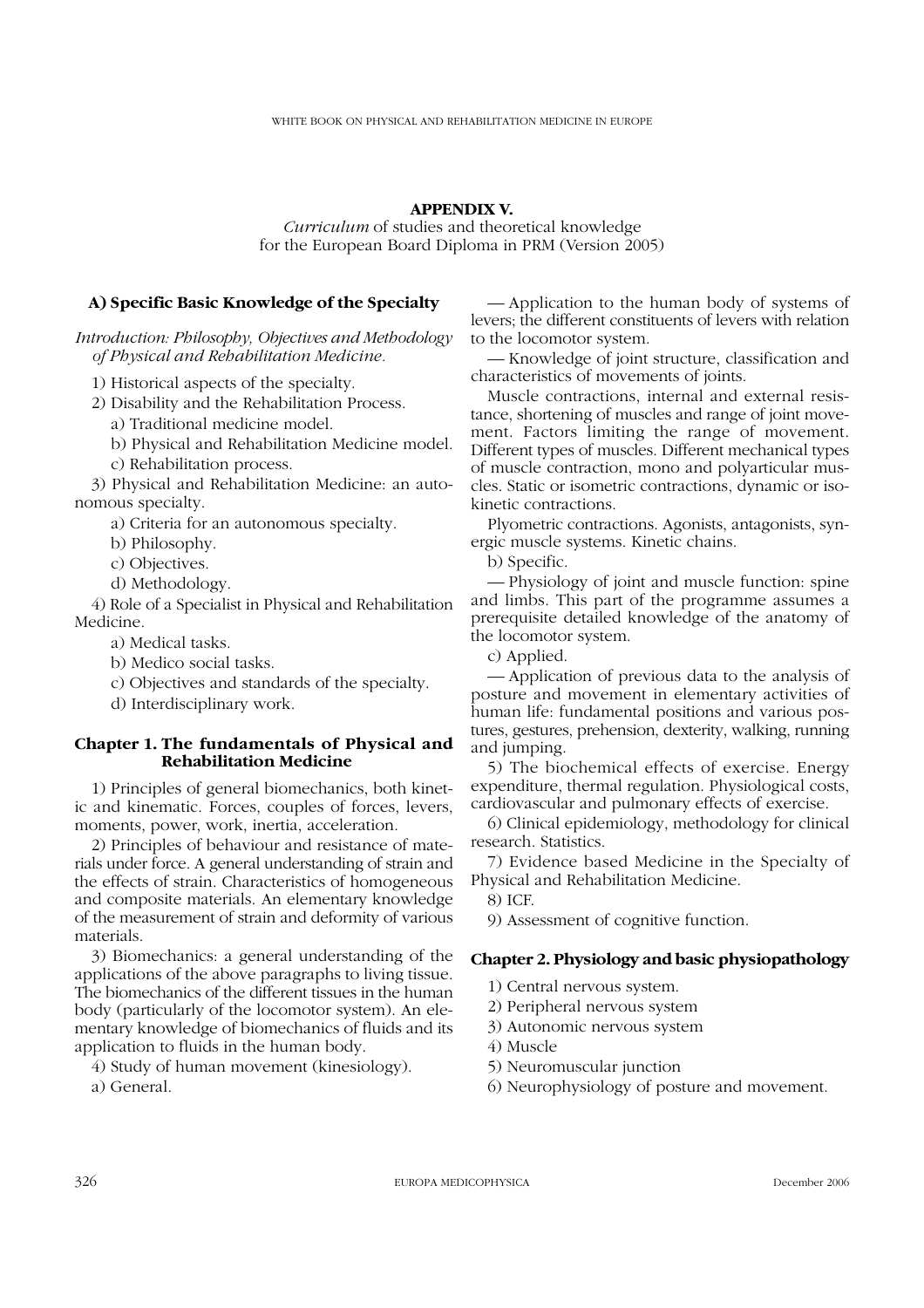7) Pain mechanisms; interaction of pain and movement.

# **Chapter 3. Clinical and functional assessment in Physical and Rehabilitation Medicine**

1) Clinical and functional assessment of joints and muscles; motor and sensory function.

2) Assessment of cognition, speech and language, memory, behaviour, etc ...

3) Laboratory tests and imaging techniques. Rational use of modern medical imaging in physical and rehabilitation medicine.

4) Quantitative evaluation by computerised recording of mechanical or kinetic phenomena (force plates) as well as movement or kinematic(s) (different modern forms of recording displacement of body segments).

5) Electrodiagnosis: electromyography, nerve conduction studies and evoked potentials.

6) Pulmonary function tests.

7) Cardiovascular function tests, oxygen saturation, graded exercise tests, physiological cost of energy.

8) Biochemical and pathological tests in current use in physical medicine and rehabilitation.

9) Functional assessment: use and application of the ICF. Various scales, instruments, tests, and indices, utilised in conditions relevant to physical and rehabilitation medicine.

10) Analysis of posture and movement (including posturography and gait).

# **Chapter 4. Therapies in Physical and Rehabilitation Medicine**

1) Physiotherapy

a) Knowledge of the elementary techniques of passive and active physiotherapy. Different techniques of manual and instrumental massage. Techniques of functional rehabilitation of joint problems (manual and instrumental). Muscle (re)training, stimulation of muscle activity, functional training. Techniques of muscle strengthening, endurance training, retraining of abilities.

b) Methods specific to physiotherapy in different pathologies.

b) — Techniques such as Cyriax, Mennell, etc ...

b) — Neuromuscular facilitation-inhibition techniques, *e.g.* Kabat, Bobath, Brunström, Vojta etc ...

b) — Management of lymphoedema

c) Indications, prescriptions, controls on physiotherapy: a general knowledge of technique, and the choice of techniques with regard to results of clinical and functional assessment, type of pathology and the individual characteristics of each patient.

2) Physical Therapy modalities: utilisation of physical therapy techniques, basic knowledge, the effects of treatment, indications and contra indications.

a) Electrotherapy: galvanic currents; low, medium and high frequency treatment.

b) Mechanical vibration.

c) Biofeedback.

d) Thermotherapy: cold and heat treatment.

e) Balneotherapy.

3) Occupational therapy.

— Fundamental ergonomics.

— Principles and methods of occupational therapy.

— Materials, equipment, technology and assessment in occupational therapy.

— The applications of occupational therapy: in joint/muscle training, endurance training, in functional rehabilitation and in reintegration into the community (socio-familial, domestic, professional and employment training).

— Vocational assessment ,guidance and training.

4\*) Equipment and technical aids.

a) Materials used. b) Bandages.

c) Orthoses (spine, limbs).

d) Prostheses: surgical indications for amputation. Equipment for and rehabilitation of amputees.

e) Stomatherapy.

f) Technical aids and appliance : facilities, tools, ADL equipment, means of transfers and of communication, environmental control, household equipment; whether they are simple or sophisticated but likely to aid people with disabilities in acquiring greater independence and improving their quality of life.

g) Wheelchair advice and management.

5) Manual therapy.

— Pathophysiology of manual medicine. Anatomical knowledge. Clinical examination of the

<sup>\*)</sup> Physical Medicine and Rehabilitation specialists should have a general knowledge of materials used in orthoses and prostheses and of their mechanical properties. In addition, in those most commonly used, further knowledge is expected of the process of their manufacture, additional extras, spare parts, and their application in clinical practice; he or she should have a detailed knowledge of how to prescribe them and adapt them, to check on their application and to assess their therapeutic effects.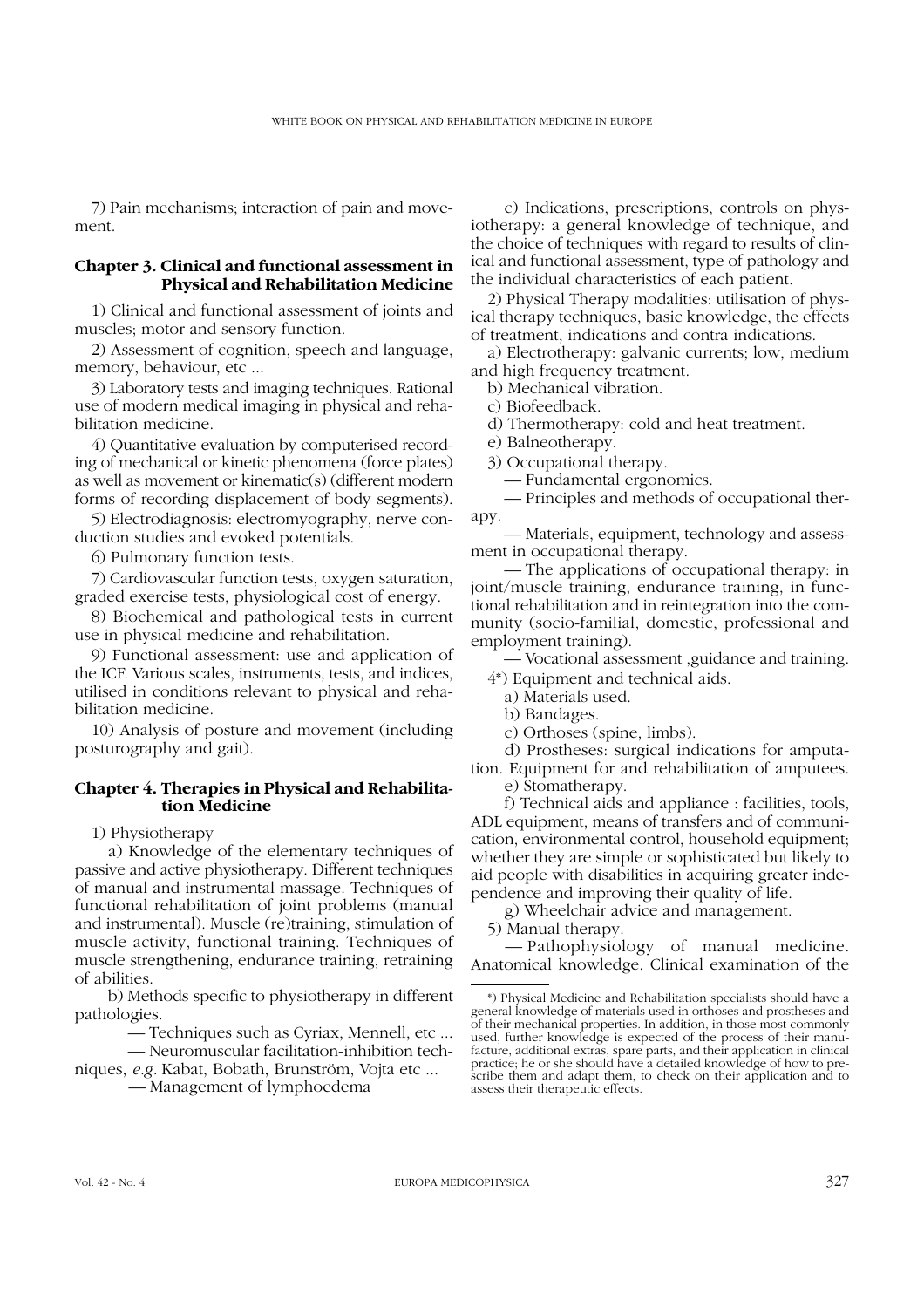spine and limbs. Dysfunction of intervertebral segments. Principles of manual techniques. Indications and contra indications. Potential dangers of the manipulative acts. Clinical examination and assessment

6) Re-education in speech and language disorders, principles of and equipment and technology used in speech and language therapy. Language development in childhood. Assessment in speech therapy and its application to the rehabilitation of problems in articulation, language (expression, comprehension, reading and writing).

Assessment and management of swallowing disorders.

7) Reintegration of people with disabilities into society. Principles and methods of clinical psychology and of social assistance (social work). Cognitive assessment (intellect, memory, concentration, behaviour) and learning potential. Its application to cognitive and psychological and social abilities: memory and concentration, the patient's understanding and acceptance of his problem, motivation for rehabilitation, mood, difficulties in interpersonal relationships; vocational training and methods to ensure financial security.

Environmental implications.

8) Neuropsychological rehabilitation: assessment and management

9) Pharmacology: pharmacokinetics of drugs used in rehabilitation medicine; possible interactions with the rehabilitation programme and with therapeutic exercise.

10) Infiltration and injection techniques; acupuncture

11) Extra-corporeal shock wave therapy in tendonitis.

12) Multidisciplinary pain management.

# **B) Applications to pathology.**

For each of the following chapters, there has been no need to enter all the diverse descriptions of diseases incumbent on doctors in the specialty. It is sufficient to establish that specialists in Physical and Rehabilitation Medicine should know, for each group the clinical signs and symptoms, diagnostic tools, appropriate types of assessment and current therapy. It is particularly important to know therapeutic effects of rehabilitation, the indications and contraindications.

## **Chapter 5. The immobile patient**

1) Physiopathology of immobilisation. Consequences on the

- a) Cardiovascular system.
- b) Respiratory system.
- c) Nutritional system.
- d) Metabolic system (osteoporosis).
- e) Nephrological and urological system.
- f ) Cutaneous system (skin-pressure sores).
- g) Muscular system.
- h) Musculoskeletal system.
- i) Neuropsychological system.

2) Prevention and treatment of the above mentioned disorders.

# **Chapter 6. Adult locomotor system pathology in Physical and Rehabilitation Medicine**

1) Non traumatic conditions

a) Inflammatory joint disease, polymyalgia rheumatica, connective tissue disorders.

b) Crystal arthropathies. gout, chondrocalcinosis.

- c) Osteomalacia, osteoporosis.
- d) Paget's disease.

e) Primary and secondary malignant tumours of bone.

- f) Extra-articular rheumatism.
- g) Neuromuscular diseases.
- h) Osteoarthritis.
- i) Spinal pathology.
- j) Arthroplasty.
- l) Hand and foot disorders.

m) An elementary knowledge of joint surgery: arthroscopy, arthrotomy, arthrodesis.

n) Chronic fatigue syndrome and fibromyalgia.

o) Myofascial pain syndrome.

2) Traumatic conditions in adults.

a) Physiology and pathophysiology of tissue repair in the locomotor system.

b) Sprains and strains.

c) Dislocations. Traumatic and recurrent dislocations.

d) Fractures: spinal (without neurological complications), limbs: principles of specific treatment, repair time including surgery *e.g.* osteotomy.

e) Specific disorders of the hand and foot.

- 3) Burns:
	- a) Classification.
	- b) Treatment procedures.
	- c) Prevention and rehabilitation of complications.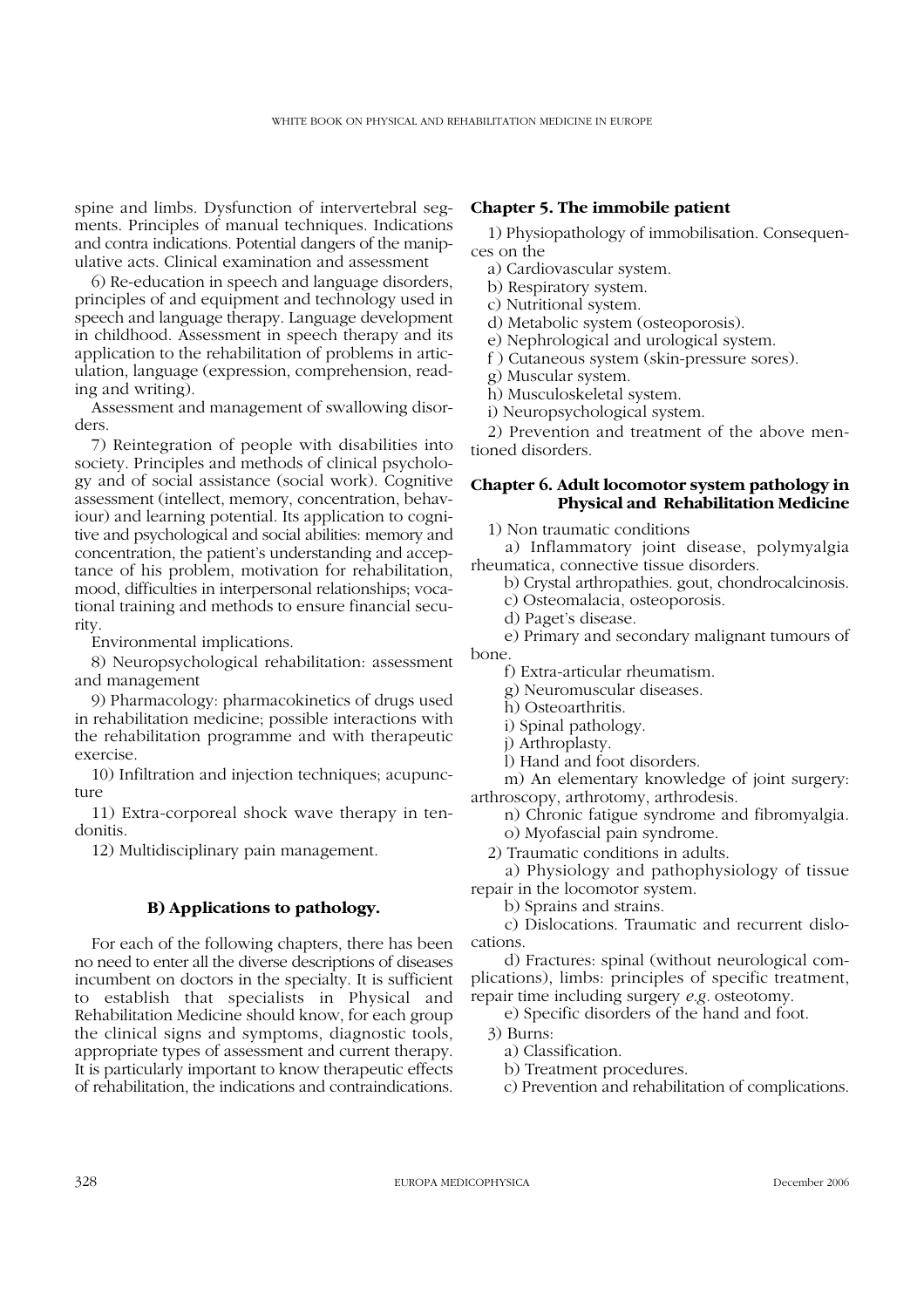## **Chapter 7. Physical and Rehabilitation Medicine and sport**

Physical and rehabilitation medicine related to sports activities.

Sports for people with disabilities.

## **Chapter 8. Physical and Rehabilitation Medicine. Nervous System Pathology**

1) Central nervous system.

a) Vascular, neoplastic, traumatic, inflammatory, infective and degenerative conditions of brain and spinal cord.

b) Spinal cord lesions: traumatic, neoplastic, others. Assessment and management of spinal cord lesions.

c) Spinocerebellar degenerative conditions: Friedreich's disease, Strumpell Lorrain, etc.

d) Neuropsychological dysfunction.

2) Peripheral nervous system.

3) Special sensory impairments

# **Chapter 9. Physical and Rehabilitation Medicine and respiratory pathology**

1) A fundamental appreciation of acute and chronic obstructive and restrictive syndromes. Aetiology and therapeutic principles.

2) Principles of rehabilitation: functional assessment through pulmonary function tests.

a) Active and passive techniques of bronchial and postural drainage, manual clapping, instrumental techniques.

b) Patient education and training.

c) Artificial ventilation, assisted respiration, domiciliary assisted respiration. Tracheostomy management.

d) Equipment for assisted respiration.

e) Surveillance and monitoring of treatment.

3) Their application

# **Chapter 10. Physical and Rehabilitation Medicine and cardiovascular pathology**

Cardiac disorders:

1) Cardiac rehabilitation in valvulopathy.

2) Cardiac rehabilitation after myocardial infarction.

3) Cardiomyopathies

4) Cardiac surgery

Vascular disorders:

— Arterial system

— 1) Arterial occlusive disease of the legs: investigation, the place of and technology of the rehabilitation at the various stages of the condition.

— 2) The rehabilitation of amputees, care of the stump, prosthetics.

— Venous system

a) Prevention and treatment of deep venous thrombosis.

b) Venous problems: ulcers, varicose ulcers. — Lymphatic system

# **Chapter 11. Physical and Rehabilitation Medicine in children**

1) Assessment of child development: psychomotor development, movement, sensory and cognitive development. Testing and evaluation of the stages of development.

2) Pathophysiology in the developing locomotor system. Interaction between growth and anomalies in the musculoskeletal and joint structures.

3) Neuropaediatrics cerebral palsy spina bifida and myelomeningocele. Infantile spinal amyotrophies. The neuro-orthopaedic consequences of neurological disorders, prevention, treatment and monitoring.

4) Congenital malformation of musculoskeletal system (spine, limbs, skeletal agenesis, congenital aplasias and dysplasias; hip dysplasia, club foot, other foot malformations.

5) Growth disturbances.

6) Lower limb discrepancy.

7) Idiopathic, congenital, secondary scolioses.

8) Infantile trauma: a general appreciation of trauma and rehabilitation in children, notably bums and amputations in children.

# **Chapter 12. Physical and Rehabilitation Medicine in urological and sexual problems**

1) Assessment of physiology of continence of bladder/sphincter control and anal sphincter functioning.

2) Bladder/sphincter pathological conditions: neurological and other. Urodynamics. Assessment and treatment.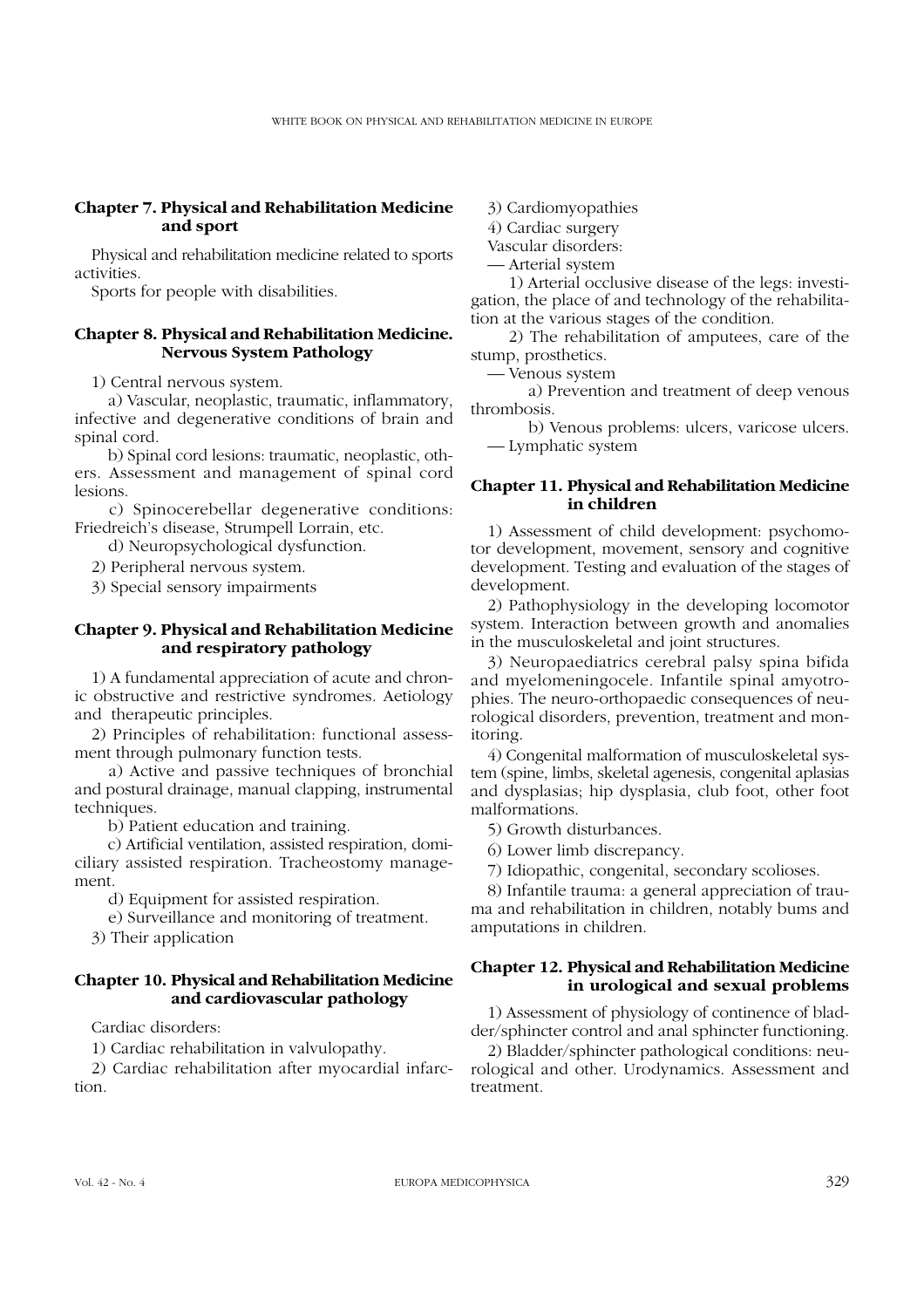3) Assessment and treatment. of ano-rectal sphincter pathology and overactive bladder and bowel

4) Sexual consequences of neurological dysfunction including pregnancy in spinal paralysis.

# **Chapter 13. Physical and Rehabilitation Medicine in elderly people**

1) The process of ageing in different systems:

a) Central and peripheral nervous system: neuronal ageing, influences on mood, cerebral functioning and feedback mechanisms.

b) Musculoskeletal system

c) Cardiovascular and respiratory system.

2) An appreciation of the fundamentals of geriatric pathology: epidemiology, pathology, evolution of ageing and therapy.

3) Indications for geriatric patients for staying at home or in an institutional placement.

## **Chapter 14. Oncological rehabilitation**

# **Chapter 15. Reintegration and maintenance of disabled and elderly people at home.**

1) A general idea on the health and medico social agencies in the different countries of the European Community:

a) Health Insurance Systems Social Security.

b) Hospitalisation, private and public.

c) Hospitalisation at home.

d) Domiciliary care, health workers, home helps, etc.

e) Assistance and surveillance by telephone and other telecommunication methods.

2) Knowledge of the general organisation of rehabilitation, the place and role of the specialist in physical and rehabilitation medicine within these structures.

# **APPENDIX VI.**

Rules for Continuing Medical Education (CME) and Continuing Professional Development (CPD) of PRM Specialists

Every Board certified specialist in PRM is expected to collect annually 50 credits. This is not mandatory, but specialists should have a total of 250 credits over 5 years. Revalidation of Board certified PRM specialists takes place ten years after certification and is based on CME credits. These may be:

1) Participation in scientific events:

1) 1 credit per academic hour attended (not more

than 6 credits per day), or

1) 3 credits per half-day event, or

1) 6 credits per full day event.

2) Presenting scientific work (Giving lectures/presenting posters):

1) 5 credits, for each lecture, given by an individual during an accredited scientific event,

1) 3 credits, for each poster presented by an indi-

vidual during an accredited scientific event.

3) Publications in:

i. Journals: 10 credits to each author.

ii. Books: 10 credits for each chapter.

4) Academic activities (e.g. Ph.D. - copy submitted

– 50 credits).

5) Self-education:

i. Personal subscriber to journals of PRM:

1) i. 5 credits/ indexed journal, up to 2 journals. 1) i. 3 credits, if subscriber to one non-indexed journal.

ii. Internet PRM teaching lessons: if proof submitted:

> 1 credit/lesson or the credits provided for the lesson and are written at the electronic program.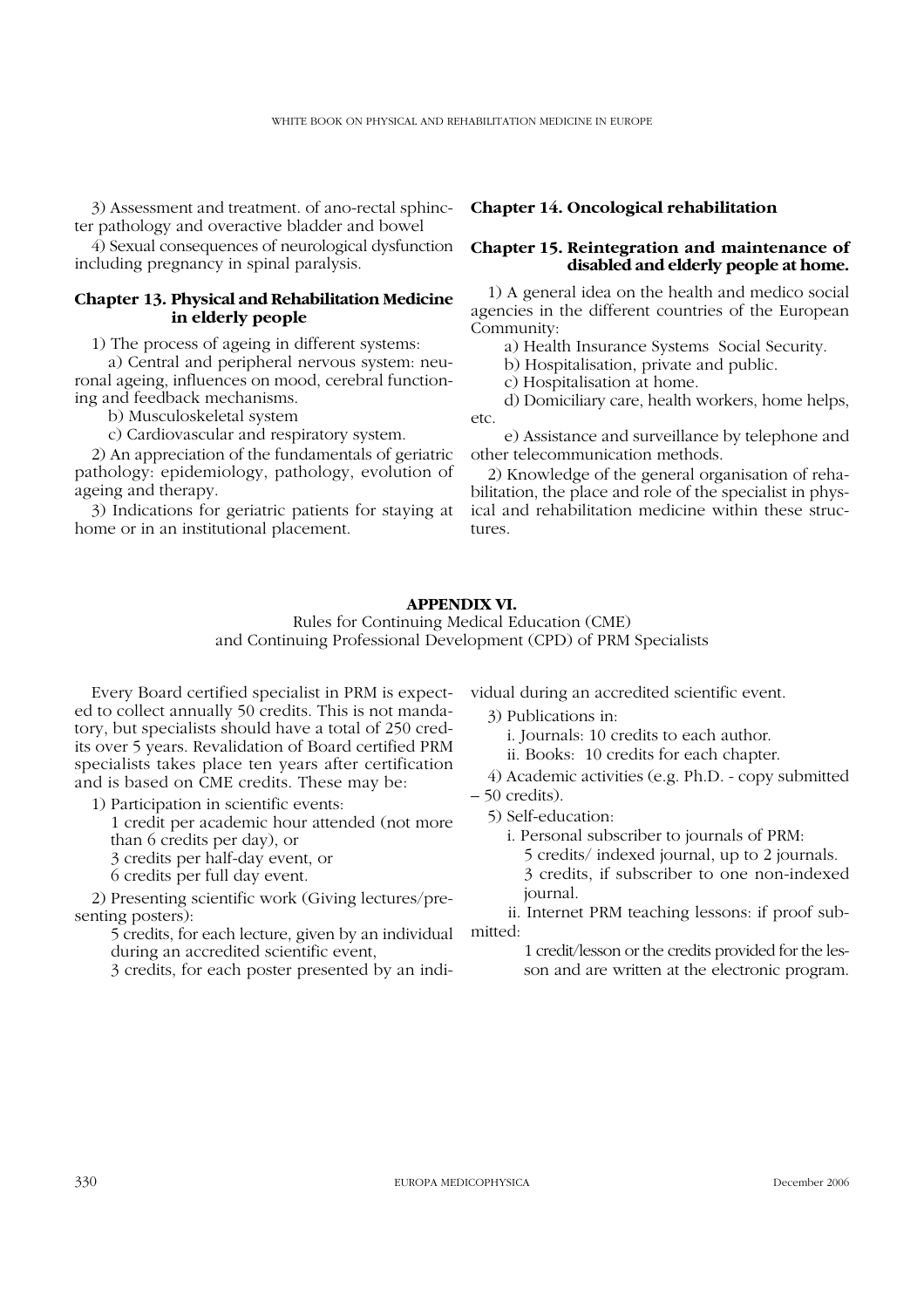# **UEMS-PRM-Section National Delegates**

| Austria               | Prof. V Fialka-Moser         | Latvia                | Dr. A Vetra             |
|-----------------------|------------------------------|-----------------------|-------------------------|
|                       | Prof M Quittan               |                       | Dr. A. Vetra            |
| <b>Belgium</b>        | Prof. Th Lejeune             | Lithuania             | Dr. A Juocevicius       |
|                       | Prof. G Vanderstraeten       | Luxembourg            | Dr. G Grenod            |
|                       | (President, European Board)  |                       |                         |
| <b>Cyprus</b>         | Dr. N Christodoulou          | <b>Netherlands</b>    | Prof. H Stam            |
| Croatia               | Dr K Sekelj-Kauzlariç        |                       | Dr. M Terburg           |
|                       |                              |                       | (Treasurer)             |
| <b>Czech Republic</b> | Dr. J Vacek                  | <b>Norway</b>         | Dr. H Snekkevik         |
|                       | Dr. J Votava                 | Poland                | Prof. J Kiwerski        |
| <b>Denmark</b>        | Dr. L Krohn                  | Portugal              | Dr. P Cantista          |
| Finland               | Dr. E Kyllônen               |                       | Dr. F Parada- Pereira   |
|                       | Dr. T Pohjolainen            | Romania               | Prof. M Berteanu        |
| France                | Prof. A Delarque (Secretary) | Serbia and Montenegro | Prof. G Devecerski      |
|                       | Dr. G de Korvin              | Slovakia              | Dr. A Skm               |
|                       | (Deputy Secretary)           |                       |                         |
| Germany               | Prof. C Gutenbrunner         | Slovenia              | Dr. H Damjan            |
|                       | (President, Professional     |                       |                         |
|                       | Practice Committee)          |                       |                         |
|                       | Prof. G Stucki               |                       | Prof C Marincek         |
| Greece                | Prof. X Michail              | Spain                 | Prof. LP Rodriguez      |
|                       | Dr. K Stathi                 |                       | Prof. S Muñoz           |
|                       | Dr. M Tzara                  | Sweden                | Prof J Borg             |
| Hungary               | Prof. T Bender               |                       | Prof. B Sjölund         |
|                       |                              |                       | (President, Clinical    |
|                       |                              |                       | Affairs Committee)      |
|                       | Prof. L Kullman              | Switzerland           | Dr. R Frischknecht      |
| <b>Iceland</b>        | Dr. G Einarsson              |                       | Dr. D Uebelhart         |
| Ireland               | Dr. M Delargy                | <b>Turkey</b>         | Prof. F Dincer          |
|                       | Dr. A McNamara               |                       | Prof. Z Hascelik        |
| Italy                 | Prof. F Franchignoni         | <b>United Kingdom</b> | Prof. DL McLellan       |
|                       | Prof. A Giustini             |                       | Dr. AB Ward (President) |